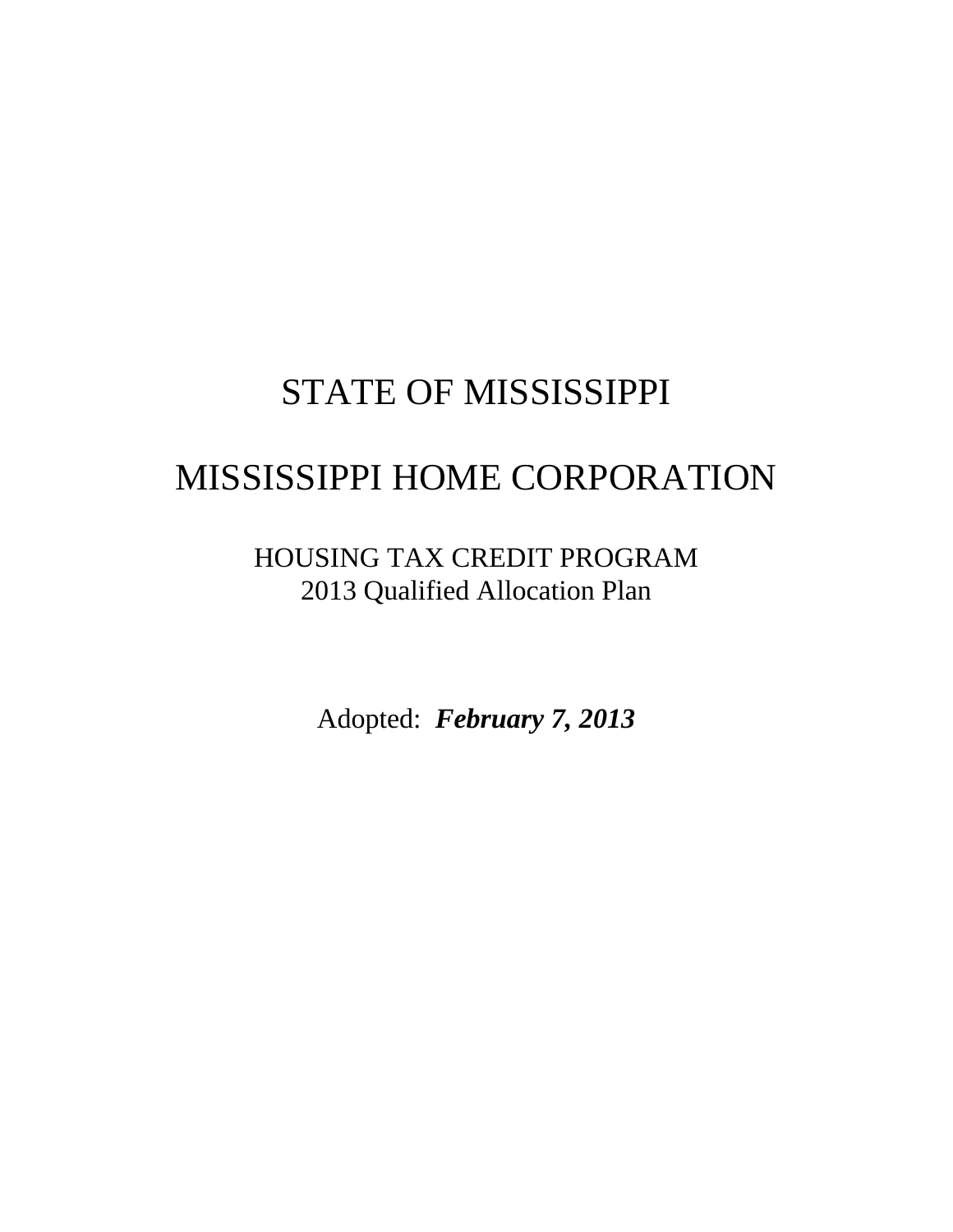# **Table of Contents**

#### **Introduction**

#### **Section 1: General Policies and Guidelines**

#### **Section 2: Dates and Fees**

### **Section 3: Appeals**

| $\bullet$ |                                                                                                                                      |
|-----------|--------------------------------------------------------------------------------------------------------------------------------------|
|           | <b>Section 5: MHC Review Procedures</b><br><b>Section 6: Selection Criteria</b><br><b>Section 8: Financial Feasibility Standards</b> |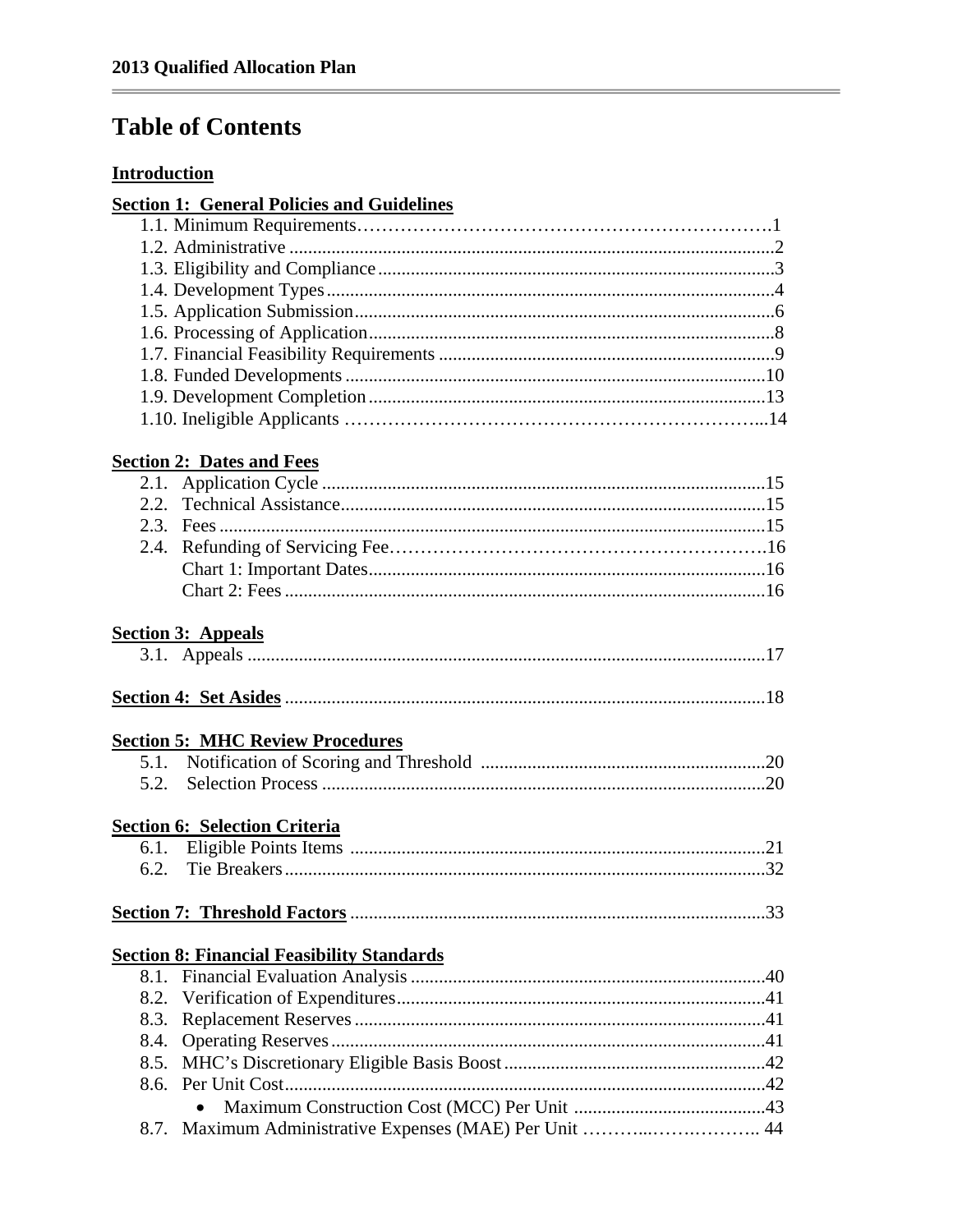#### **Section 12: Application and Pro Forma**

#### **Section 13: Income and Rent Limits**

#### **Section 14: Attachments**

- Attachment 1: Table of Contents
- Attachment 2: Initial Site Assessment Form
- Attachment 3: Construction Certification
- Attachment 4: Physical Needs Assessment
- Attachment 5: Description of Materials
- Attachment 6: Development Experience Form
- Attachment 7: Management Performance
- Attachment 8: Certification of Market Study Acceptance
- **Attachment 9:** Community Service Certification Form
- Attachment 10: Sample Letter of Intent to Provide Equity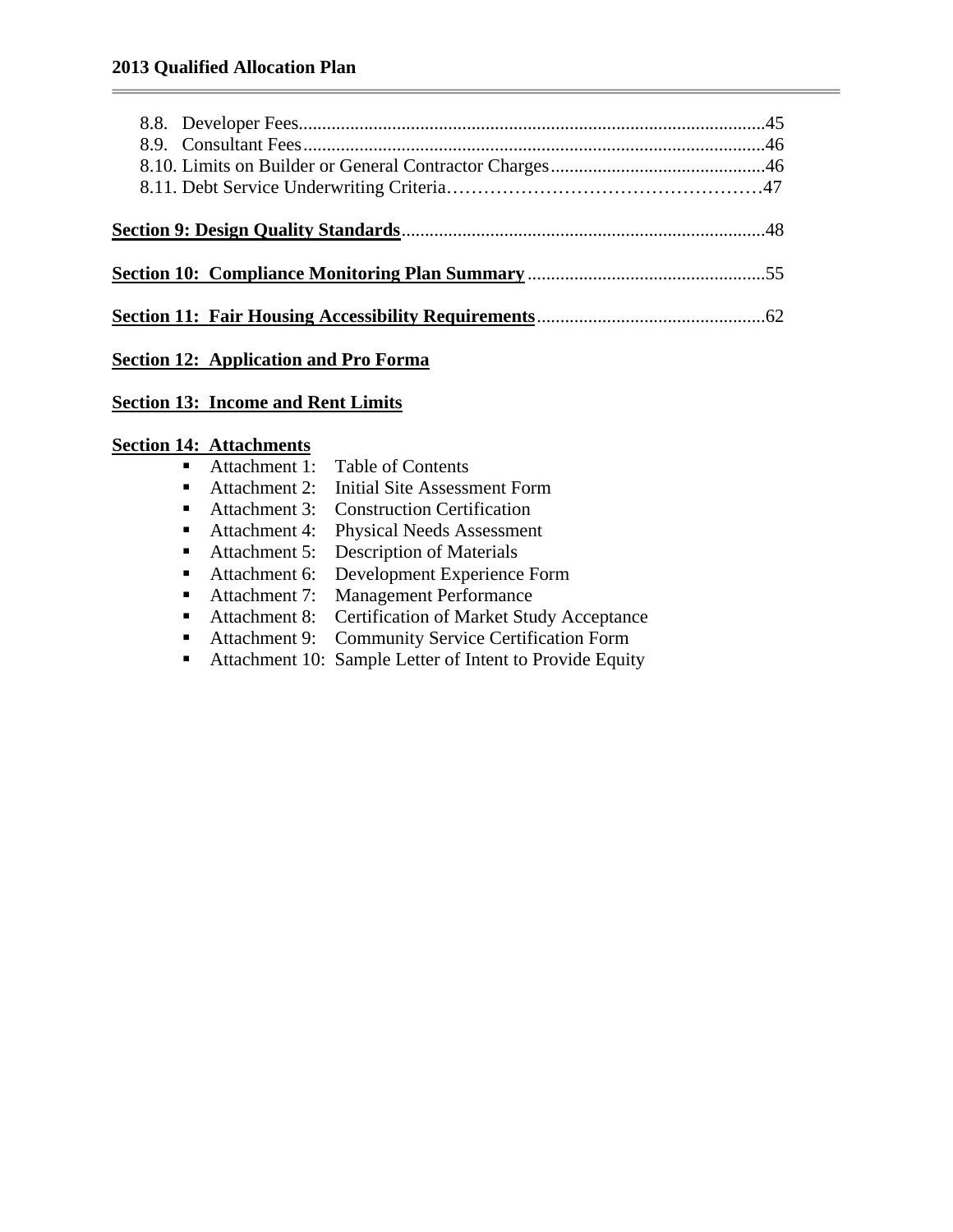#### **Introduction**

The Mississippi Home Corporation (the "Corporation" or "MHC") is charged with the responsibility of administering the Housing Tax Credit Program (the "Tax Credits", "Housing Credit" or the "Tax Credit Program"), which was created by Congress in the Tax Reform Act of 1986, and which has been further amended by acts of Congress and amendments to Section 42, as amended, of the Internal Revenue Code.

The Code requires the Corporation to develop a qualified allocation plan (i) which shall set forth the selection criteria to be used to determine housing priorities of the State of Mississippi that are appropriate to local conditions; (ii) which also gives preference in allocating housing credit dollar amounts among selected developments that (a) serve the lowest income tenants, and (b) obligate to serve qualified tenants for the longest time period; and (iii) which provide a procedure that the Corporation (or an agent or other private contractor of the Corporation) will follow in monitoring for noncompliance and in notifying the Internal Revenue Service of such noncompliance. The selection criteria set forth in a qualified allocation plan must include: (i) development location, (ii) housing need characteristics, (iii) development characteristics, (iv) sponsor characteristics, (v) tenant populations with special housing needs, and (vi) public housing waiting lists. The Code also requires that the qualified allocation plan be subject to public review in accordance with rules similar to those in Section 147(f) (2) of the Code.

The delegation of authority to the states to administer the Tax Credit Program, a tax incentive program, is unique and unprecedented. However, the delegation is limited. While recognizing the value of decentralized decision making, Congress also imposed a uniform set of procedures each state must follow in administrating the Tax Credit Program. These procedures are designed to ensure that the low-income renters, whom the program is intended to benefit, are those actually served. These procedures are also designed to make certain that the Tax Credit is rationed in the amount necessary to make each development feasible and viable, taking into account all sources of funding.

In December 1997, the National Council of State Housing Agencies ("NCSHA") established a Task Force of Housing Finance Agency Executive Directors to develop Best Practice Standards for LIHTC administration in response to suggestions by the General Accounting Office (GAO) and the House Ways and Means Oversight Subcommittee, as well as other interested parties.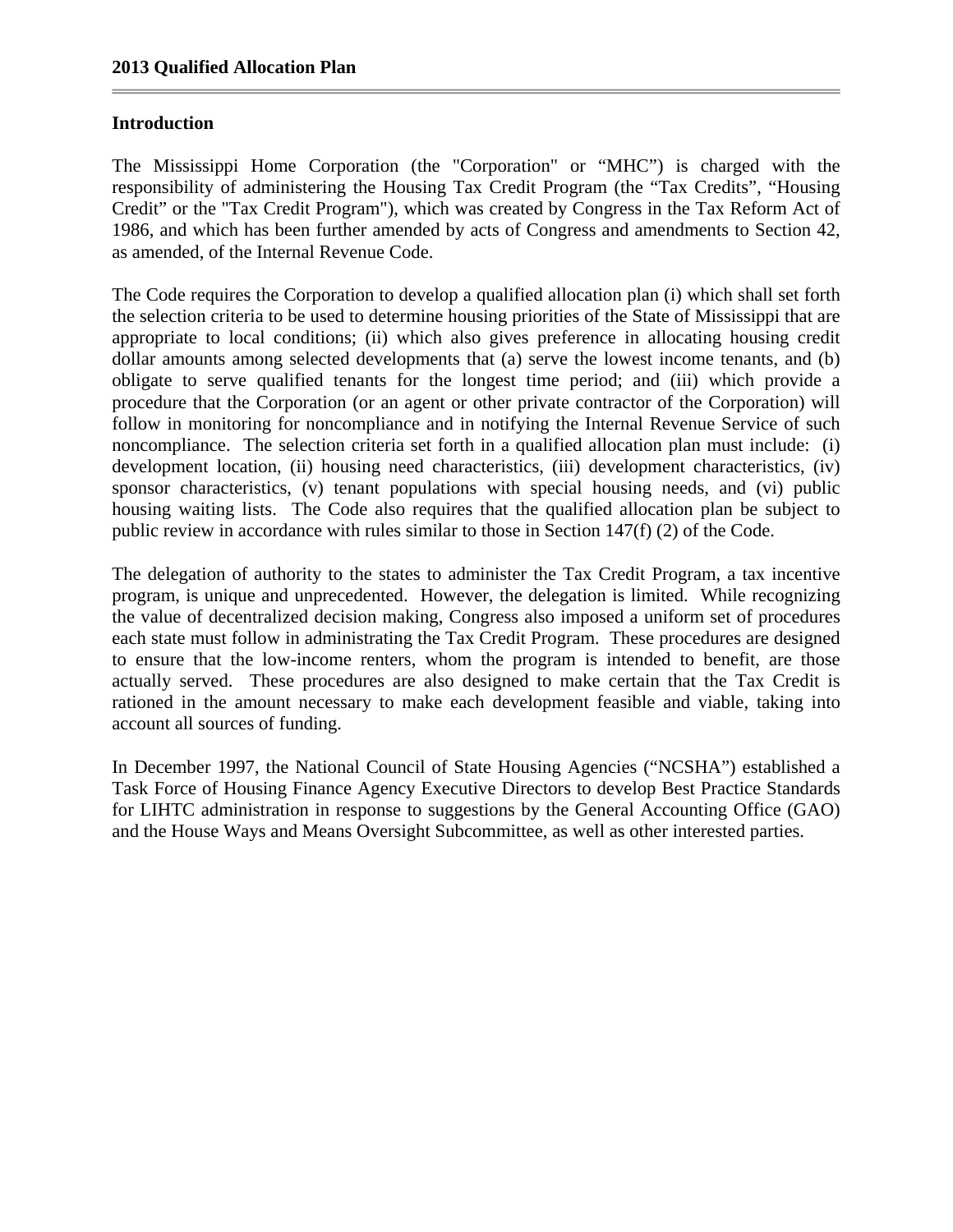Best Practice Standards include:

- Assessment of adequately addressing state of housing needs;
- The need for property market studies that support need;
- Appropriate use of state agency discretion in allocating Credits;
- The need for independent, third party cost certifications;
- Debt service ratios that support development financial feasibility;
- Operating and replacement reserves maintenance during the compliance period;
- Operating expenses within acceptable limits;
- Quality of developer experience;
- Quality of management experience; and
- Adequacy of compliance safeguards to preserve the LIHTC housing.

State legislation requires the Corporation to develop an annual housing plan detailing the housing needs of the State. Based upon any such housing needs study and other available information and data, the Qualified Allocation Plan has been designed to address the most pressing housing needs of the State. To assess Mississippi's overall housing needs, the Corporation has relied on the work of the Mississippi Housing Task Force (the "Task Force"), data compiled for the Target Area Designation Statistical Analysis and Report, the State of Mississippi Consolidated Plan, and available census data.

On October 25, 2012, the Corporation, acting pursuant to statutory requirements, held a public hearing at their corporate headquarters in Jackson, MS for the purpose of receiving comments on a draft of Mississippi's 2013 Qualified Allocation Plan (QAP). In addition to oral comments received at the hearing, the Corporation requested written comments from interested members of the public concerning the draft QAP. Both the oral and written comments received were considered and fully evaluated prior to the Corporation's adoption of the 2013 Qualified Allocation Plan. The 2013 Qualified Allocation Plan was presented to the Governor of the State of Mississippi, who formally approved its terms by Resolution received by the Corporation on February 7, 2013.

The Corporation anticipates reserving, beginning with those developments scoring highest under the Selection Criteria and meeting all threshold requirements, tax credits up to the amount permitted by Section 42, as amended, of the Internal Revenue Code and necessary for the financial feasibility of the development and its viability as a qualified affordable housing development throughout the compliance period for each set-aside identified.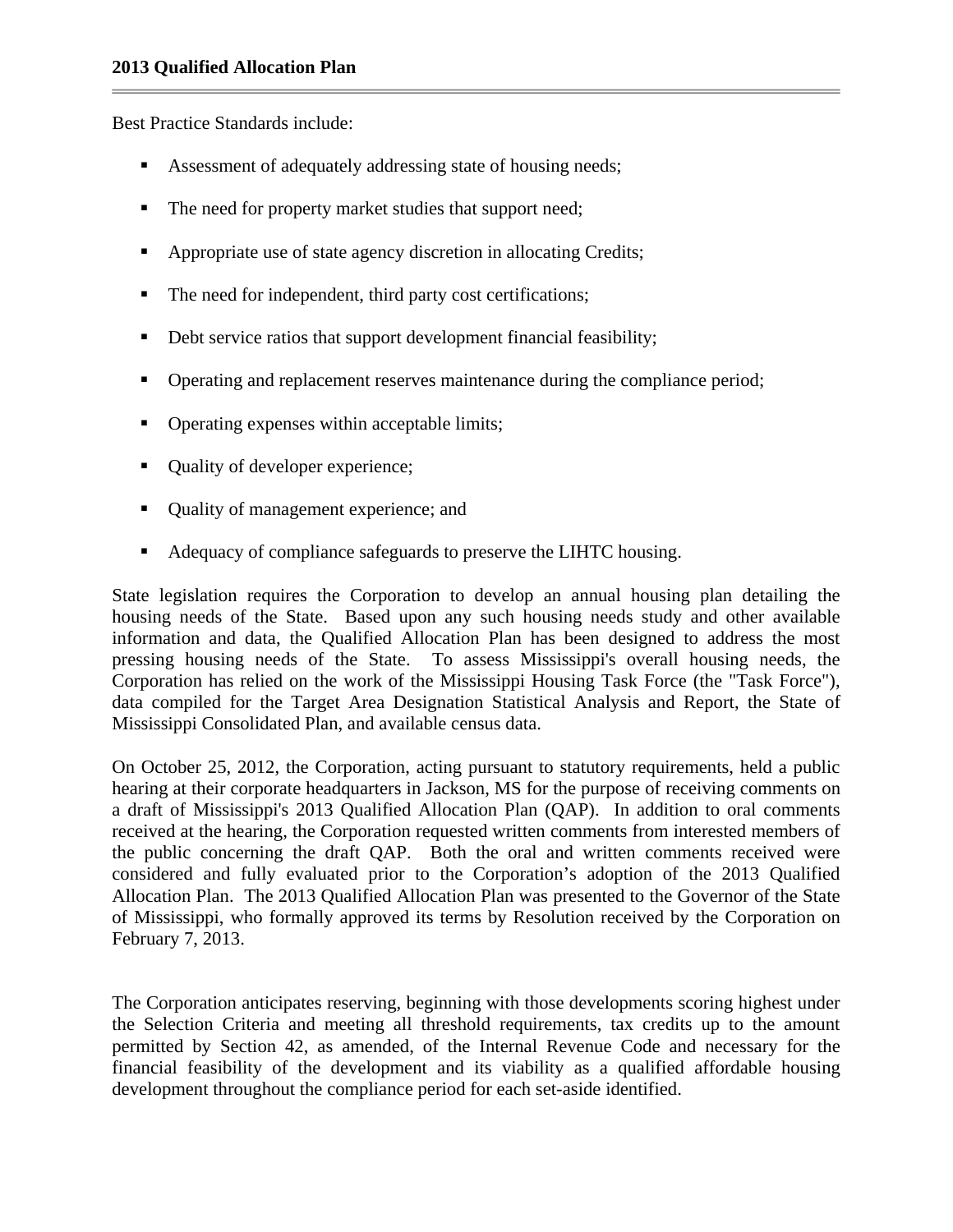However, regardless of strict numerical ranking, the Selection Criteria does not operate to vest in an applicant or development any right to a reservation or allocation of tax credits in any amount. Further, notwithstanding the point ranking system set forth above, the Corporation reserves the right and shall have the power to allocate tax credits to a development irrespective of its point ranking, if such intended allocation is: (1) in compliance with Section 42, as amended, of the Internal Revenue Code; (2) in furtherance of the housing goals stated herein; and (3) determined by the Corporation to be in the interests of the citizens of the State of Mississippi. However, the Corporation will make available to the public a written explanation for any tax credit allocation, which is not made in accordance with established priorities and selection criteria of the agency. If there is a tie in the scoring among proposed developments, the Corporation reserves the right to utilize a tie-breaking system identified as herein to break the tie.

The Corporation will in all instances reserve and allocate tax credits consistent with sound and reasonable judgment, prudent business practices, and the exercise of its inherent discretion, reserving to itself such ultimate discretion permitted by applicable law.

#### **Limitations**

The Tax Reform Act of 1986 charges the Corporation to allocate only that amount of tax credits to a development as required to make the development economically feasible. The Corporation's determination is made solely at its discretion and in no way constitutes a representation or warranty, expressed or implied, to any sponsor, lender, investor, or third party as to the feasibility of a given development. By allocating tax credits to a development, the Corporation makes no representation or warranty, expressed or implied, to the development owner, investors, lender, or third party that its allocation constitutes a determination that the development adheres to requirements of the Internal Revenue Code, relevant Treasury regulations, or any other laws or requirements governing the tax credit program.

The Corporation may amend, from time to time, the Qualified Allocation Plan and its Housing Tax Credit Program as required by the promulgation or amendment of the Regulations and to meet the public purpose policies of the Corporation. Such amendment is expressly permitted by the Qualified Allocation Plan, and the making of such amendment will not require further public hearings.

The Corporation will develop a Compliance Monitoring Plan in accordance with the Qualified Allocation Plan for compliance and monitoring of developments having received an allocation of Housing Tax Credits.

No Corporation member, employee, or agent shall be personally liable with respect to any matter or matters arising out of, or in relation to, the Tax Credit Program as set forth in the Tax Reform Act of 1986 and the associated Qualified Allocation Plan.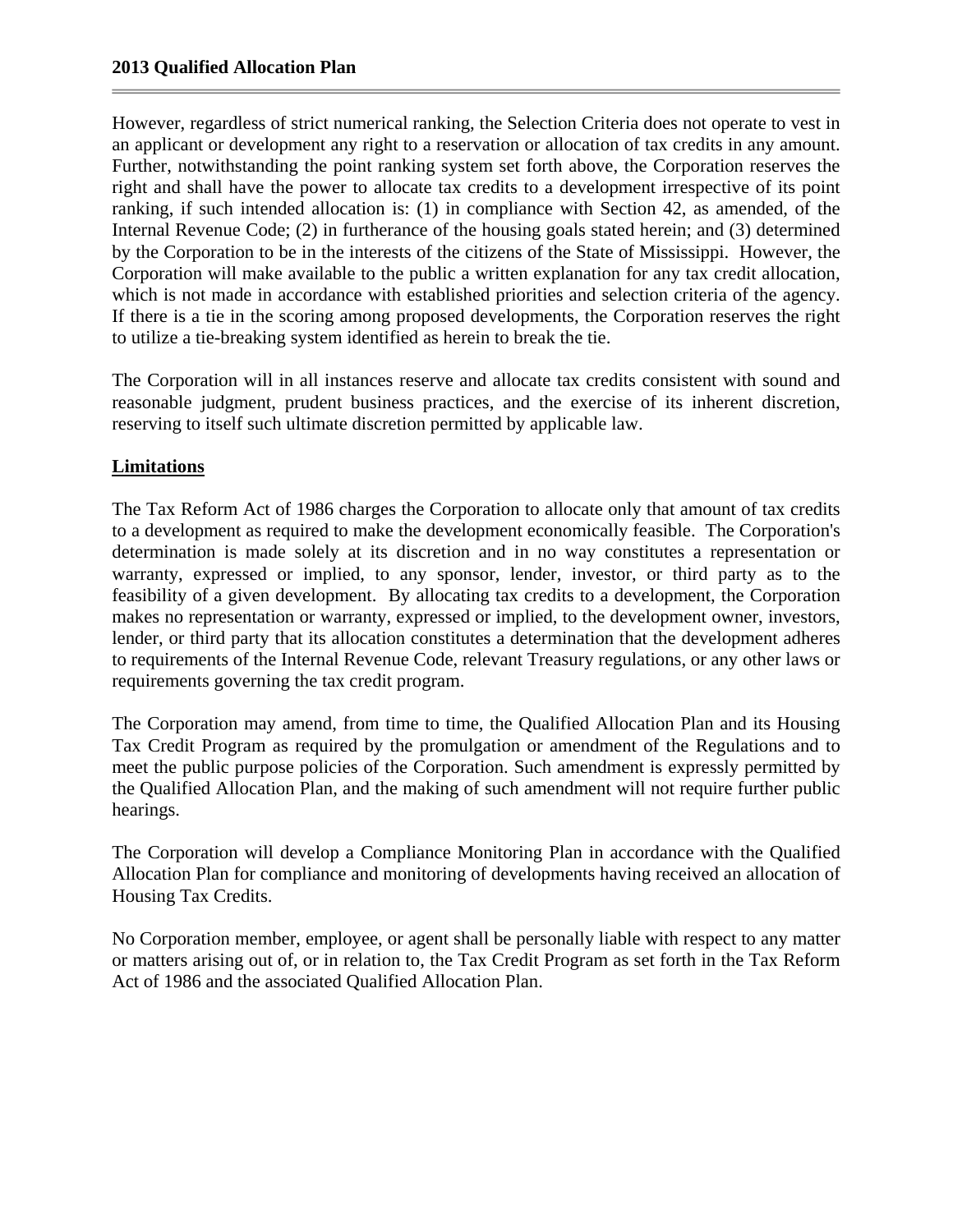# **SECTION 1: GENERAL POLICIES AND GUIDELINES**

### *Section 1.1 Minimum Requirements*

- 1. Applicants must elect to provide a minimum of at least
	- (a) 20% of the total residential units be rent restricted and occupied by tenants whose income is 50% or below the area median income (AMI)  **OR**
	- (b) 40% of the total residential units be rent restricted and occupied by tenants whose income is 60% or below the area median income (AMI)
- 2. An applicant cannot change the irrevocable set-aside election once the application has been received by the Corporation. The set-aside election shown on page A1 must be consistent throughout the application and will prevail.
- 3. Applicants must commit to keeping the HTC residential units at the elected restricted rents for a minimum affordability period of thirty (30) years after the units are placed in service.
- 4. The minimum development size to be considered for a reservation of tax credits is twenty-four (24) units.
- 5. Applicants which are business entities must be legally formed and have authorization to do business in Mississippi as approved by the Secretary of State's Office before the submission of the tax credit applications. The authorization must accompany the application.
- 6. Owners of single family lease purchase developments are required to provide homebuyer training community services beginning three (3) years prior to the end of the initial compliance period. This training will include the following:
	- a. Budget Counseling
	- b. Credit Repair
	- c. Foreclosure Prevention
	- d. Home Maintenance Training
	- e. Home ownership Readiness
	- f. Computer Skills to enhance home ownership readiness
- 7. Developments must have a minimum of ten percent (10%) of the total development costs in permanent financing from a federally regulated financial institution.
- 8. The Corporation requires that a developer identify the existence of an identity of interest with another party to the development in its Tax Credit application. The Corporation will take such identity of interest into consideration in determining maximum fees. Identity of interest must be disclosed whether the interest is indicated between the buyer/seller and/or developer/builder. Where there is an identity of interest between the buyer and seller, the sale must be an "arms length" transaction with acquisition costs supported by a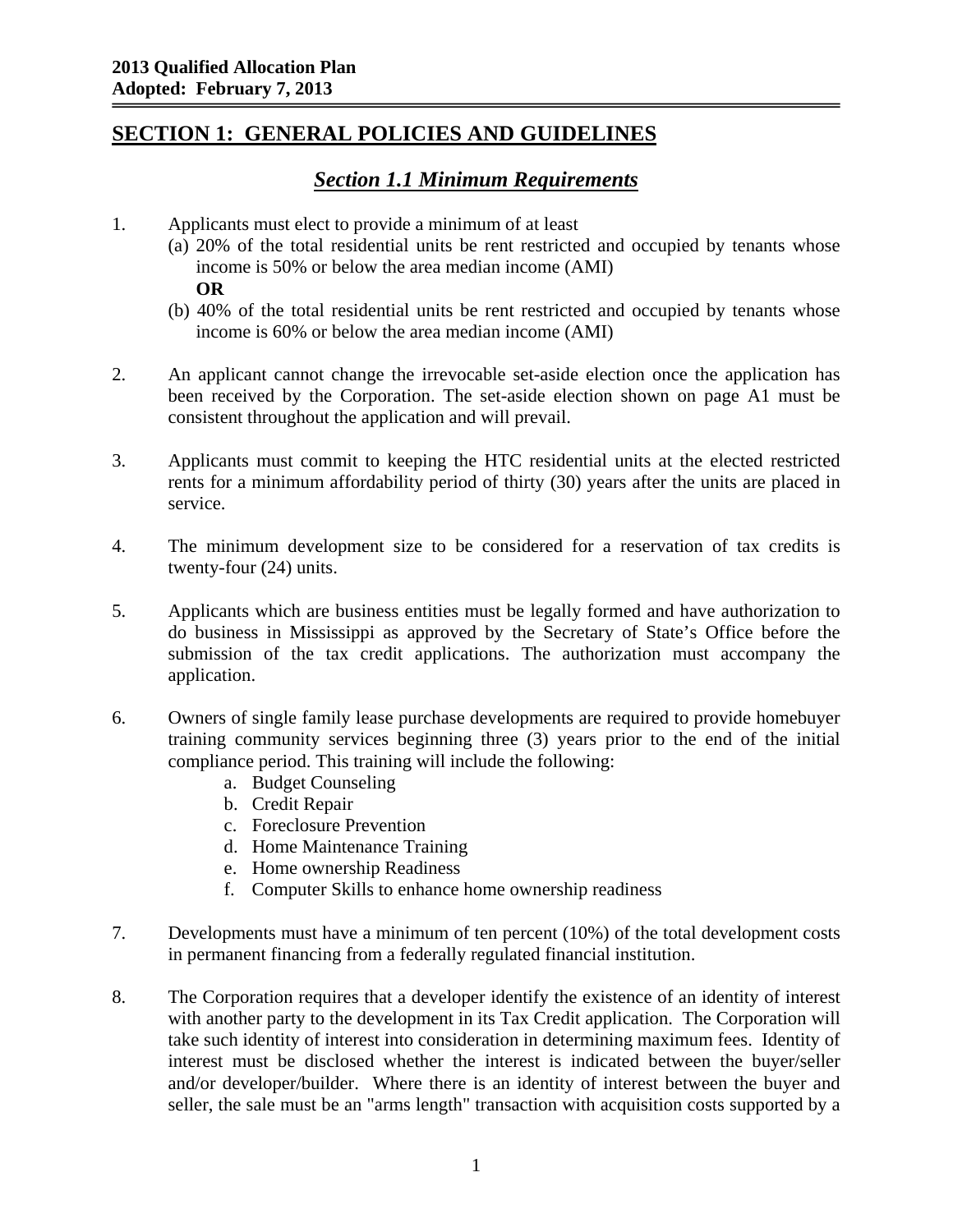certified appraisal. Where there is an identity of interest between the developer and builder, total profit cannot exceed the maximum developer's profit and builder's profit combined.

## *Section 1.2 Administrative*

- 1. The Mississippi Home Corporation (MHC) will allocate its **2013** Annual Credit Authority (ACA) and any carry forward, returned or national pool credits. Additionally, MHC will forward commit up to twenty-five percent (25%) of its 2014 Annual Credit Authority for applicants under the new MHC REO set-aside and an additional twentyfive percent (25%) for the new Health Care Zone set-aside, to the extent available to the State of Mississippi from the U.S. Treasury. Any unused 2014 credit authority remaining from these set-asides will be made available in the 2014 tax credit cycle.
- 2. The maximum tax credit award for a development awarded credits from the ACA under this plan is \$750,000.
- 3. The Corporation shall limit the eligibility of the awards of housing tax credits for any developer, general partner, or related party to a maximum of 25% of the total credits reserved or allocated. The Corporation reserves the right to waive this limitation for the following reasons:
	- a. Credits undersubscribed
	- b. Eligible properties are concentrated in an area.
	- c. Need for eligible properties in an unconcentrated area.
	- d. Any other reason that the Corporation deems in the best interests of the citizens of the State of Mississippi.

In the event the Corporation deviates from its 25% limitation, it will provide a written explanation to the public at the time the awards are made.

- 4. The Corporation will accept competitive applications only within the identified application cycle time frame.
- 5. Application fees and allocation/monitoring fees must be in the form of a cashier's check or money order made payable to Mississippi Home Corporation. Application fees are non-refundable.
- 6. The Corporation reserves the right to make and revise allocations in its inherent discretion and in accordance with published federal regulations and the QAP.
- 7. The Corporation reserves the right to verify all information submitted in the tax credit application package.
- 8. The Corporation's staff interpretation of the documentation submitted with the application is final.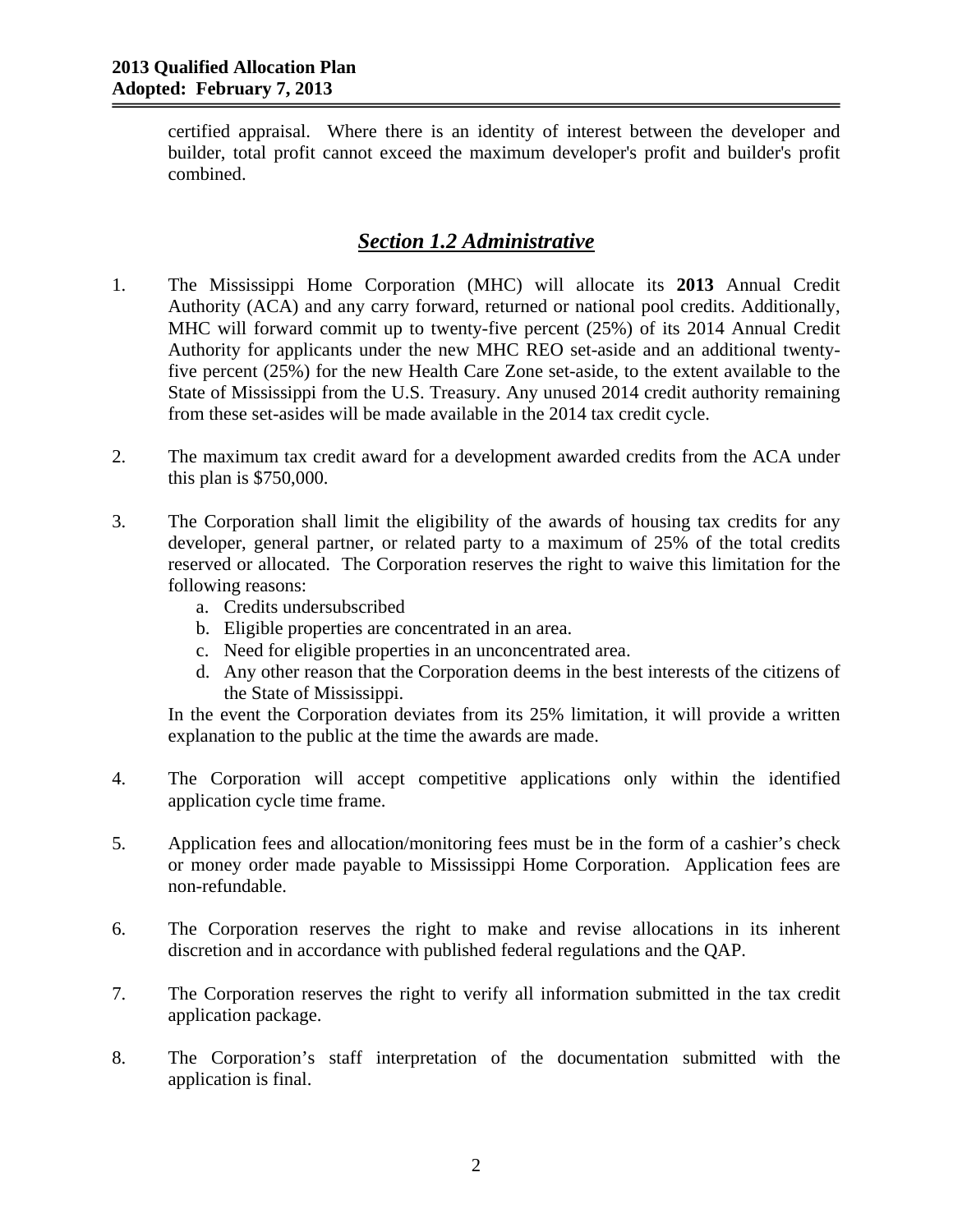# *Section 1.3 Eligibility and Compliance*

1. Prior to submitting an application for tax credits to the Corporation, applicants may verify that they are in compliance with any and all programs offered or administered by the Corporation. A written request for the applicant's and its associated entities compliance status must be received by the Corporation at least forty-five (45) days before submission of a tax credit application. This request is not mandatory. If a request is submitted within the time frame mentioned above, applicable research fees will apply. A per hour charge of \$55.00 will be assessed to cover the cost of researching and processing an applicant's compliance status request. The applicant's compliance status will be verified upon receipt of a tax credit application.

Applicants will not be eligible for an award of tax credits if there are any outstanding issues of major noncompliance that occurred **prior to January 1, 2013**.

Applications that are proposed by an entity with existing major noncompliance findings for the owner, developer, general partner, management entity or consultant that has previously served as owner, developer, or general partner of any development in which they are associated will be disqualified from consideration.

Any applicant that fails to verify compliance status with MHC prior to submission of the application and subsequently appeals a disqualification due to findings of major noncompliance shall submit the fee required in Section 3 of the QAP along with the notice of appeal.

#### *Examples of major noncompliance include, but are not limited to:*

- Rents charged to residents that exceed maximum limit;
- Failure to follow the next available unit rule (AUR);
- Numerous instances of administrative noncompliance (failing to execute the procedures and policies stated in the Mississippi Compliance Monitoring Manual and loan guidelines under the Mississippi Affordable Housing Development Fund);
- Severe health and safety violations generally affecting more than one (1) unit (structural problems, severe water damage, fire hazards, etc.);
- Down units (not suitable for occupancy for extended period of times generally more than ninety (90) days);
- Improper disposition/sale of HTC property;
- Delinquent on loan payments to the Mississippi Affordable Housing Development Fund;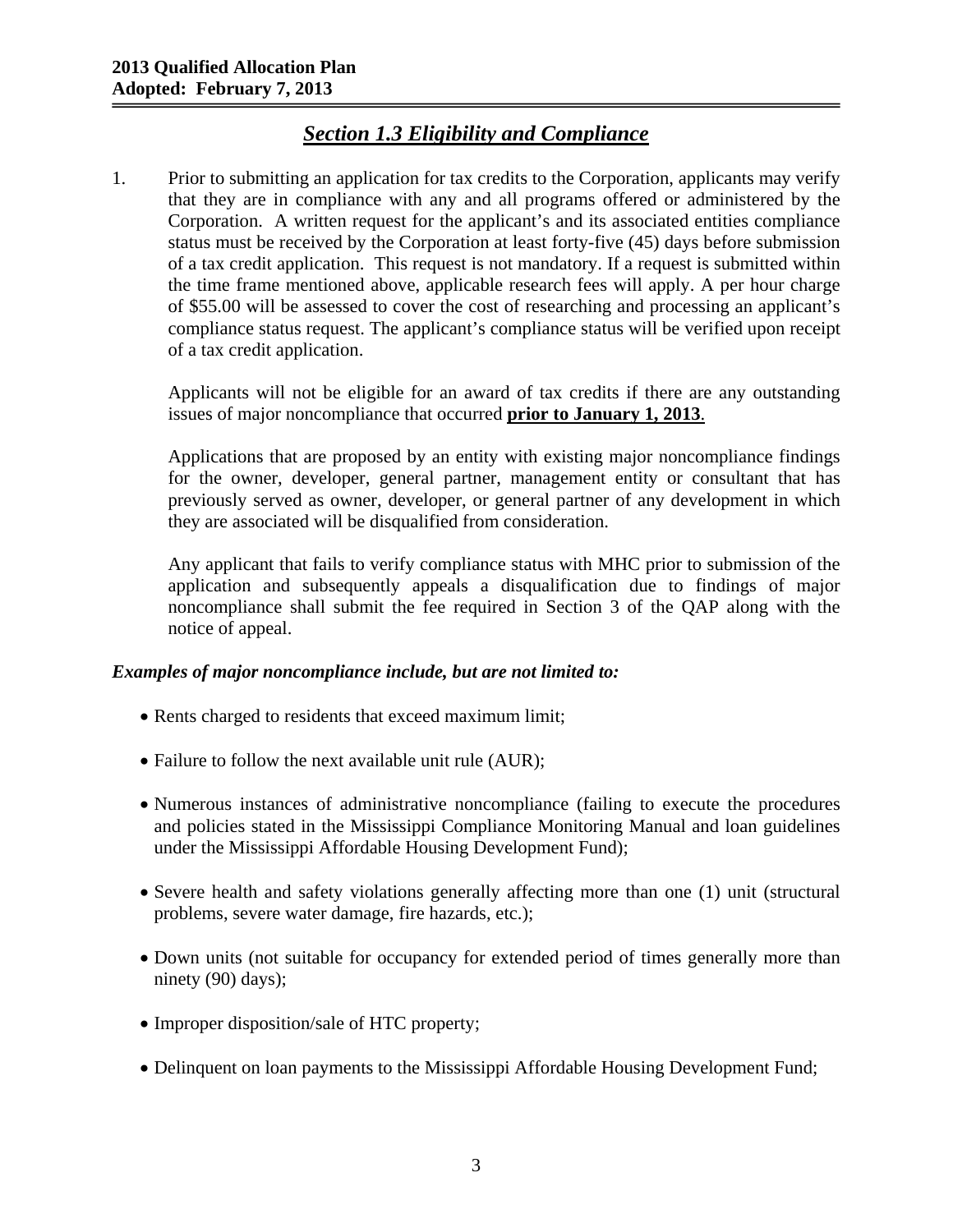Households whose member(s) total gross annual income exceed maximum limit at initial move-in date;

#### *Examples of minor noncompliance include, but are not limited to:*

- Isolated instances of administrative noncompliance (failing to execute the policies and procedures stated in the Mississippi Housing Tax Credit Compliance Manual); and
- Violations that require correction but do not impair essential services and safeguards for residents.
- 2. Applications will be disqualified that are proposed by principals (including consultants that have previously been a principal) who have participated with one or more of the Corporation's programs or any other state's tax credit program that has a current major noncompliance issue and/or is in foreclosure or has been foreclosed. Applicants are required to disclose any and all members of the development team who receive fees for their services. Applicants are required to submit a list of all tax credit developments (either with the Corporation or any other Housing Finance Agency) they have participated in as a principal in the three (3) years preceding the application. All parties are subject to be listed on MHC's website. The Corporation will have the sole and absolute discretion to determine those parties ineligible for the tax credit program due to non-compliance or disqualification status.
- 3. Applications will not be accepted that are submitted by developers that have outstanding fees with the Tax Credit Allocation Division. The applicant should submit a request to the Tax Credit Allocation division inquiring if there is a balance of outstanding fees owed.

# *Section 1.4 Development Types*

#### **I. New Construction**

1. For all new construction properties, the Minimum Design Quality Standards **must be** met. During construction, any reasonable and necessary deviation must be approved by the Corporation (*please refer to GPAG Section 1.10 item #4 under Ineligible Applicants*).

#### **II. Replacement Housing**

1. Replacement housing is a multifamily development which has experienced destructive damage or long term deterioration which has caused the existing structures to be removed in their entirety, including the existing slabs, and new buildings to be erected on the same site. The new buildings erected must satisfy all new construction requirements, including the new construction MCC limits and minimum design quality standards.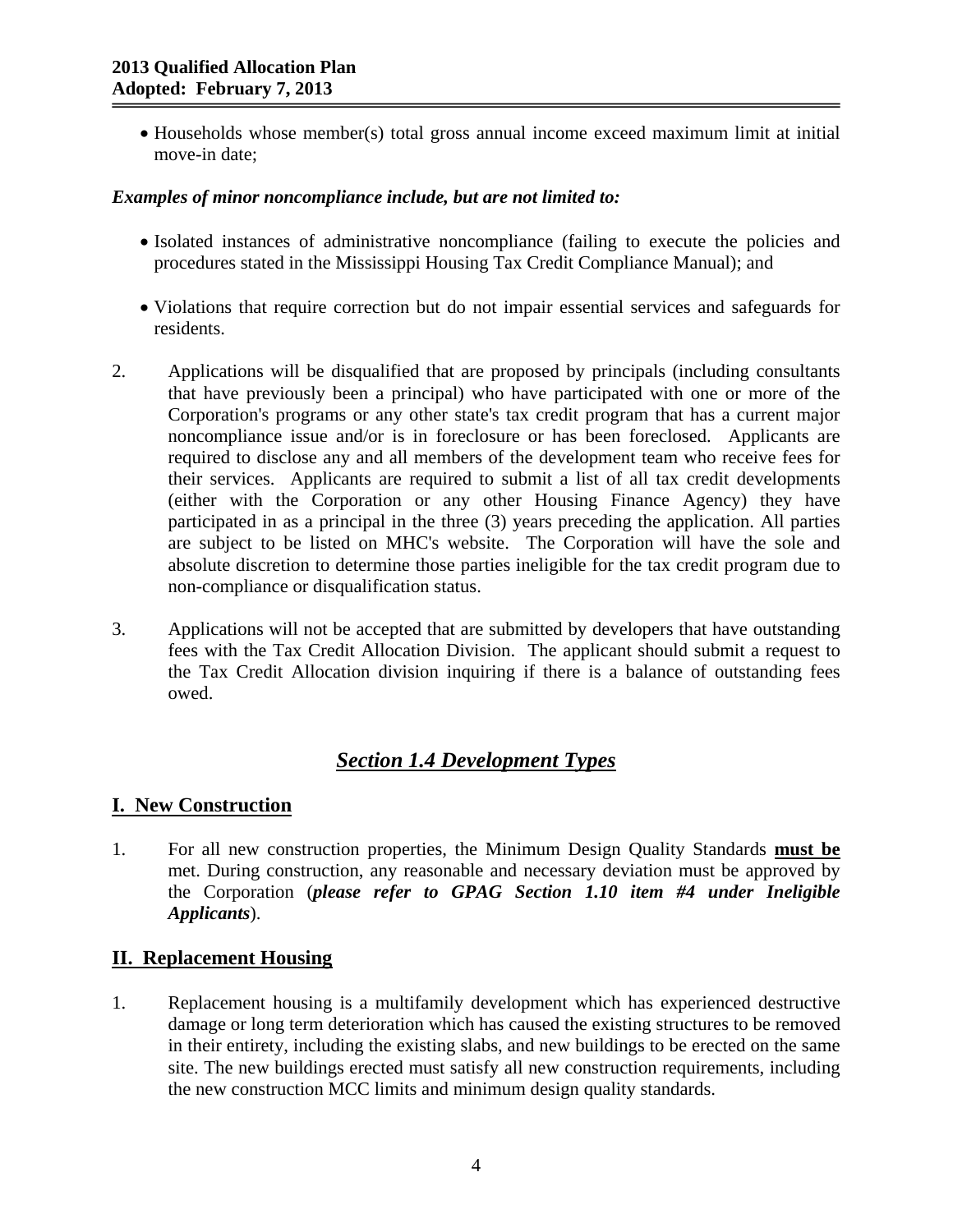#### **III. Acquisition/Rehabilitation**

- 1. a. A development that has previously received tax credits and has exhausted all of its allowable credits (i.e. "allowable" means there are no credits still available to the taxpayer at the accelerated or 2/3 rate at the time of the request) will be eligible for a new tax credit allocation provided the development exited the housing tax credit program in good standing, if the required compliance period has expired. This guideline is not applicable to tax-exempt bond developments.
	- b. In order to qualify, developments must have rehabilitation expenditures of a minimum of ten thousand dollars (\$10,000) in hard costs per unit.
- 2. a. The acquisition of affordable housing or the rehabilitation of existing units, as described in Section 42, as amended of the Internal Revenue Code (the "Code"), must have rehabilitation expenditures of ten thousand dollars (\$10,000) per housing unit or twenty percent (20%) of the original basis, whichever is greater, in order to qualify under the tax credit program.
	- b. The acquisition of affordable housing from a government entity may have rehabilitation expenditures of six thousand dollars (\$6,000) per housing unit if there is a waiver from the Internal Revenue Service from the ten (10) year previous ownership requirement for the acquisition credit on the grounds that the owner otherwise is likely to pay off the existing mortgage and end low income occupancy.
- 3. Applicants which are requesting acquisition housing tax credits must provide evidence of title ownership over the previous ten (10) years. Acquisition/rehabilitation developments that are not ten (10) years old or have changed ownership within the last ten (10) years must provide an attorney opinion confirming eligibility for a lesser term or an approved waiver must be obtained from the U.S. Department of the Treasury. This opinion and/or waiver must accompany the application.
- 4. The acquisition price on which tax credits are allocated will be limited to the lesser of the sales price or the appraised "as-is" value of the property.
- 5. All acquisition/rehabilitation developments that involve the displacement of persons must submit a Relocation Plan subject to the requirements of the Uniform Relocation Assistance and Real Property Acquisitions Policies Act of 1970.
- 6. A physical needs assessment for each building and each unit certified by a licensed architect or engineer must accompany the application *(See Attachment 4: Physical Needs Assessment).* Applicants are encouraged to meet the standards outlined in the *NAAB Rehabilitation Guide*. Rehabilitation developments that are demolished and rebuilt must meet MHC's Design Quality Standards.
- 7. Any proposed development that requires a conversion from its intended/initial use must meet new construction standards, to the extent possible, for the proposed rehabilitation.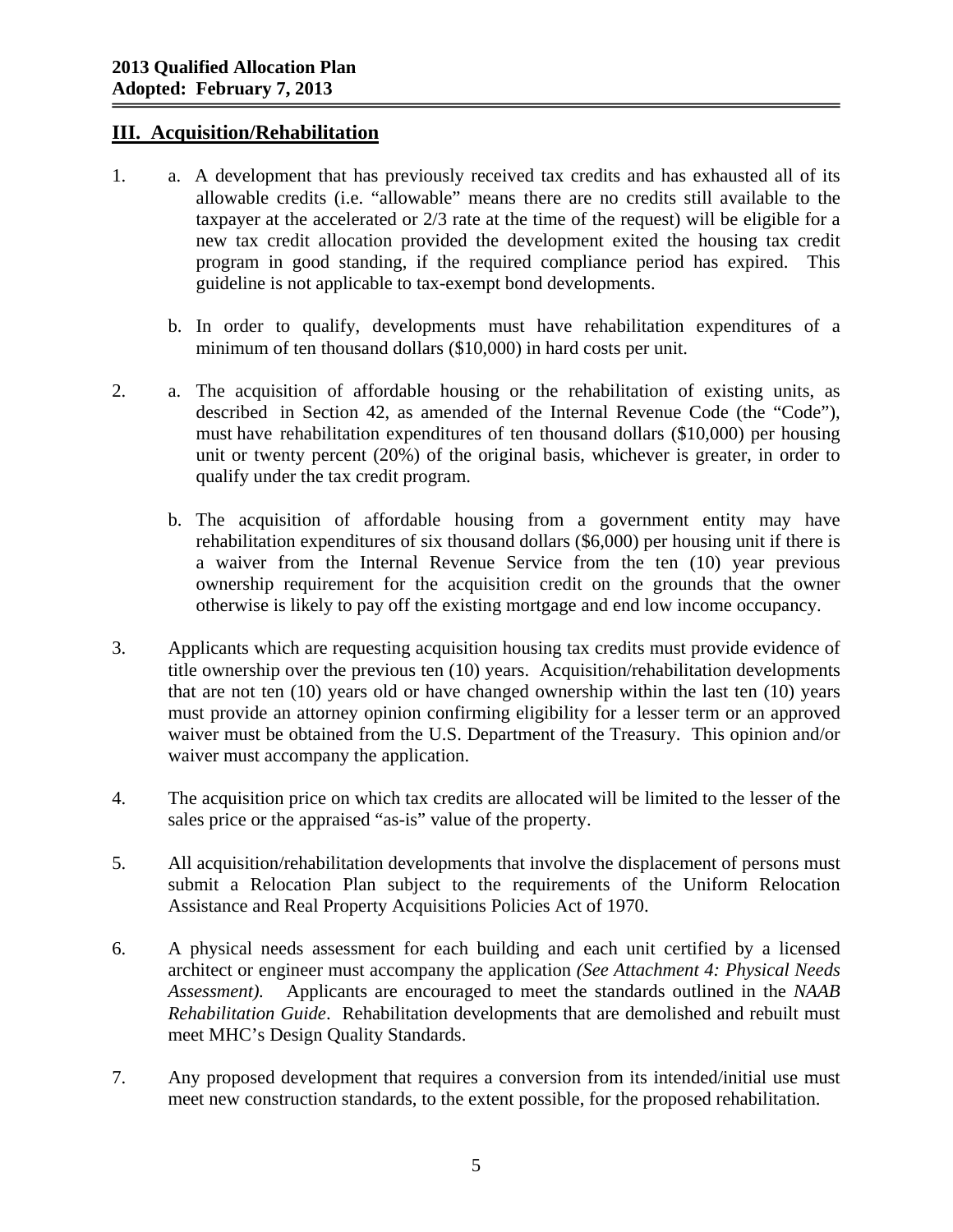#### **IV. Scattered Sites**

 Scattered site developments are comprised of units/buildings that are noncontiguous. These developments must meet the following requirements:

- 1. All units must be rent restricted in accordance with Section 42.
- 2. All single family units included in the development must be within 1 ½ miles radius of all other units included within the development. Single-family scattered site developments will require prior approval by MHC (Reminder: All waiver requests must be submitted no later than thirty (30) days prior to the cycle opening date).
- 3. All buildings in the development must be under the ownership of one entity.
- 4. Each site within the proposed development must meet all applicable Scoring and Threshold criteria.

# *Section 1.5 Application Submission*

1. Applications must be submitted in three separate binders as follows (*See Attachment 1: Table of Contents for details)*:

Binder 1: Application Fee, MHC Certifications & Forms, and 2013 Tax Credit Application Form

Binder 2: Selection Criteria and Threshold Factors

Binder 3: Required Documents and Other Attachments

*Application binders must be green ACCO USA Stock No. 2597. They can be purchased from the Corporation at a cost of 3 (three) for \$10.00.* 

- 2. All applications are considered final at the time they are received. Additional information cannot be submitted unless specifically requested by MHC.
- 3. All waiver requests must be submitted no later than thirty (30) days prior to the cycle opening date. **NOTE:** MHC will not accept nor consider waiver requests for selection criteria items.
- 4.All documents required by the Corporation must be submitted in the application package. All information submitted for review must be current year information dated within six (6) months of the cycle close date, unless otherwise noted in the QAP or if the request for deviation was received by MHC more than thirty (30) days prior to the cycle opening date and written approval was granted. Therefore, it is critical that the developer's documentation contained in the application is clear, concise and to the point as it relates to the QAP item that the documentation is addressing.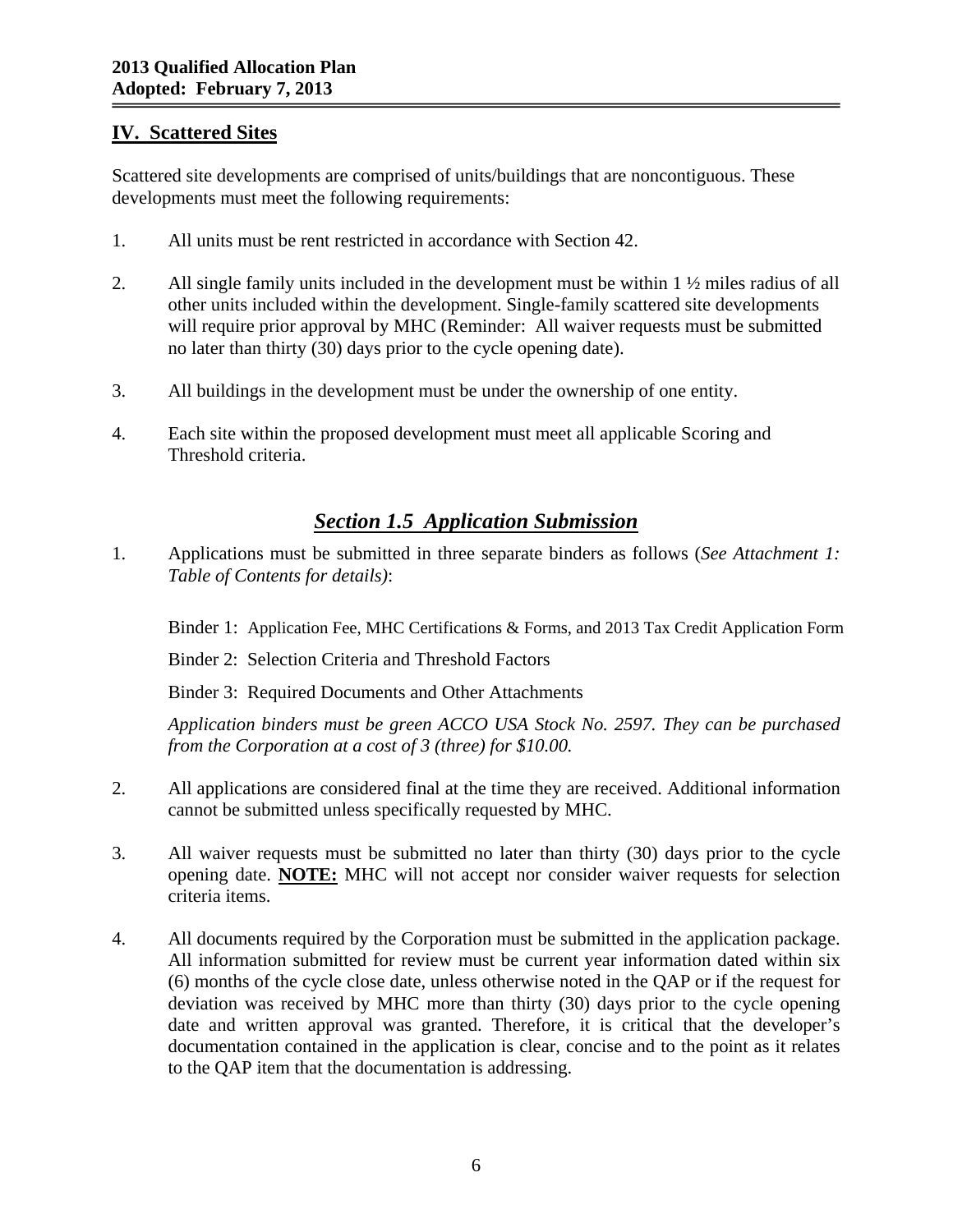- 5. All applications must include a table of contents in accordance with the example provided in the attachment section of the QAP *(Attachment 1: Table of Contents).* All sections of the application must be tabbed as per the table of contents.
- 6. All applicants must submit a copy of the 2013 application form in Excel format. This information may be provided on diskette or CD.
- 7. All applications must include site drawings depicting the front, side and rear elevation(s) for each building design.

All final plans including a complete site layout certified by the development's licensed architect/engineer must be submitted at the due date of the Tax Credit Commitment in PDF format on CD. Plans must be submitted in 11 x 17 format. If there have been material changes to the final plans from those submitted with the application, then approval must be obtained from MHC. Material changes will include, but are not limited to the following:

- total number of buildings
- unit mix
- total development square footage
- overall site layout
- 8. All applicants are required to notify MHC in advance of the public hearing. Applicants must submit the *Notice of Publication Form (Form TR-4)* and *Initial Site Assessment Form (Attachment 2)* no later than the date the notice is published in the newspaper. Additionally, the public hearing signage must remain posted at the development site until fifteen (15) days after the cycle close date.

Notwithstanding the advance notification requirements herein, the Corporation will not notify an applicant of a deficiency in the public notice requirements it may discover pursuant to the advance notification. The applicant is encouraged to use technical assistance prior to publication and the installation of the signage.

- 9. All MHC forms and documents submitted with the application must be executed originals (unless otherwise noted). Documents submitted for review must be properly executed by all designated parties. Properly executed means fully completed, signed, dated, and/or notarized. Additionally, all MHC forms must be submitted on same color paper as shown in the QAP.
- 10. Failure to include the application fee, elect a minimum set aside of rent restricted units, or properly execute the application and all required forms will disqualify the application from review during the specified cycle.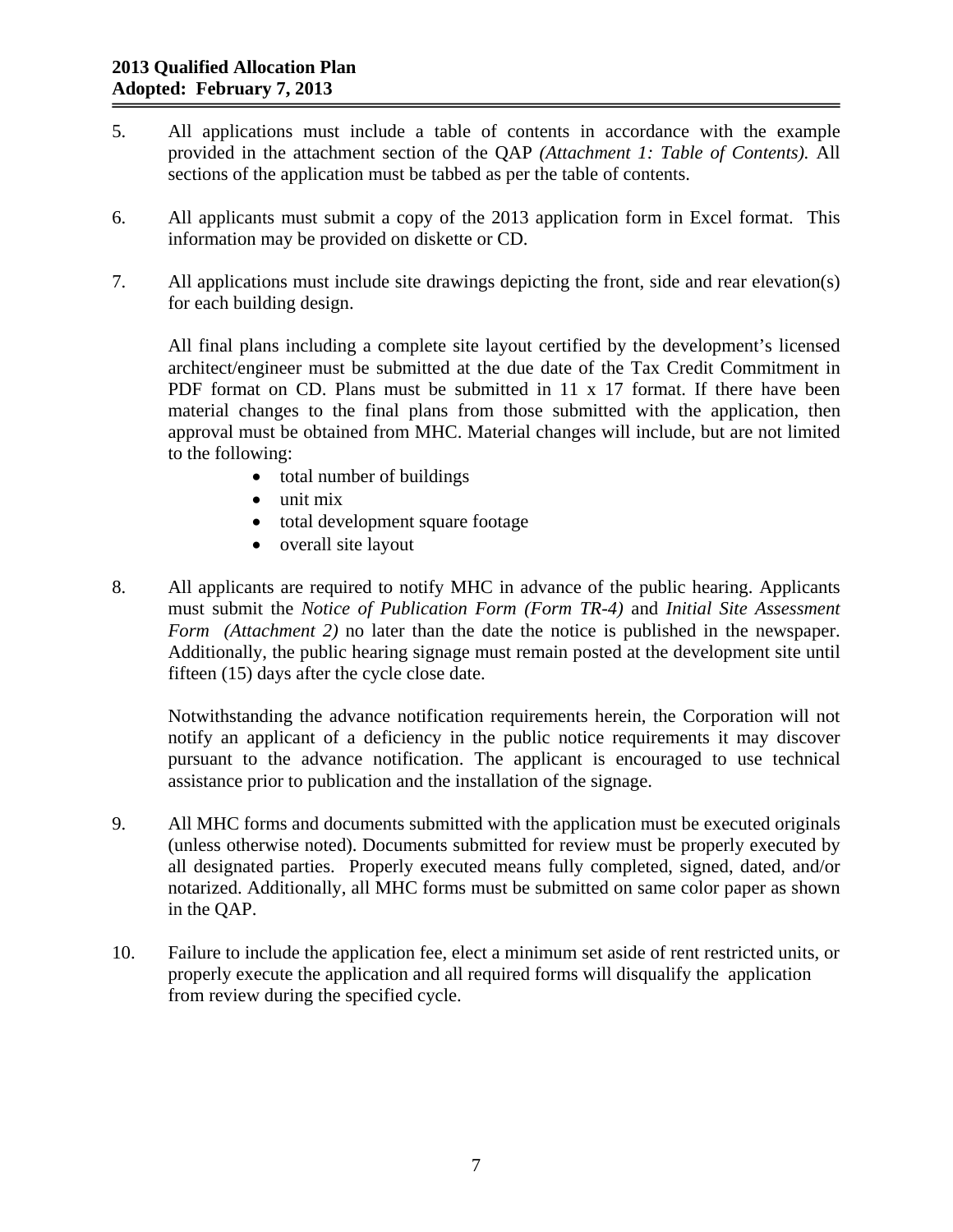# *Section 1.6 Processing of Application*

- 1. Following submission of an application for tax credits, the Mississippi Home Corporation will not allow changes or corrections to be made to the application once the Corporation's deadline for receipt of the applications has passed. However, in its review of tax credit applications, the Corporation may request additional information to make a determination regarding the eligibility of the development for an allocation of tax credits. Such requests shall not be an indication of the worthiness of the particular development.
- 2. The Corporation will review applications in the following order:
	- i. **Selection Criteria**: Applications that do not meet the minimum scoring threshold will not proceed past this step.
	- ii. **Threshold Factors**: Applications that do not satisfy all Threshold Factors will not be considered for an allocation of tax credits.
	- iii. **Feasibility Underwriting**: Each application that successfully meets the Selection Criteria and Threshold Factors requirements will be underwritten using standards set by the corporation to determine the amount of credits needed to financially stabilize the development.
- 3. Applications will be scored and ranked according to the applicable set-aside the owner elects in its tax credit application. Any unused, returned or national pool credit authority will be awarded to applications placed on a waiting list, ranked by scores statewide, during the application cycle.
- 4. An application must provide documentation that it meets all threshold requirements listed in this plan. Documentation satisfying the five (5) threshold requirements must be included in the application and tabbed. Failure to tab this information will result in five (5) points being deducted from the applicant's ranking score total.
- 5. Site visits will be conducted for each application submitted. Boundary corners of proposed new construction sites that front on public streets must be clearly marked and remain marked until the corporation has made its announcements of funded developments. The Corporation reserves the right to ask for clarification and deny an application because of site location. The Corporation also has the right to require a buffer for sites that are deemed unacceptable (ex. adjacent to railroad tracks or graveyards). Site acceptability is determined by the Corporation.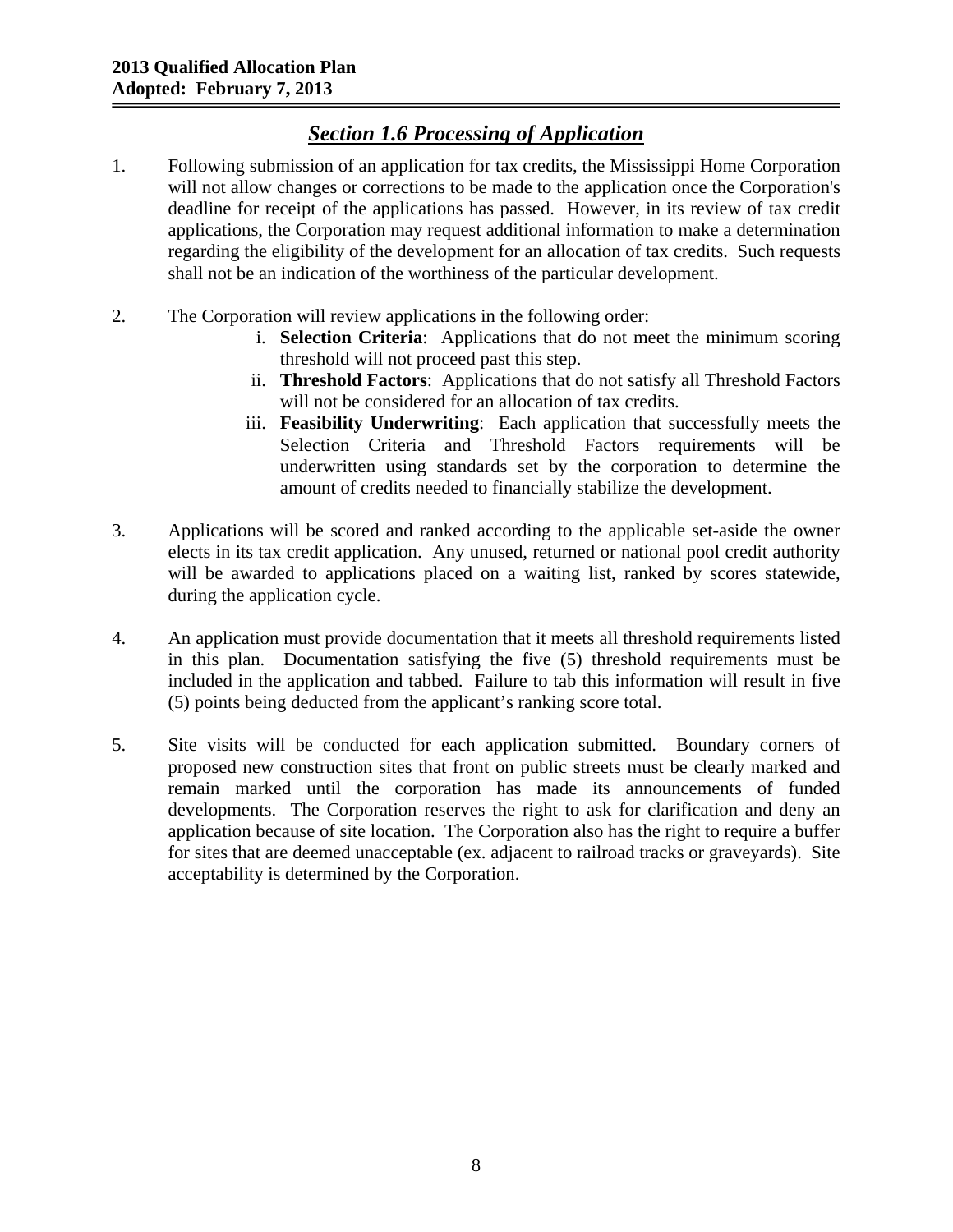# *Section 1.7 Financial Feasibility Requirements*

- 1. Tax credit applications whose costs exceed the Corporation's maximum construction cost per unit as outlined in the QAP must provide the following documentation:
	- 1. Detailed supporting documentation from the development's engineer and/or architect.
	- 2. Detailed breakdown of specific cost factors which exceed the maximum cost per unit limit
	- 3. Information detailing the cost per unit of each contributing factor and the percentage of total increased cost.
	- 4. Form FF-1: Maximum Construction Costs (MCC)

Construction/rehabilitation hard costs which exceed the Maximum Construction Cost (MCC) per unit by greater than ten percent (10%) must submit architect certified cost justification to the Corporation for review and approval at least thirty (30) days prior to the application cycle opening date. Failure to receive prior approval will disqualify the application from consideration of the increased costs. The Corporation may limit the allowable tax credit allocation for an application exceeding MHC's calculated maximum construction cost per unit.

- 2. In evaluating applications for tax credits, the Corporation will, among other things, analyze the development costs including; costs per unit, expenses per unit, development income, affordability of rents, cash flow of the development, and the gap between sources and uses of funds.
- 3. The Corporation will conduct its initial financial feasibility review utilizing the anticipated tax credit sales price as disclosed in the letter of intent provided by the syndicator.
- 4. The Corporation will require copies of proposed budgets and cash flow statements to be submitted to the potential financing entity. An official letter of acknowledgement in receipt of this documentation from the lender must be submitted.
- 5. In its financial analysis, the Corporation will assume a seven percent (7%) vacancy rate, three percent (3%) income, and four percent (4%) expense increases per year. Developments are not financially feasible if there is negative cash flow shown on the proforma for years 1-15.
- 6. Syndication costs will not be allowed in eligible basis.
- 7. Application and Allocation Fees will not be allowed in eligible basis.
- 8. The general requirements line item, page A15, cannot exceed six percent (6%) of the total construction cost. The construction contingency line item, page A15, should not exceed five percent (5%) of new construction costs and ten percent (10%) of rehabilitation costs.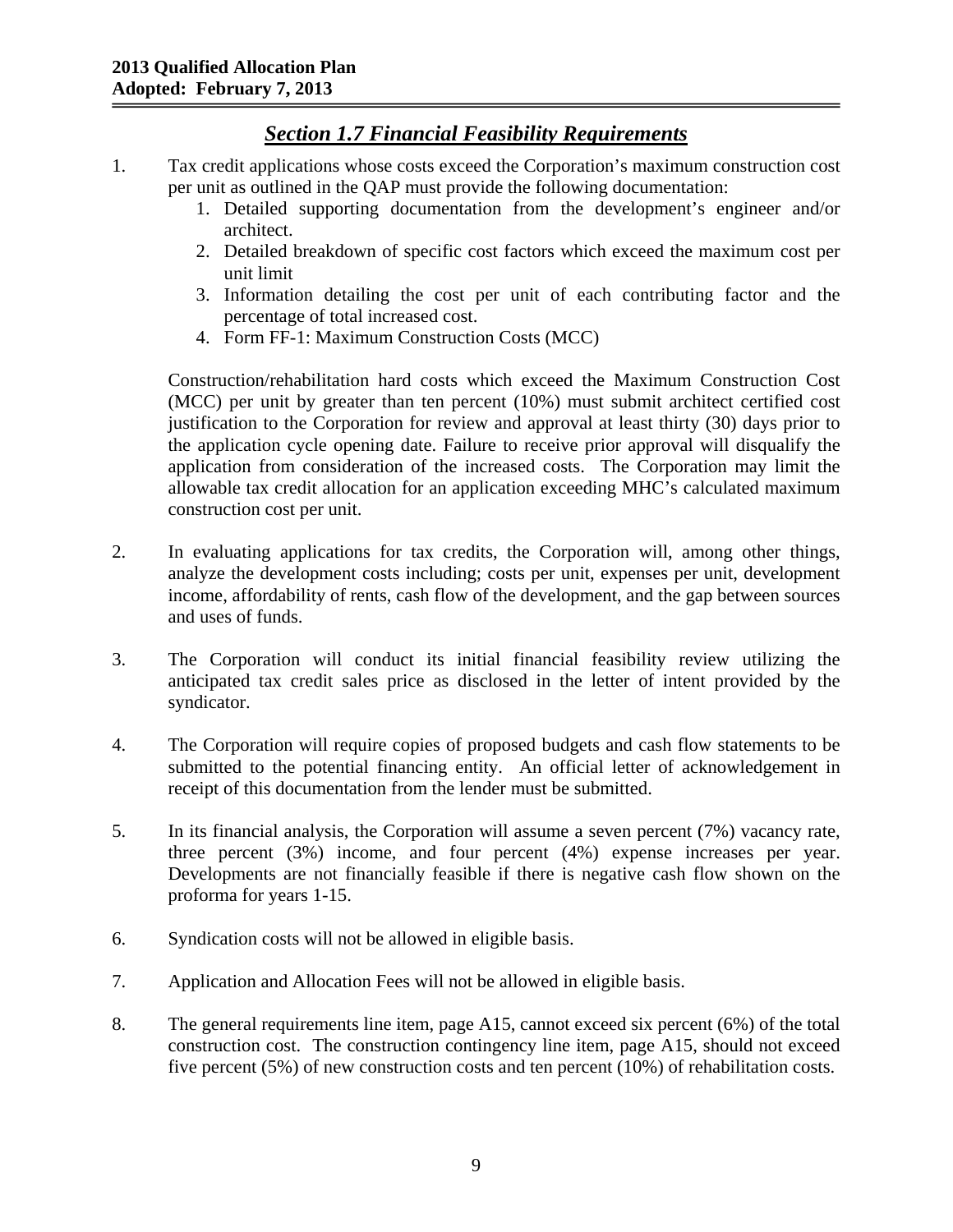- 9. All "other" line items must be identified and listed and may not exceed two percent (2%) of the total construction cost.
- 10. Developments that fail to include the minimum replacement and operating reserves outlined within the QAP will not be considered financially feasible for tax credits.
- 11. Applicants must have a preliminary letter of intent to provide the equity investment from a syndicator based on the proposed development as represented in the tax credit application *(See Attachment 10: Sample Letter of Intent to Provide Equity).* The letter **MUST** disclose the anticipated tax credit sales price as listed by the applicant on the tax credit application form. Applicants are not prohibited from changing syndicators; however, a new letter of intent from the subsequent syndicator must be provided to MHC in the event of a change from the initial application**.**

# *Section 1.8 Funded Developments*

- 1. The Corporation will make reservation recommendations to its Board of Directors at its next regularly scheduled board meeting immediately following one hundred and twenty (120) days after the close of the cycle.
- 2. The Corporation will issue formal cycle announcement letters within five (5) business days after receiving Board approval.
- 3. The Corporation will issue Commitment Letters within twenty (20) days of the deadline for submitting executed Reservation Letters. The *original* reservation and *original* commitment letters must be returned to the corporation.
- 4. All deadlines outlined in the Reservation and Commitment letters will be enforced. Requests for extensions of these deadlines will be considered only if requested in writing at least ten (10) days prior to the deadline date and only for good cause shown. Such extensions will not exceed thirty (30) days. At the end of the thirty (30) day extension, credits will be recaptured by the Corporation, except for good cause shown.
- 5. If in the event an extension is granted, the Corporation will assess a late fee of
	- $\bullet$  \$100 per day for the first five (5) days,
	- $\bullet$  \$250 per day for days six (6) through fifteen (15), and
	- $\bullet$  \$500 per day for days sixteen (16) through thirty (30) beyond the deadline date.

Additionally, MHC will assess a late fee of \$100 per day for failure to respond to requests made by the Corporation or submission of the status reports. There will be no refund of previously paid tax credit fees or late fees, and no waivers will be granted of late fees or other requirements as outlined in the QAP.

6. As a condition for an allocation of Housing Tax Credits, the Corporation will require the tax credit recipients to complete Form 8821, Tax Information Authorization (Rev. 10-11)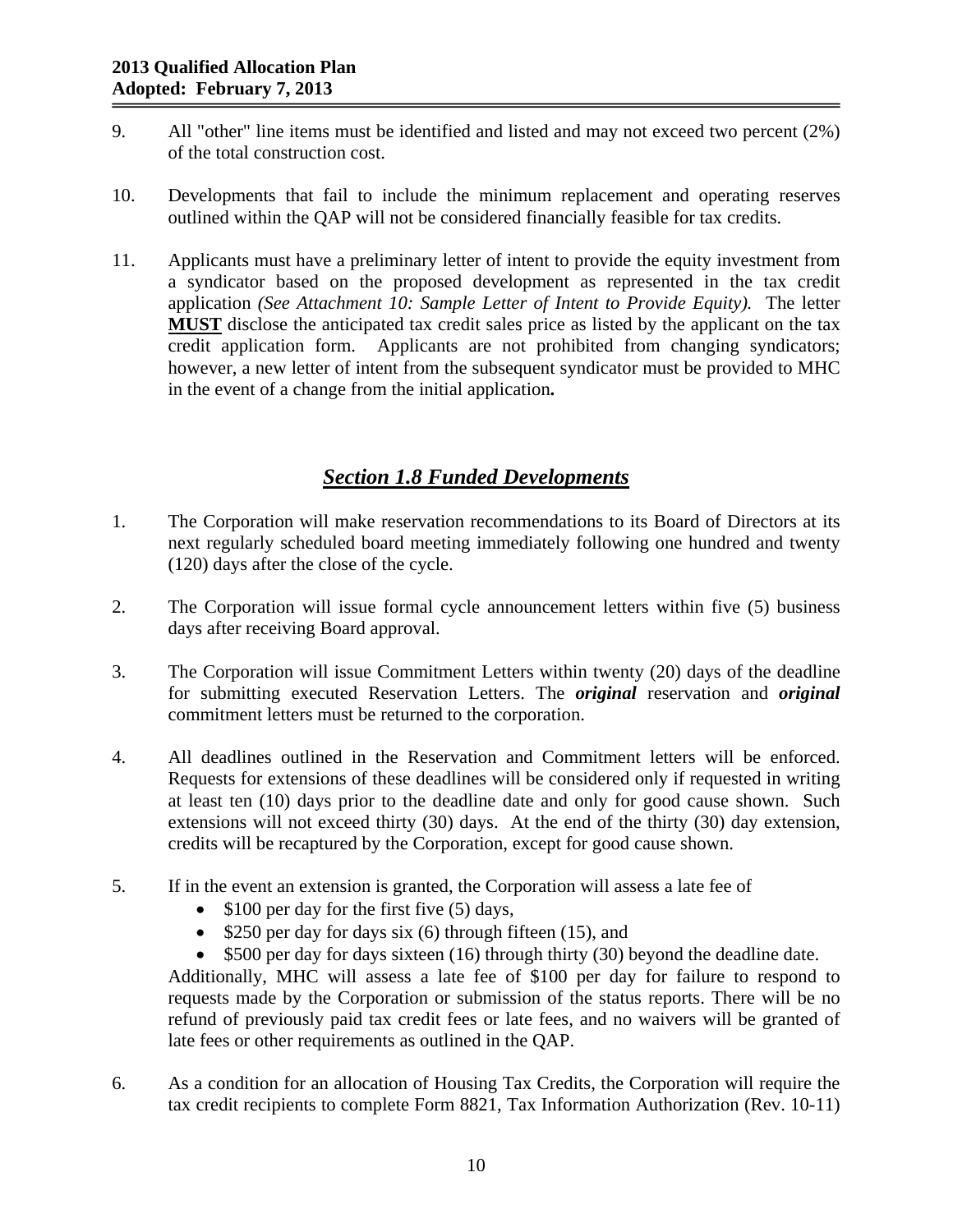naming the Corporation as the appointee to receive tax information. The subject form will be included in and submitted with the tax credit recipient's reservation package. On line 3 of subject form, in addition to the type of tax, tax form number, and year of period, the following statement must be included in column (d): "Any related federal tax information pertaining to housing tax credits, including audit findings and assessments." All applicable items of the form must be completed by the owner.

The Corporation will forward the completed and signed Form 8821 (Rev. 10-11) to the IRS at the following address:

 Internal Revenue Service Memphis Accounts Management Center P.O. Box 268 Stop 8423 Memphis, TN 38101-0268

The subject form must be received by the IRS within sixty (60) days of the date it was signed or it becomes invalid.

The Corporation will ensure that information provided by the IRS is used solely for the purpose of Housing Tax Credit awards. The information will be safeguarded by the Corporation to prevent improper disclosure.

- 7. Any development receiving tax credits must have central air and heat by the placed in service date. A certified letter from the development's architect or engineer must verify that the central heat and air system has the capacity to properly accommodate all of the units. An application that provides information as to increased energy efficiency effort to be made by the developer to reduce tenant costs will be given additional consideration.
- 8. All developments that receive an award of tax credits must post signage at the development's construction site listing the Mississippi Home Corporation (MHC) as a financing source. Information on the signage specifications is available on MHC's website at www.mshomecorp.com. Failure to post signage by the start of construction through completion of construction subjects the development to a non-compliance fee of \$50.00 per day from the date first observed by the MHC inspector until the signage is properly placed and MHC is notified by email to taxcredits@mshc.com with a photo of the signage. Owners will be notified of this deficiency by email.
- 9. All developments must commit to provide, as per item B below, a minimum of two (2) community services in at least two (2) unrelated areas not otherwise typically present in low-income rental housing.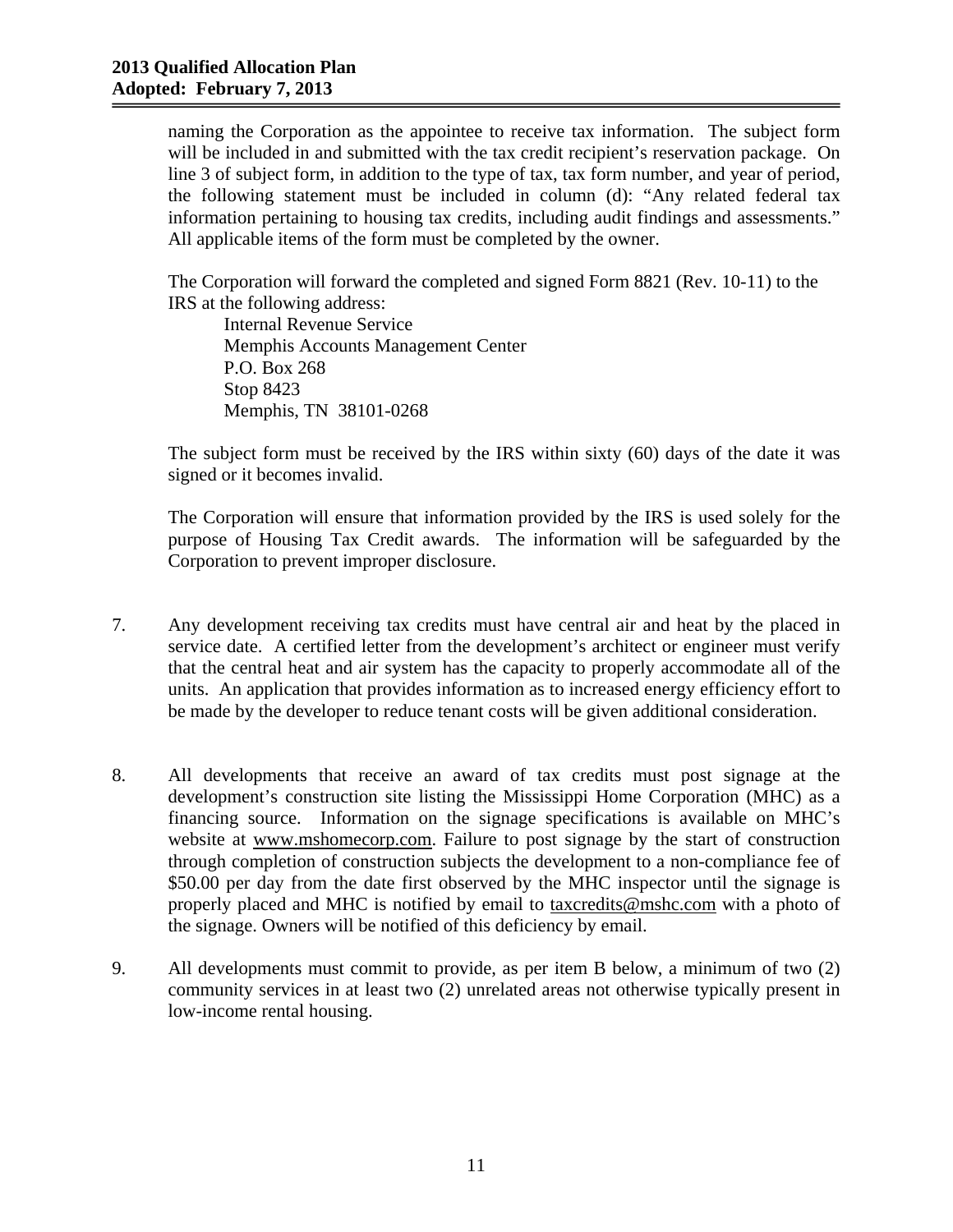#### **Examples of Community Services**

#### *Personal Development Child Development:*

- 
- 
- 
- iv. Foreign Language Courses

- i. Homebuyer Education *Activities:*
- ii. Credit Counseling in the Safety i. Fire Safety
- iii. Personal Budget iii. Health Fair
- 

i. Computer Classes i. After School Program<br>
ii. GED Training<br>
ii. Child Care Services ii. Child Care Services iii. Job Training **iii**. Parenting Classes

# *Counseling Programs: Community Awareness Events /*

- 
- 
- iv. Mental Health Program is a series of the series of the series iii. Drug and Alcohol Prevention
	- iv. Crime Watch
	- v. Health / Nutrition
- A. The tenant community services must be:
	- 1.) Each service must be listed on page A25 of the application form.
	- 2.) Provided for a **minimum** of ten (10) years beyond the later of:
		- a. the placed in service date **or**
		- b. the date of the first class/service.
	- 3.) Broad based and well designed to adequately address the various needs of the tenant base
	- 4.) Provided each quarter and each service represented must be offered at least once per year at a time conducive to maximize tenant participation.
	- 5.) Kept current as to changing tenant needs, economic conditions, and social change. Requests for changes from prior approved tenant community services must be made in accordance with MHC's Development Requests provisions.
- B. Recipients must provide the following documentation with their **Reservation package**:
	- 1.) An **original** copy of the formal contractual agreement between the ownership entity and the service provider on the service provider's letterhead. The contract must be executed by both the owner applicant and service provider.
	- 2.) MHC's Community Service Certification form for each community service *(See Attachment 9: Community Service Certification Form)*
- C. The development must maintain evidence that the services are being provided (e.g. service log book or activity reports). Additionally, property managers may be requested to provide additional services information in accordance with the most recent Compliance Monitoring Plan at the time of such request by MHC's Compliance Monitoring Staff.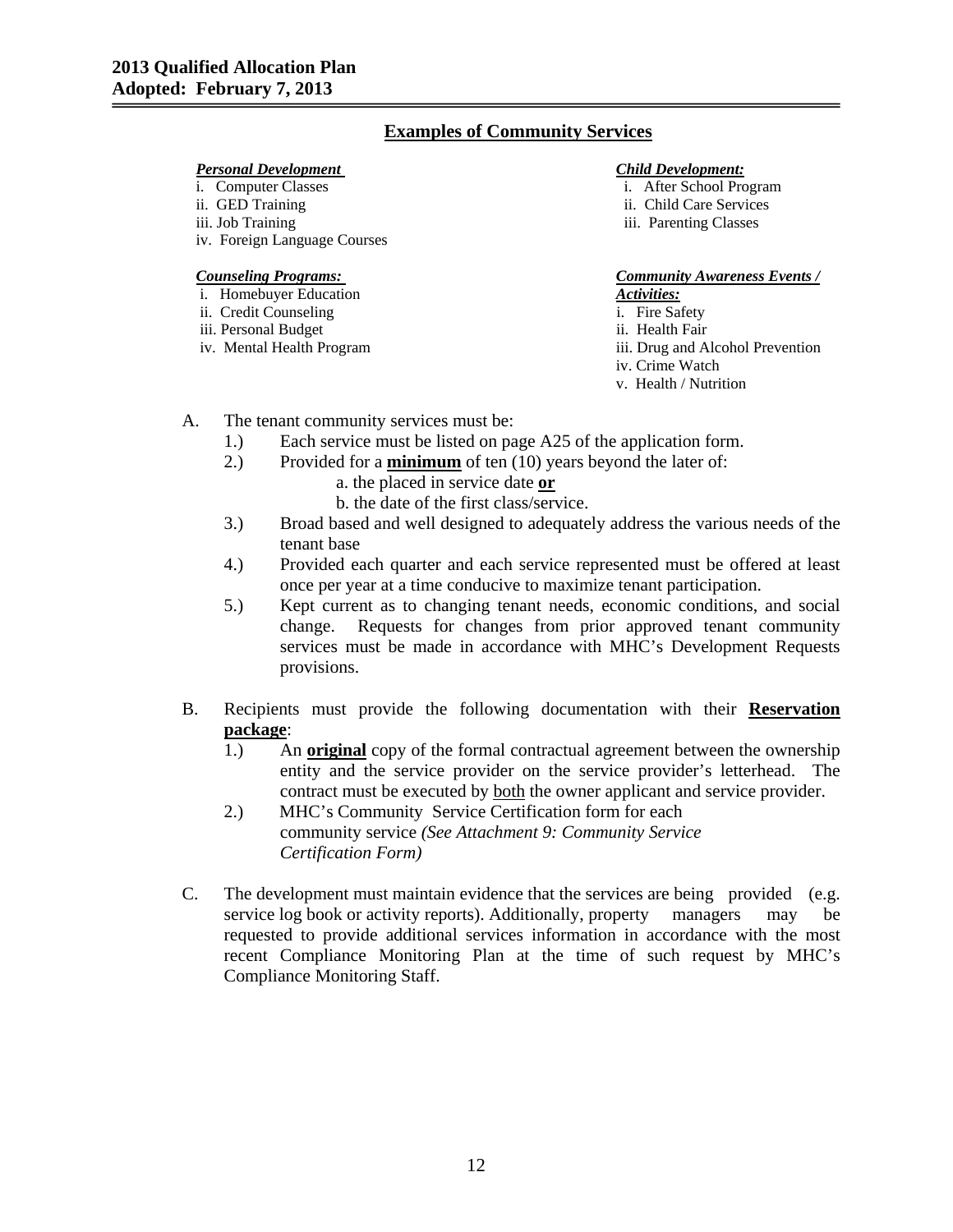# *Section 1.9 Development Completion*

- 1. Developments receiving tax credits must commit to providing housing (i) for persons on public housing waiting lists, or in those jurisdictions where there is no housing authority, (ii) for persons on waiting lists for other affordable housing developments. Evidence of the use of the waiting list must be provided at the final inspection before the issuance of Forms 8609.
- 2. All items listed in the application must be in place upon completion of the development regardless of whether or not points were awarded (ex. All amenities and/or services, total number of units, etc.). The development will not receive Forms 8609 until everything represented in the application is in place.
- 3. Prior to issuance of Forms 8609, the Corporation will conduct a site visit to ensure that all requirements outlined in the subject application have been met. In the event that an initial visit warrants subsequent visits, the Corporation will charge a fee of \$250.00 per subsequent visit.
- 4. Developments receiving tax credits pursuant to this QAP will be required to provide cost certifications after development completion. A cost certification must include all cost categories listed under "Cost Breakdown" (pages A15 - A17) in the applicable tax credit application and conform to the requirements of the Corporation outlined within the Form 8609 Request Documents.
- 5. Developments entering extended low-income use periods (the period immediately following the initial 15 year compliance period) will be monitored in accordance with the Corporation's Post year 15 Procedures as outlined in the Compliance Monitoring section of this Plan and the most recent Compliance Monitoring Plan, including any and all amendments.
- 6. Forms 8609 will be not be issued to any development controlled by an applicant that has outstanding fees owed to the Tax Credit Allocation Division on any development.
- 7. Owners must begin submitting Quarterly Status Reports to the Compliance Monitoring Division after one building in a HTC development is placed in service. Please refer to the *Certification and Review* section of the Compliance Monitoring Plan Summary section of the QAP for more information.
- 8. Developers must provide certification from the architect/engineer that the development has been completed in accordance with MHC's Minimum Design Standards. Documentation must be provided at the time in which Forms 8609 are requested.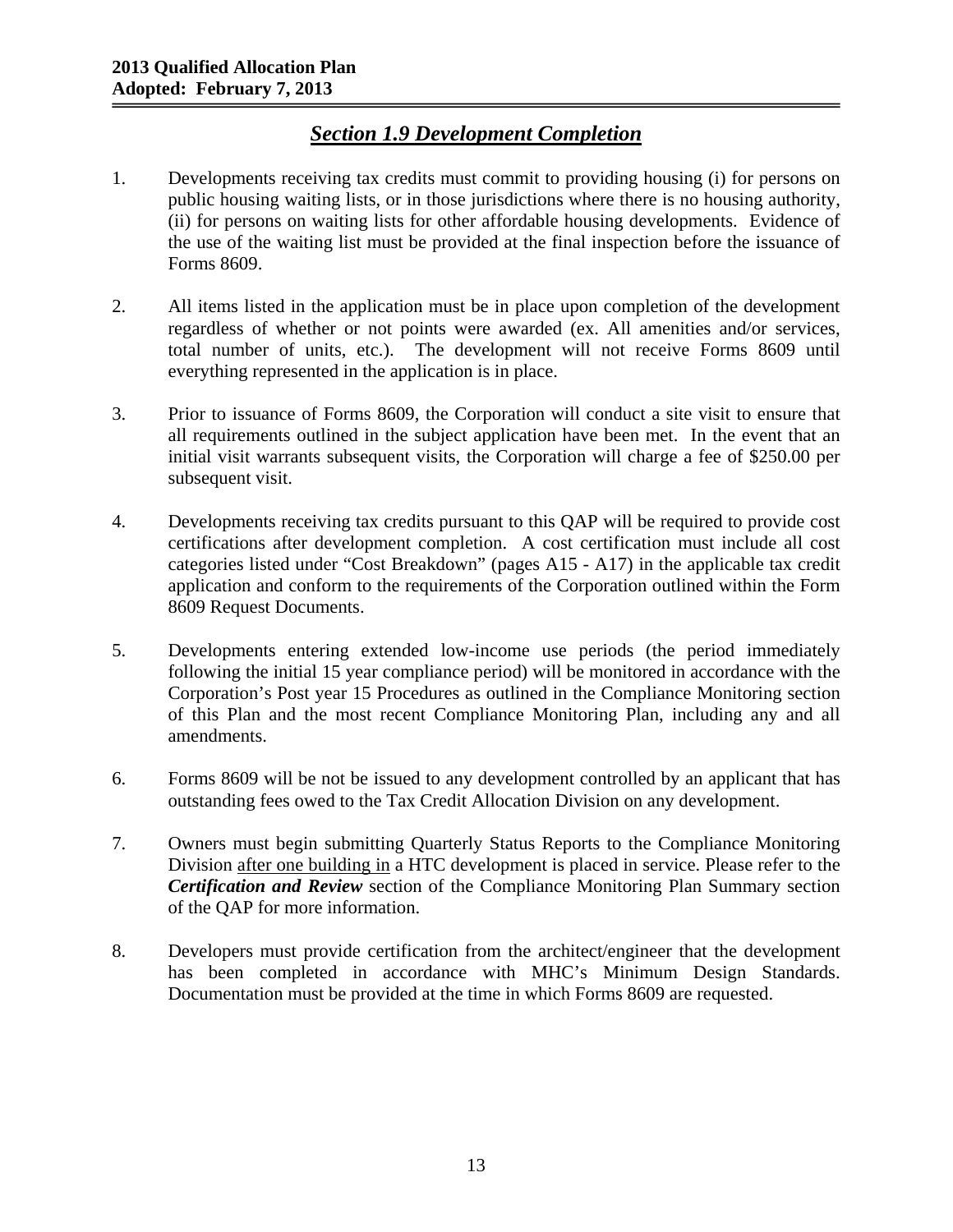# *Section 1.10 Ineligible Applicants*

- 1. All transfers of tax credits are subject to approval by the Corporation (such approval shall not be unreasonably withheld). Any recipient, including an owner, developer, and/or general partner, of tax credits that transfer said credits to a third party prior to the issuance of Forms 8609 shall be ineligible to receive future tax credit awards for a three (3) year period from the date of such transfer.
- 2. Any person (individual, corporation, partnership, association) or principal that is under debarment, proposed debarment, or suspension by the Corporation, a federal agency, or other state Housing Finance Agencies shall be ineligible to participate in the application review process for an application pursuant to the 2013 Qualified Allocation Plan. Such applications will be disqualified from consideration. Each applicant must include a statement concerning any criminal convictions, indictments, and pending criminal investigations of all owners, developers and/or general partners in the application package. Also, applicants must provide dates and details of each circumstance, unless otherwise prohibited by court order, statute or regulation.
- 3. Owners who have had credits recaptured will be ineligible to apply for the HTC program for a period of three (3) years from the date of recapture.
- 4. Owners of HTC developments which are not built as approved by MHC are subject to suspension from future participation in MHC's Housing Tax Credit Program for a minimum of one (1) year and/or loss of housing tax credits for the development.

 All changes to the development as presented in the application must be disclosed to MHC **no more than thirty (30) days** after they have been identified during construction/rehabilitation. Principal members will be subject to being disqualified from future participation for a minimum of one (1) year if all changes are not approved by MHC prior to development completion.

**5.** Please be advised that all parties to the development will have a one (1) year suspension from future program participation during the subsequent year for any scoring item that is not satisfied anytime during the initial fifteen (15) year compliance period, as determined by MHC's Compliance Division.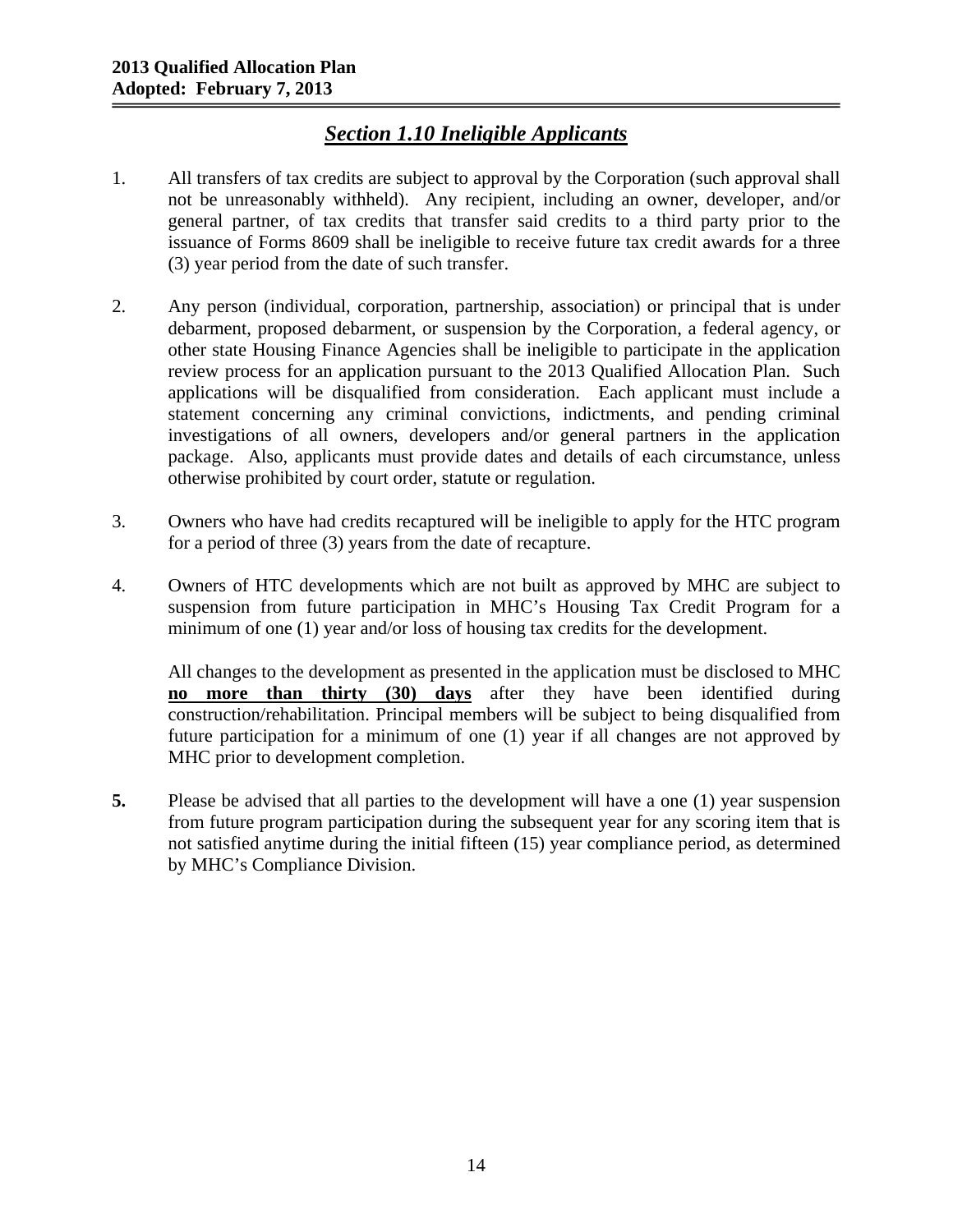#### **SECTION 2: DATES AND FEES**

#### *2.1 Application Cycle*

Applications will be accepted during the following cycle:

| Cvcle | <b>Application Period</b> | <b>Cycle Set Aside</b> |
|-------|---------------------------|------------------------|
|       | April 15 – April 19, 2013 | <b>ACA</b> Credits     |

The aforementioned cycle will utilize 2013's Annual Credit Authority (ACA). ACA credits not allocated during the proposed competition or through additional credits allocation and credits returned/recaptured during 2013 will be carried forward to calendar year 2014, subject to Internal Revenue Service ruling.

A complete application package must be received at the office of the Corporation, 735 Riverside Drive, Jackson, Mississippi 39202 / P.O. Box 23369 Jackson, Mississippi 39225-3369 no later than 2:00 p.m. Central Standard Time on the last day of the application period to be considered for an allocation. Late applications will not be accepted.

#### *2.2 Technical Assistance*

All inquiries of MHC allocation staff, regarding the QAP application or its process, must be made **February 25 - March 29, 2013**. Technical assistance will not be provided beyond this time frame. QAP technical assistance inquiries must be received by e-mail at **TaxCredits@mshc.com.**

#### *2.3 Fees*

The Corporation shall charge fees payable in the amounts specified below:

#### **Application Fee:**

*\$1,050* –Application Cycle Submissions *(Application fee is non-refundable)*

#### **Servicing Fee:**

- A Servicing Fee of 2.5% of the total credit over the ten (10) year period will be assessed to each development that receives a reservation of tax credits. Of which 2% will be used for allocation and .5% for monitoring.
	- o 50% of the fee is due at RESERVATION.
	- o 50% of the fee is due at COMMITMENT.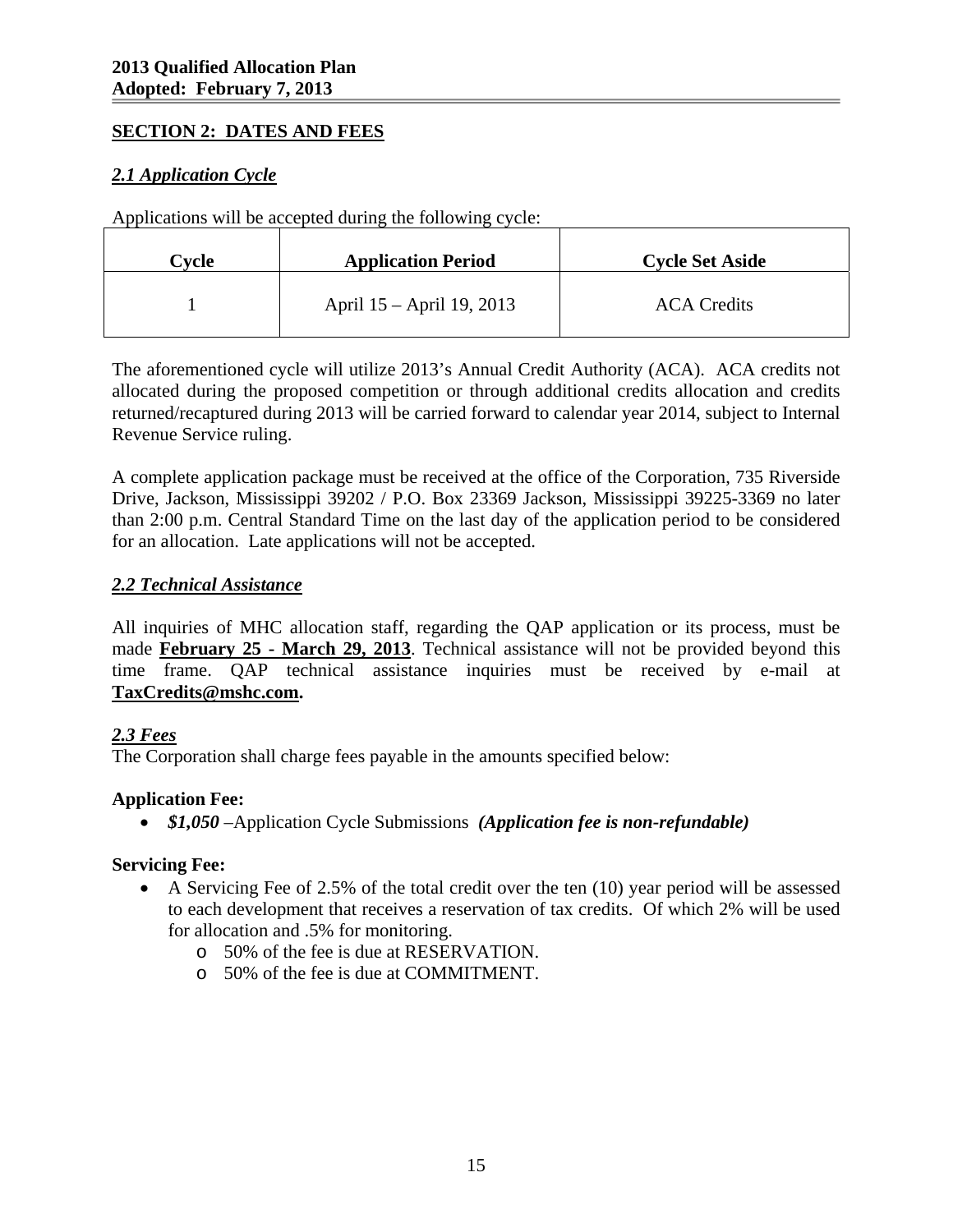#### *2.4 Refunding of Servicing Fee*

Refunds will only be allowed if Tax Credits are returned to MHC within six (6) months of the Reservation date. There will be no refund of the servicing fee for credits returned / recaptured beyond this date. The Corporation will grant a refund of paid servicing fees for the credit award minus \$20,000 or 15%, whichever is less.

#### **Chart 1: Important Dates**

|   | <b>Type of Deadline</b>                          | <b>Date</b>                                                 |
|---|--------------------------------------------------|-------------------------------------------------------------|
|   | <b>Application Workshop</b>                      | February 19, 2013                                           |
| 2 | <b>Public Hearing Notification Deadline</b>      | March 26, 2013                                              |
| 3 | Last day to hold a Public Hearing                | March 30, 2013                                              |
| 4 | <b>Cost Justification Request Deadline</b>       | March 18, 2013 (30 days<br>before cycle opening date)       |
| 5 | <b>All Application Waiver Request</b>            | March 18, 2013 (30 days<br>before cycle opening date)       |
| 6 | <b>Technical Assistance Period</b>               | February 25 - March 29, 2013<br>(ends @ 5:00pm on last day) |
|   | <b>MHC's Written Response to Waiver Requests</b> | No later than March 29, 2013                                |
| 8 | <b>Application Cycle Deadline</b>                | April 19, 2013 @ 2:00pm                                     |
| 9 | Site Control Options Contract Expiration Date    | October 16, 2013                                            |

#### **Chart 2: Fees**

|    | <b>Type of Fee</b>                         | <b>Amount of Fee</b>                                                                                                                                                |  |
|----|--------------------------------------------|---------------------------------------------------------------------------------------------------------------------------------------------------------------------|--|
|    | <b>Application Fee</b>                     | \$1,050                                                                                                                                                             |  |
| 2  | <b>Reservation Fee</b>                     | 50% of Servicing Fee                                                                                                                                                |  |
| 3  | <b>Commitment Fee</b>                      | 50% of Servicing Fee                                                                                                                                                |  |
| 4  | <b>Signage Penalty Fee</b>                 | \$50.00 per day that proper signage is not in place<br>(see GPAG Section 1.8 item #8)                                                                               |  |
| 5  | 50% Completion Penalty Fee                 | 1.25% of the first 5 years credit allocation                                                                                                                        |  |
| 6  | <b>Reservation/Commitment Late</b><br>Fees | \$100 per day for the first five (5) days<br>\$250 per day for days six (6) thru fifteen (15)<br>\$500 per day for days sixteen (16) thru thirty (30)               |  |
| 7  | Non-Response Fee                           | \$100 per day for failure to respond to requests<br>made by the Corporation or submission of status<br>reports.                                                     |  |
| 8  | <b>Subsequent Site Visit Fee</b>           | \$250 per visit will be assessed for each subsequent<br>visit after an unsatisfactory initial inspection                                                            |  |
| 9  | 8609 Reprocessing Fee                      | Minimum \$25 fee for up to ten (10) Forms 8609 and<br>\$1.50 for each additional form if owners fail to report<br>any discrepancies within seven (7) business days. |  |
| 10 | <b>HUD Subsidy Layering Review</b>         | \$4,500 per development                                                                                                                                             |  |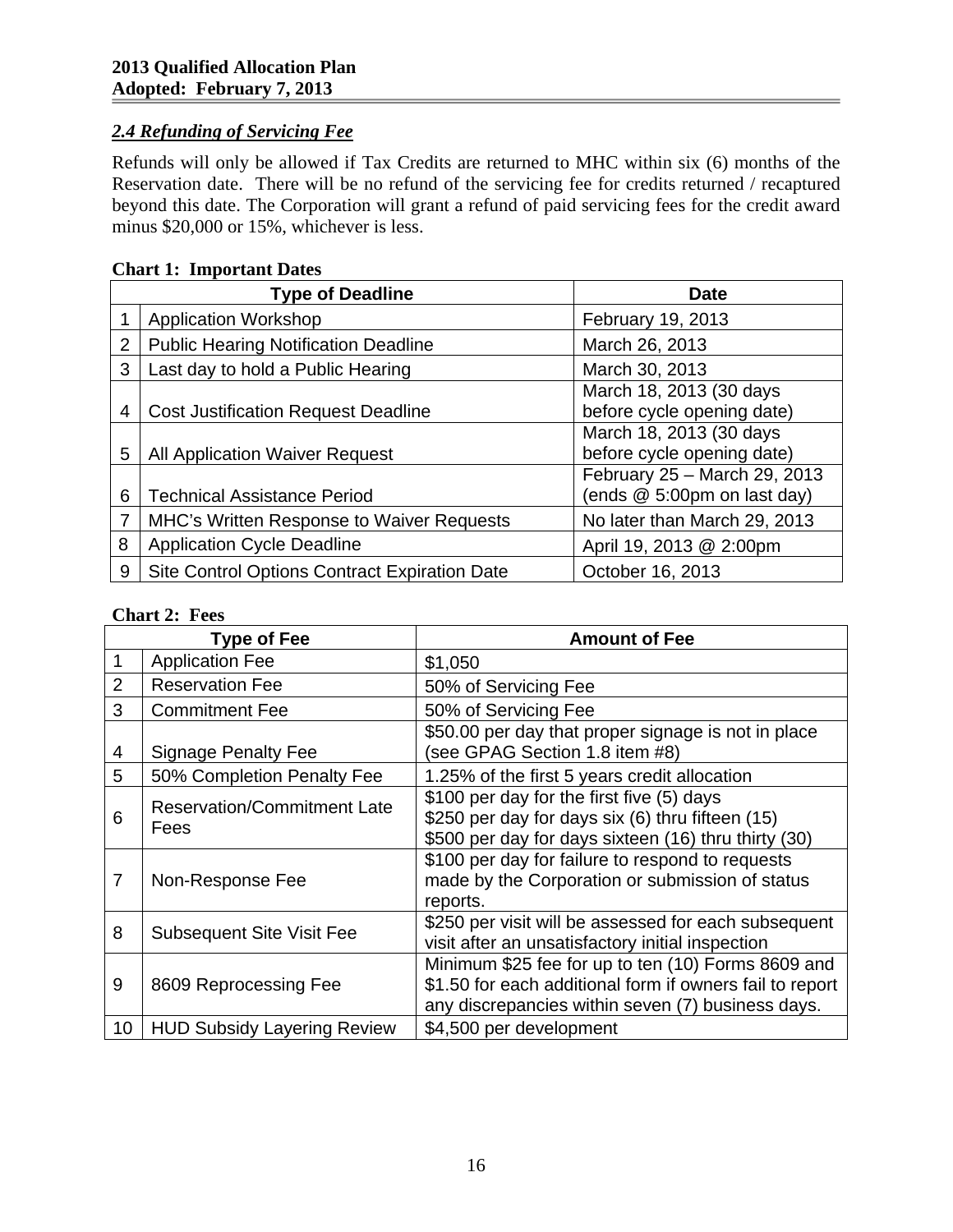#### **SECTION 3: APPEALS**

#### *3.1 Appeals*

Any applicant wishing to appeal a decision of the Corporation may do so in writing delivered to the attention of the Corporation's Executive Director no later than 5:00 pm local time on the fifteenth (15th) day following the date of the scoring or threshold review notice. Appeal requests must be specific as to the decision being appealed. An applicant may only appeal its own application; thus, no applicant can appeal any determinations of another applicant's application. The following decisions are the only appealable decisions:

Determinations regarding the applicant's satisfaction of:

- Eligibility requirements
- Finding of Major Non-compliance
	- There is an appeal fee of \$1,250 for developments cited for outstanding major noncompliance which did not submit a compliance status verification request to MHC prior to application submission, as outlined in GPAG #1 under the Eligibility and Compliance section of the QAP.
- Underwriting criteria
- Scoring under the Selection Criteria

The appeal shall be limited to the content of the initial application and no additional documentation will be accepted by the Corporation. If the Corporation is required to request supplemental information to clarify the appealed item, the applicant will only receive half of the scoring item's point value if the points are reinstated.

Any written appeal shall specifically identify the grounds for appeal. The appeal shall be limited to the content of the initial application and no additional documentation will be accepted by the Corporation.

MHC will provide applicants confirmation via fax and/or email acknowledging receipt of the appeal request within two (2) business days. The Executive Director will schedule an informal appeal meeting with the applicant and the Corporation's Tax Credit Appeals Committee within five (5) business days of receiving the appeal. The Tax Credit Appeals Committee shall consist of the Executive Director, Corporation tax credit staff, and legal counsel to the Corporation.

Following the informal appeal before the Corporation's Tax Credit Appeals Committee, the Committee will review the appeal and provide a response to the applicant within ten (10) business days. If not satisfied with the decision of the Tax Credit Appeals Committee, the applicant may appeal to the Corporation's Board of Directors at its next regularly scheduled Board Meeting. The applicant will be placed on the Board's Agenda and be given an opportunity to present its appeal to the Board.

A decision of the Board of Directors shall be rendered as soon as possible. The decision of the Board of Directors shall be deemed the final decision of the Corporation.

In any appeal, the burden is on the applicant to demonstrate any errors in the review and allocation process.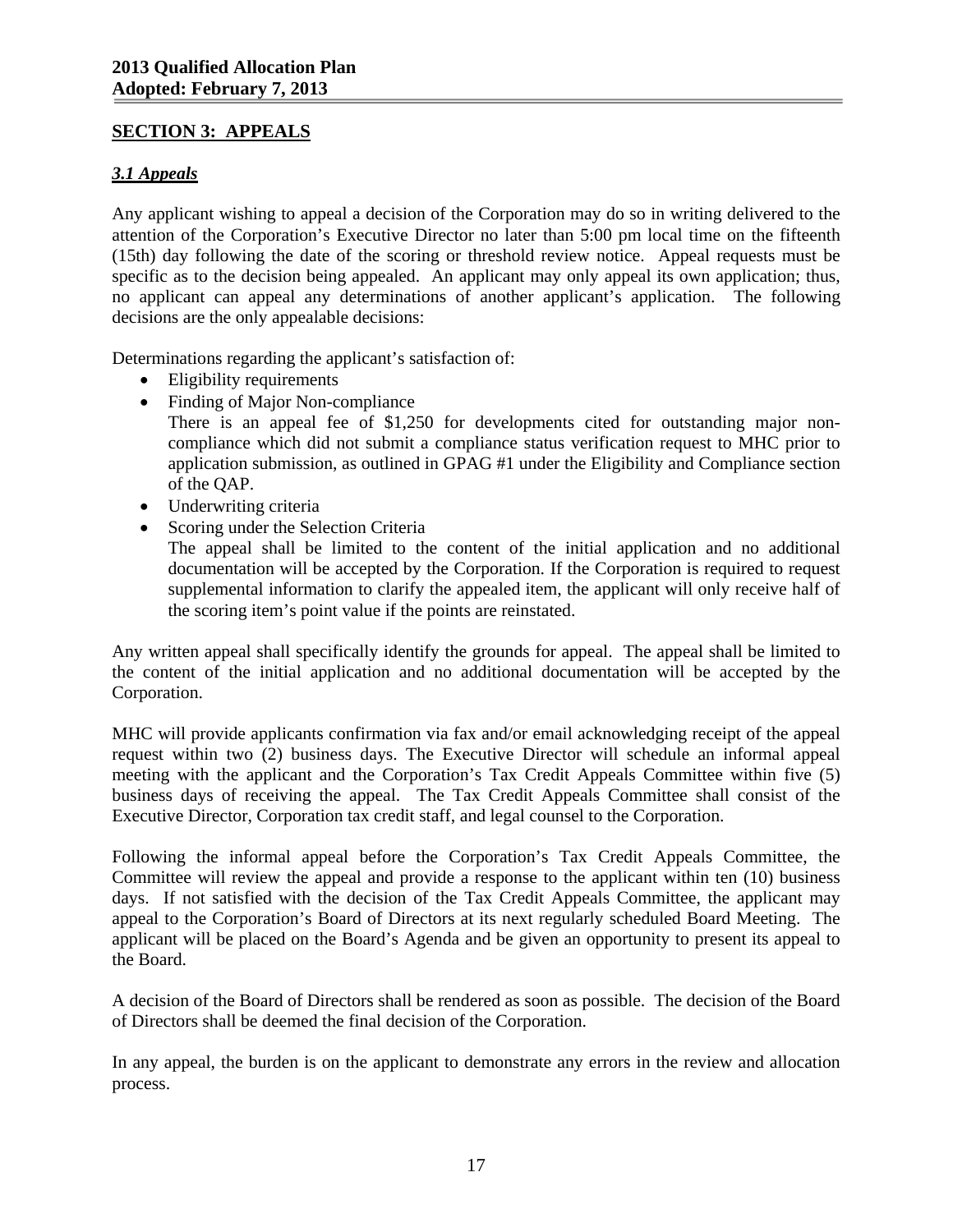#### **SECTION 4: ACA (ANNUAL PER CAPITA AUTHORITY) SET-ASIDES**

Under this QAP, the Corporation will allocate ACA tax credits from its 2013 per capita credit authority, unused credits from the previous years, returned credits, and national pool credits. Additionally, the Corporation shall forward commit ACA tax credits from it estimated 2014 per capita authority as specified under the particular set-asides below.

#### **I. Non-Profit Set-Aside**

Non-profit entities will have available ten percent (10%) of the 2013 and 2014 per capita ACA tax credit authority. This ten percent (10%) set-aside must be reserved, committed and allocated to buildings or developments whereby "qualified nonprofit organizations" which are  $501(C)(3)$ entities own directly or indirectly at least fifty one percent (51%) interest in the development throughout the initial fifteen (15) year compliance period. A nonprofit may not be affiliated with or controlled by a for-profit entity. A nonprofit is not prohibited from applying for tax credits in any of the other set-asides.

Section 42(h)(5) mandates states allocate a minimum of ten percent (10%) of their annual credit ceiling to qualified non-profit entities. MHC will award credits under this set-aside to developments according to prevailing scoring. However, if these awards do not satisfy the minimum 10% non-profit requirement then other eligible developments that could not be funded under this set-aside will receive priority on the general pool ranking to ensure the minimum 10% funding requirement is met.

#### **II. Health Care Zone Set-Aside**

The Corporation will set aside seven hundred fifty thousand (\$750,000) dollars of its 2013 credit authority and also forward commit twenty-five percent (25%) of its estimated 2014 ACA credit authority for developments located within a county which has certificates of need of more than three hundred and seventy-five (375) acute care hospital beds and must be located within a five (5) mile radius of a health care facility with a certificate of need for acute care hospital beds. The counties that currently have more than 375 acute care beds are **Lee, Lauderdale, Rankin, Hinds, Forrest, Jackson, and Harrison.** Additionally, **DeSoto County** will be included in this category. Developments may also be located in a county that has less than 375 acute care hospital beds so long as the county's health care zone has a master plan from an AICP certified planner (American Institute of Certified Planners) with experience working in Mississippi. Applicants must provide certification that a master plan is in place or has been commissioned for these counties from Mr. Tray Hairston, Associate Counsel and Policy Advisor for Economic Development for the Governor.This set-aside will have a separate tie-breaker which, in the event of scoring ties, will give funding priority for those developments located in closest proximity to the applicable hospital facility.

#### **III. Historic/Rehabilitation Set-Aside**

The Corporation will set aside one million dollars (\$1,000,000) of its 2013 ACA credit authority for Historic or rehabilitation developments. For Historic developments under this set-aside, the development's buildings must either:

1. Be listed individually in the National Register of Historic places, or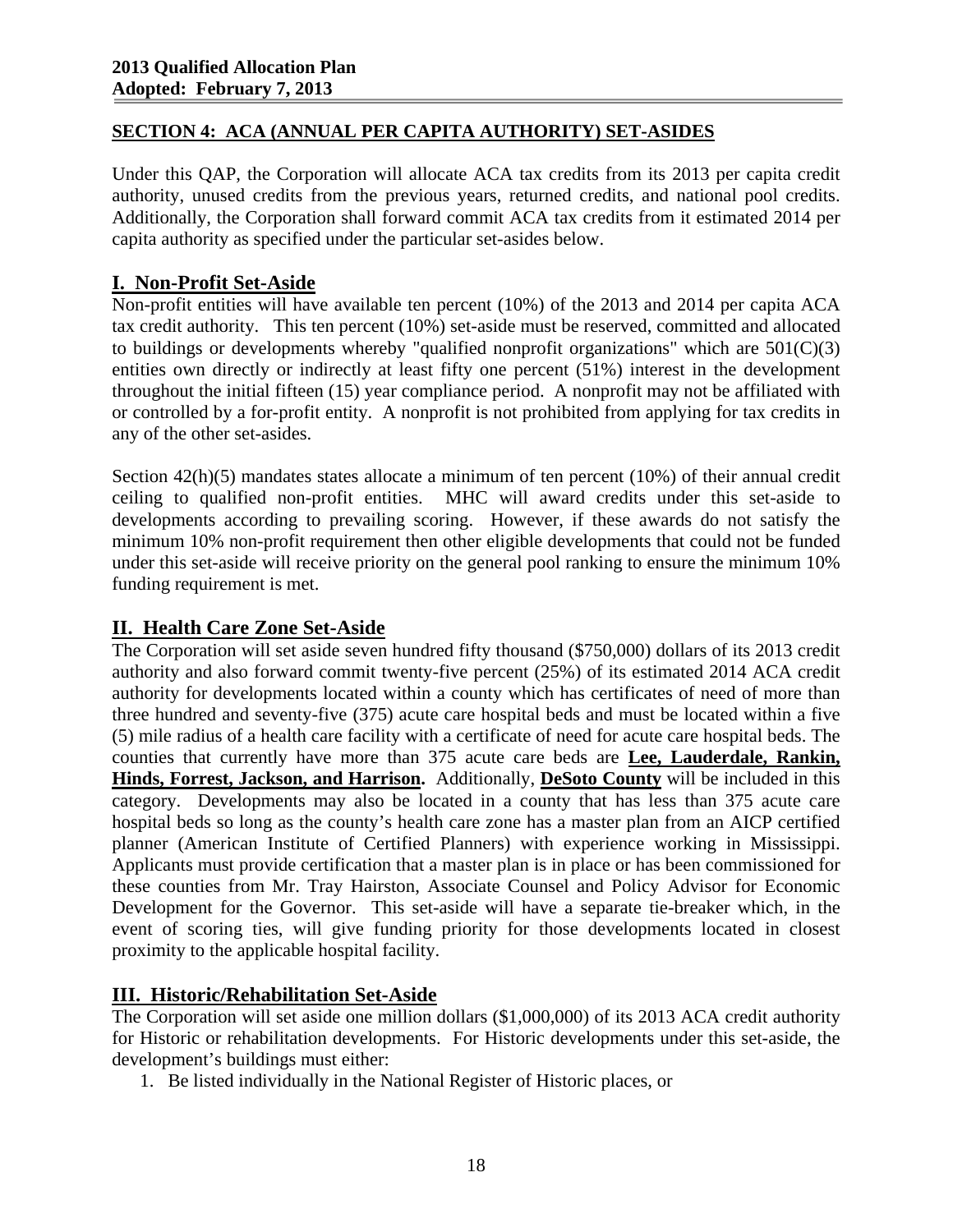- 2. Be located in a National Register historic district and be certified by the Mississippi Department of Archives and History (MDAH) as contributing to the significance of the district, or
- 3. Be designated as a Mississippi Landmark by MDAH, or
- 4. Have a letter of support from the Certified Local Government, if applicable.

Additionally, historic applicants **MUST** submit a letter from MDAH which confirms their preliminary eligibility for historic tax credits in the application package. If the development receives an award of housing tax credits, the owner must submit copies of Parts 1 and 2 of the Historic Preservation Certification Application to MHC within ninety (90) days of the reservation letter date.

#### **IV. Elderly / Persons with Disabilities Set-Aside**

The Corporation will set aside five hundred thousand dollars (\$500,000) of its 2013 ACA credit authority for developments in this category. To be eligible, developments must commit (1) one hundred percent (100%) of the residential units to house tenants that are at least sixty-two years of age or (2) a minimum of ten-percent (10%) up to twenty-five percent (25%) of units to persons with disabilities in accordance with HUD's definition(s).

#### **V. Statewide Set-Aside**

The remainder of the 2013 ACA, after the other set-asides above, will be utilized for developments statewide.

#### **VI. MHC's Real Estate Owned (REO) Set- Aside**

The Corporation will forward commit up to twenty-five percent (25%) of its 2014 annual credit authority. There will be a listing of available properties posted on our website on/about January 1, 2013. Due to the limited number of properties available, MHC will amend existing Site Control requirements for the REO Set-Aside. In place of the existing requirement that applicants provide evidence of control of the proposed site; MHC will allow multiple parties to contract for the purchase of REO property contingent upon the award of tax credits. All other Site Control requirements will remain in effect. MHC will make available to interested parties a current market study. MHC reserves the right to withdraw any site listed at any time prior to the application cycle close date.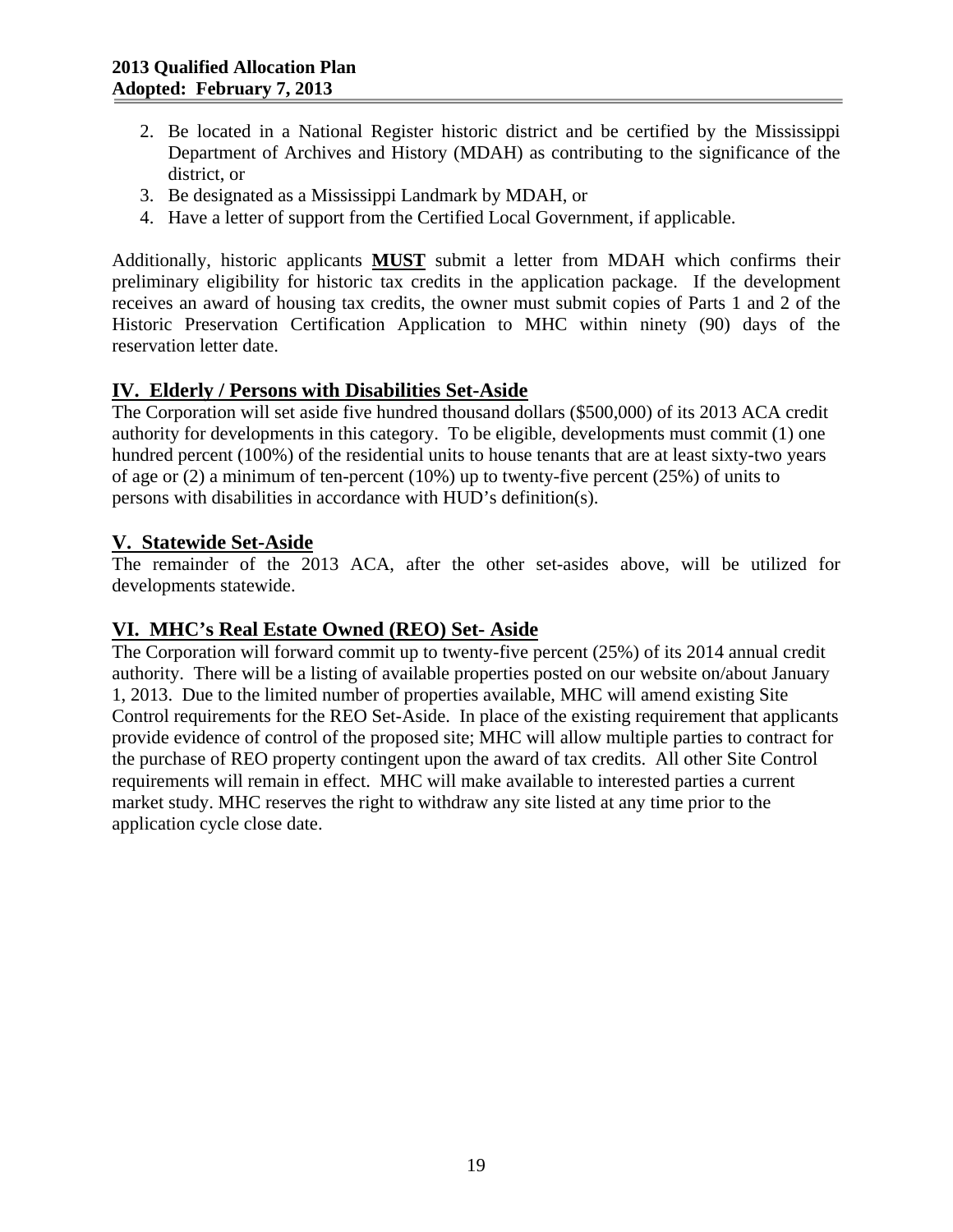#### **SECTION 5: MHC REVIEW PROCEDURES**

#### *5.1 Notification of Scoring and Threshold*

The Corporation will advise an applicant of points scored and subsequently, of any deficiency in Threshold Requirements via email supplied, by the applicant, in the application. The applicant will not be permitted to submit any additional information relating to Selection Criteria points. Applicants will have the opportunity to correct and return a deficient threshold item to the Corporation via e-mail to TaxCredits@mshc.com or hand delivery within the time frame requested in the notice of deficiency, typically 24 hours or less. In addition, two (2) points will be deducted for each deficient threshold requirement item.

Any application not meeting the minimum points score or threshold requirements will not be eligible to receive an award of tax credits.

#### *5.2 Selection Process*

For ACA competition, selection of applicants that have met selection criteria, threshold, and underwriting criteria of this Plan shall be made in the following order:

- 1. Non-profit set-aside
- 2. Health Care Zone Set-aside
- 3. Historic/Rehabilitation set-aside
- 4. Elderly set-aside
- **5.** Statewide set-aside
- 6. MHC's Real Estate Owned (REO) set- aside
- **7.** Waiting List (General Pool Rankings for any remaining 2013 credit authority)
- **\*\* (Note: Non-profit set aside language for priority waiting list funding) \*\***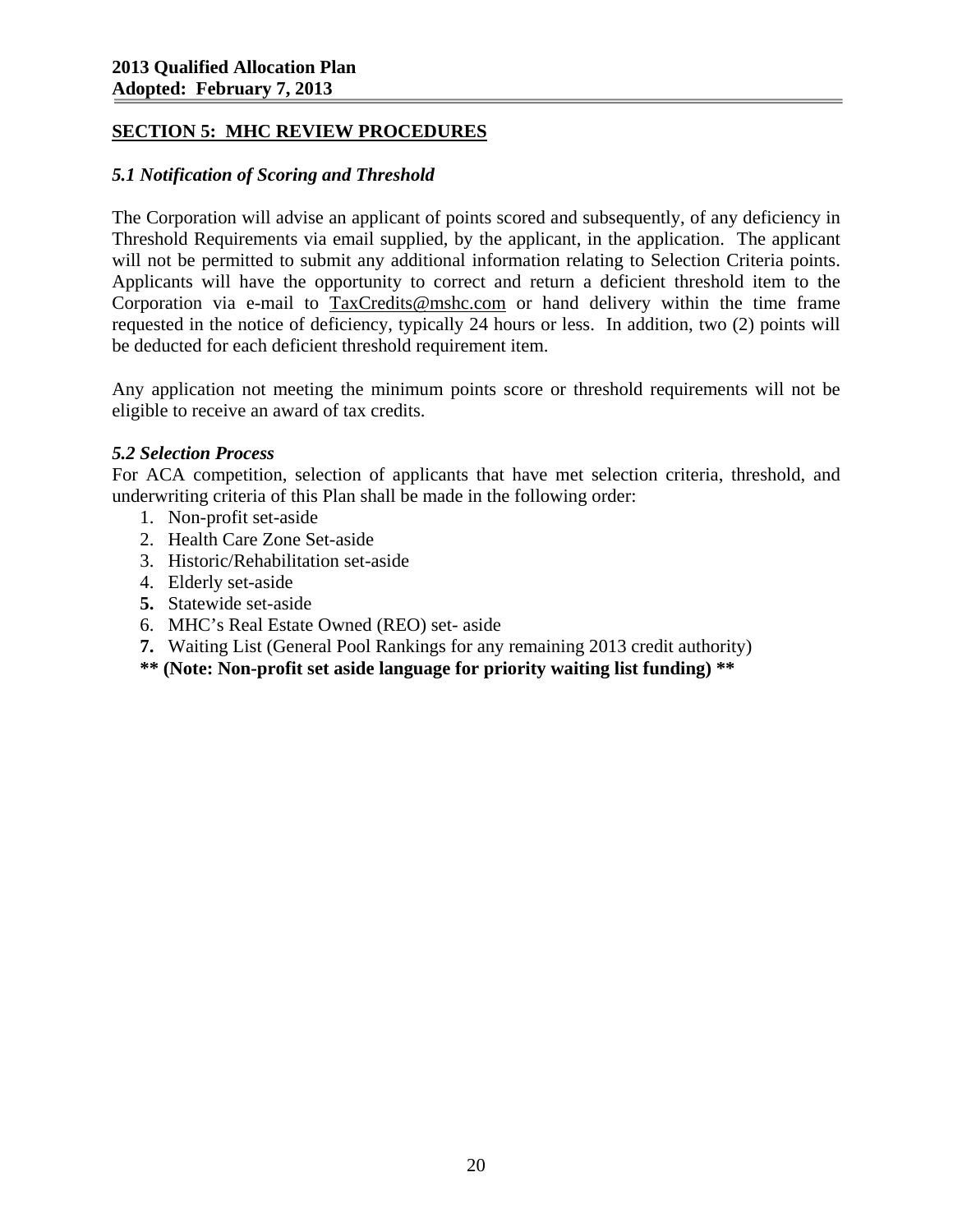#### **SECTION 6: SELECTION CRITERIA**

The Corporation will use the Selection Criteria stated below to rank developments during the application cycle. An applicant must score a minimum of eighty-five (85) points to be considered for a reservation of tax credits.

**Please be advised that all parties to the development will have a one (1) year suspension from future program participation during the subsequent year for any scoring item for which points were awarded that is not satisfied anytime during the initial fifteen (15) year compliance period, as determined by MHC's Compliance Division.** 

#### **Section 6.1 Eligible Points Items**

# *I. SITE LOCATION*

### 1. **QCT or DDA and contributes to concerted revitalization plan 5 points**

The development is located in a Qualified Census Tract (QCT), HUD Designated Difficult Development Area (DDA) and contributes to a concerted revitalization plan of the community in which it will be located. A map detailing the location of the proposed development within a qualified census tract must be provided. Maps must be obtained by contacting Dr. Ben Mokry at 601-718-4611.

GPS coordinates taken at the main property frontage or an accurate physical address must be provided in the application. Road intersections or approximate addresses are not acceptable substitutes.

In municipalities without a community revitalization plan, documentation must include (i) a letter of support from the highest ranking elected official(s) stating that the proposed development is not a part of a revitalization plan, (ii) however it is desired within the community and (iii) describes how the development supports the community's vision for future growth verifying that the development contributes to the community.

In municipalities with a revitalization plan, documentation must include a letter from the city/county, signed by the subject area's verifiable authority, which verifies that the development is a part of the community revitalization plan and provides a detailed description of the contribution to the Revitalization Plan. This documentation must accompany the application. Additionally, the applicant must submit a copy of the relevant information from the area's plan regarding its housing goals/objectives including the document's title page OR the locality's letter must reference the title, adopted date, and information on how a complete copy of the plan may be accessed.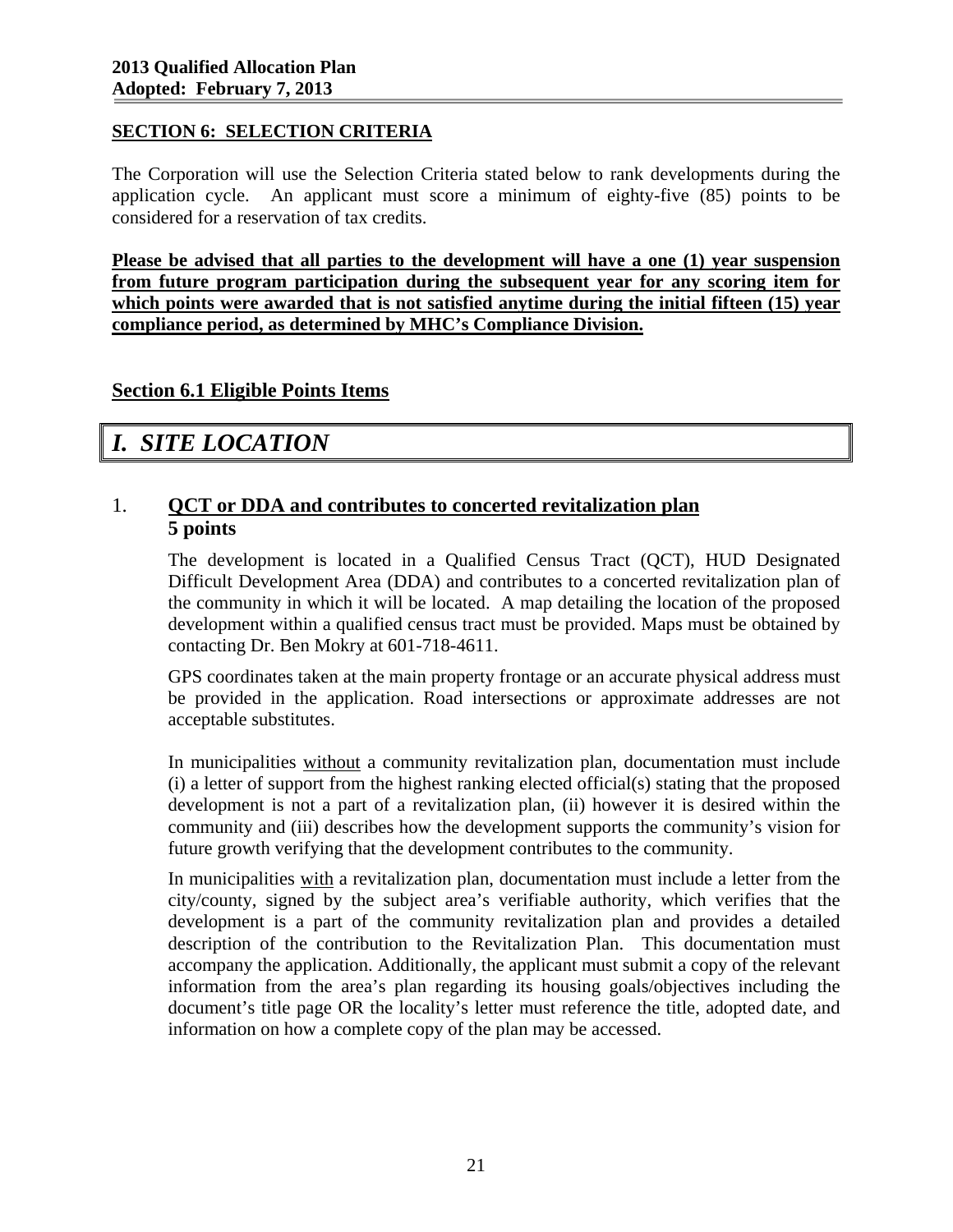#### 2. **Development Location Up to 5 points**

Housing Need Point Eligibility Using Three Indicators: (1) HTC Units Allocated between 2008-2012, (2) Renter Households Below 60% of AMI, and (3) Growth Rank. Points assigned to include approximately 16 counties in each category based on the need indicators. See the chart below for corresponding county points.

|                                |                | 1 Point            |              |                 |
|--------------------------------|----------------|--------------------|--------------|-----------------|
| Attala                         | <b>Benton</b>  | Chickasaw          | Choctaw      | Claiborne       |
| Greene                         | Harrison       | Holmes             | Humphreys    | Jefferson       |
| Kemper                         | Noxubee        | Perry              | Sunflower    | Tippah          |
| Webster                        | Wilkinson      | Winston            |              |                 |
|                                |                | 2 Points           |              |                 |
| Clarke                         | Clay           | Franklin           | Grenada      | Jefferson Davis |
| Leake                          | Marshall       | Montgomery         | Panola       | <b>Prentiss</b> |
| Quitman                        | Sharkey        | Tishomingo         | Walthall     | Yalobusha       |
| Yazoo                          |                |                    |              |                 |
|                                |                | <b>3 Points</b>    |              |                 |
| Amite                          | <b>Bolivar</b> | Calhoun            | Coahoma      | Copiah          |
| Covington                      | George         | Hancock            | Issaquena    | Jasper          |
| Lawrence                       | Monroe         | Smith              | Tunica       | Union           |
| Wayne                          |                |                    |              |                 |
|                                |                | <b>4 Points</b>    |              |                 |
| Alcorn                         | Carroll        | Itawamba           | Leflore      | Lincoln         |
| Marion                         | <b>Newton</b>  | <b>Pearl River</b> | Pike         | Pontotoc        |
| Scott                          | Simpson        | Stone              | Tallahatchie | Tate            |
| Washington                     |                |                    |              |                 |
|                                |                | <b>5 Points</b>    |              |                 |
| Adams                          | De Soto        | Forrest            | <b>Hinds</b> | Jackson         |
| Jones                          | Lafayette      | Lamar              | Lauderdale   | Lee             |
| Lowndes                        | Madison        | Neshoba            | Oktibbeha    | Rankin          |
| Warren                         |                |                    |              |                 |
| Source:<br>HTC Units: MHC data | $-1$           |                    |              |                 |

HTC Units: MHC data Renters Below 60% AMI: Ribbon Demographics, 2010 estimate Growth Rank: Mississippi State Tax Commission

#### 3. **Zip Code Concentration 5 points**

 Development site is located in a zip code which has not had any tax credit developments funded or Placed in Service (PIS) from calendar years 2008-2012 *(See chart at the end of this section)*. Applicants must provide adequate documentation for verification of the applicable zip code for the development location. Note: The development must be wholly located within the applicable zip code. Additionally, developments funded in these areas will be eligible for the discretionary 130% basis boost.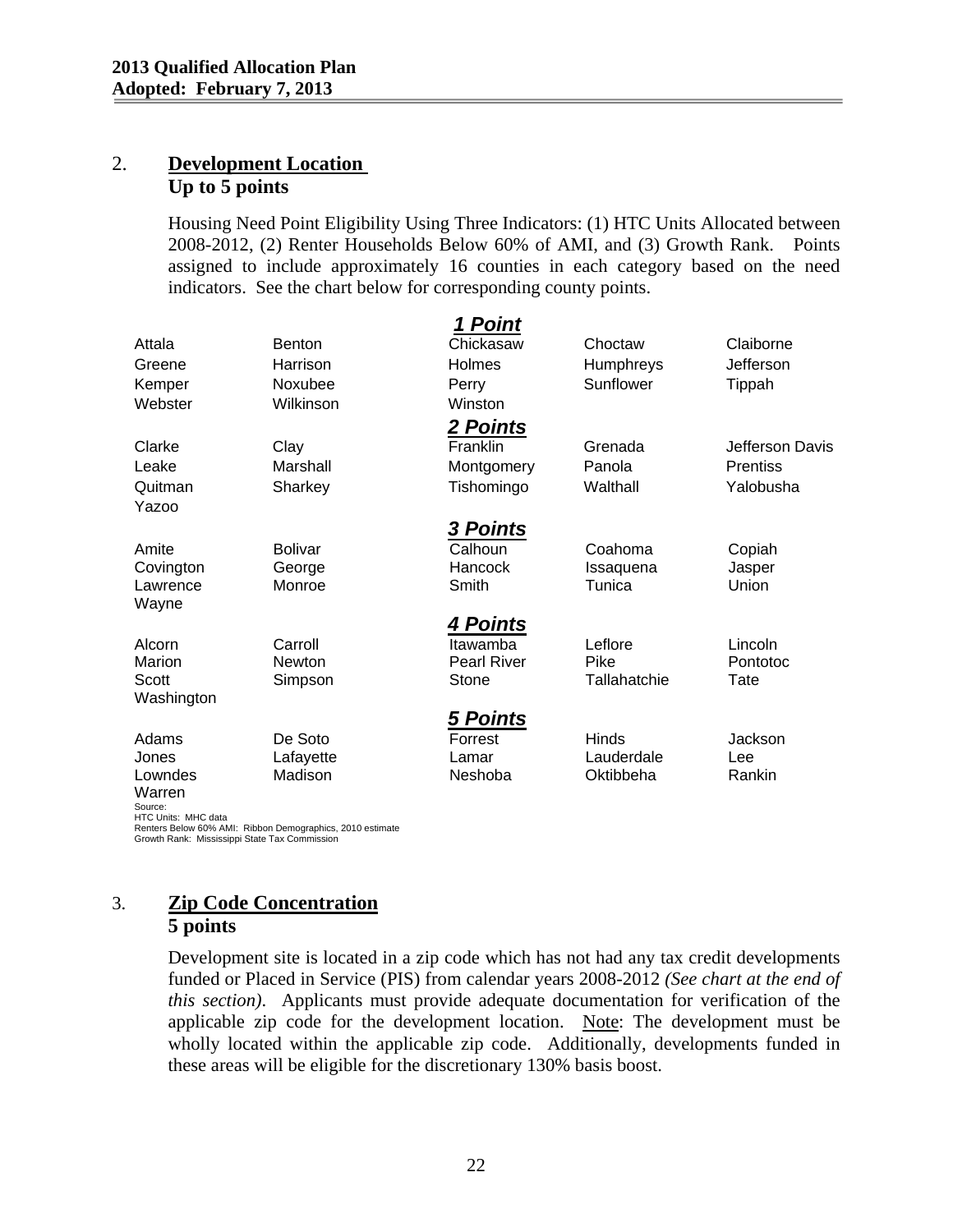# *II. DEVELOPMENT CHARACTERISTICS*

#### 4. **Extended Use for 40 years or longer 5 points**

The development commits to extend the compliance period to forty (40) years or longer. Single family lease purchase developments are not eligible for points under this category. To receive points, applicants must elect item **J** on page A11 of the application.

#### 5. **Amenities Up to 12 points**

The development provides tenants with at least two (2) unrelated significant amenities not otherwise required by the entity providing financing or typically present in lowincome rental housing. *Plans must include all significant amenities proposed for the development. The proposed amenities must be highlighted on the plans/drawings. Additionally, ALL amenities must be listed on application page A25 of the application form in order to receive points.* 

- a. Five  $(5)$  points for two  $(2)$  amenities **OR**
- b. Eight (8) points for four (4) amenities **AND**
- c. Additional point(s) per amenity up to a maximum of twelve (12) points in this category (*all items below are worth one (1) point unless noted as a two (2) points)*

#### **Amenities Listing**

One (1) Point Items:

- Furnished clubhouse or community building with designated tenant activities and meeting rooms
	- o In order for a multi-phased development to receive points for a shared community building, the community building must be large enough to accommodate all tenants in all phases as referenced in MHC's Design Quality Standards.
	- o Multiple conference rooms/facilities for services will be treated as a community building when located within single building residential developments (ex. Multiple story elderly complex)
- Full perimeter fencing (non-chain link) with controlled access gate (wrought iron or wood security fencing)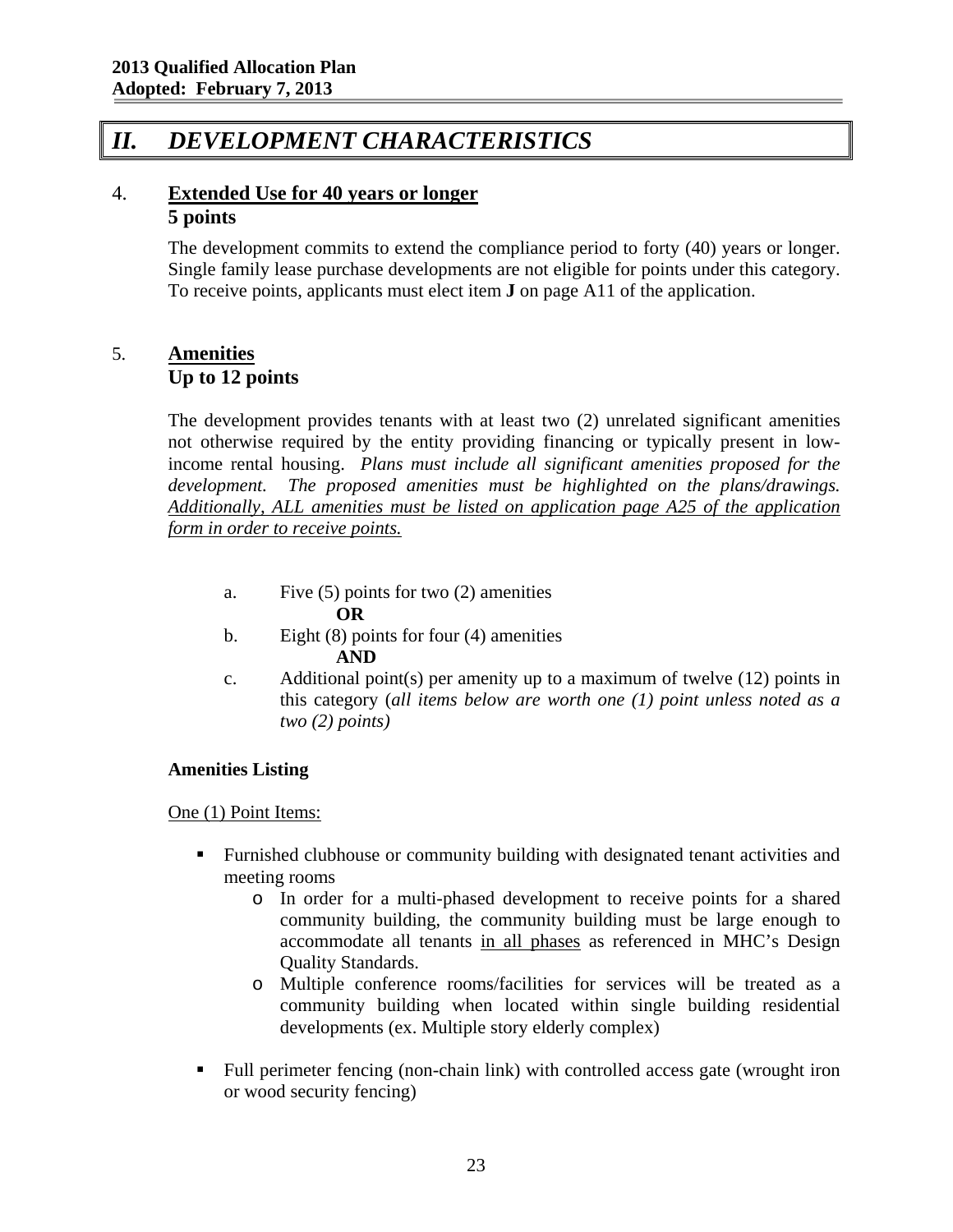- Ceiling fans in living room/great room and all bedrooms
- **Sprinkler water pad**
- Tenant Security (Ex:, individual unit alarm system, on site courtesy officer, etc.)
- Landscaped area including a gazebo with sitting area
- Basketball, Volleyball, or Tennis courts
- Walking/Jogging/Biking Trail
- Playground area and equipment. MHC will accept commercial grade multifunction single structures that provide a minimum of four (4) separate play activities. Owners electing to utilize these structures must provide a photo and specifications to ensure it will accommodate the development size.
	- o The playground area must have a minimum of four (4) separate pieces of equipment. Note: A swing structure with four (4) swings is considered one (1) piece of equipment)
	- o Multi-phased developments must each have its own defined play area and equipment.
- Fitness center with a minimum of five  $(5)$  pieces of equipment.
- On site business/education center must have its own dedicated equipment (including desktop computer(s) with Internet access, fax machine, and copier) separate and apart from the equipment used by the development manager's office staff. Detailed drawings of the community building to include business center and its equipment must be shown.

Laundry Facilities

- a. A minimum of one (1) washer and dryer per every six (6) residential units for rehabilitation developments.
- b. A minimum of four (4) washers and dryers for new construction developments which also provide washer  $\&$  dryer connections in all residential units.

#### Two (2) Point Items:

- Washers and Dryers provided in individual units. Stackable units are acceptable for elderly and rehabilitation developments.
- Tank-less, heat pump, or solar water heaters
- Two car garages with garage door openers (motorized) for single family units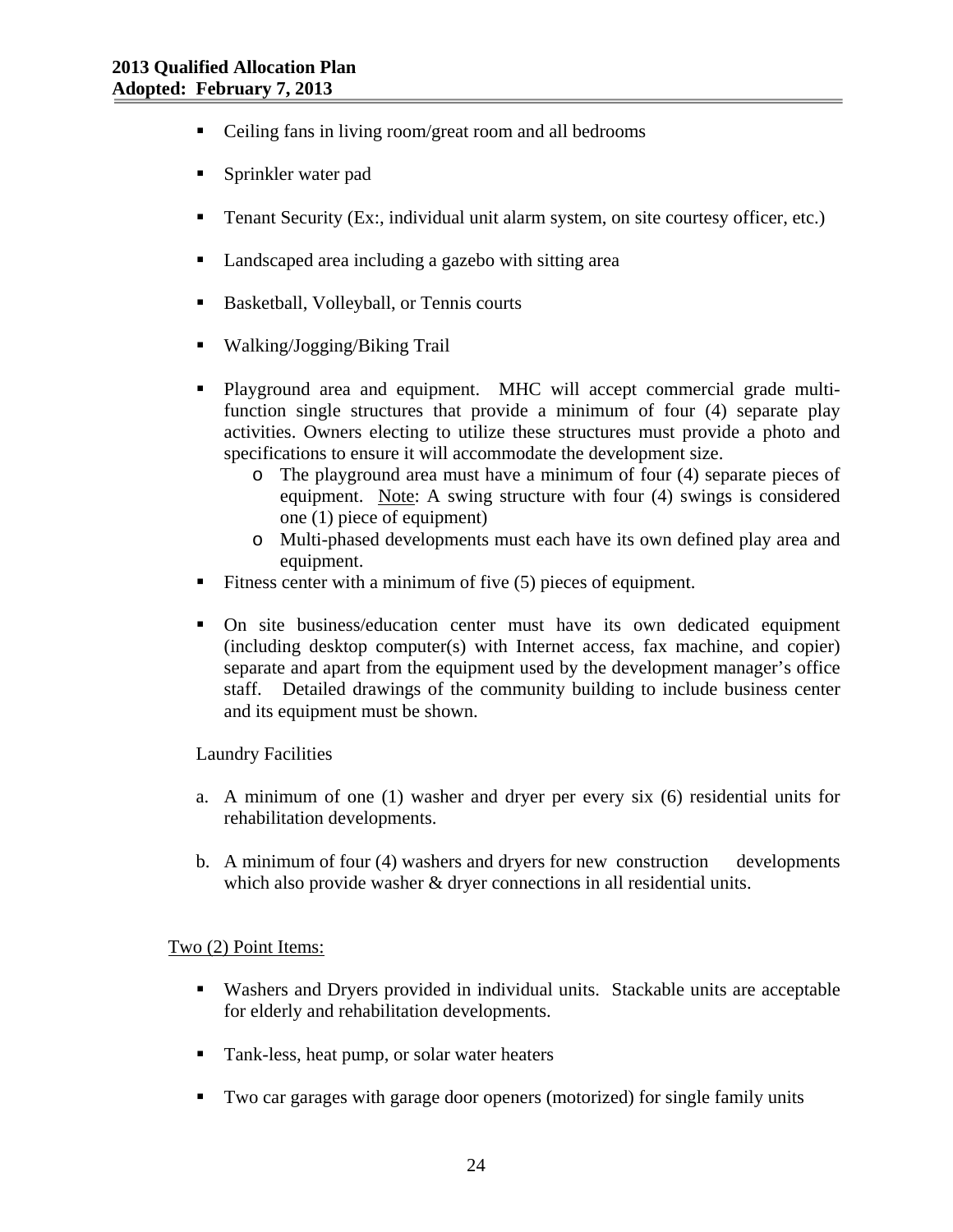#### 6. **National Green Building Certification 7 points**

The development shall be built at a minimum to the ICC 700 National Green Building Standard, **BRONZE** level. Applicants must include a certified letter from an architect/engineer in the application package stating that the development will be built at a minimum to the ICC 700 National Green Building Standard, Bronze level. National Association of Home Builder or other appropriate certification is required with submission of the developer's 8609 request. Please refer to the following link for additional information:  $\blacksquare$  information:  $\blacksquare$  information:  $\blacksquare$ http://www.nahbrc.com/services/certification/green\_homes\_and\_products/multifamily\_certification

#### 7.**Single Family Lease Purchase Development 15 points**

Development provides single family type housing for future homeownership. Single family type housing includes single family detached houses, town homes, duplexes and 4-plex units.

Developments will be subject to the guidelines outlined in the SFLP Home Ownership Policy Guide which will be added to MHC's Compliance Monitoring Plan. (Note: This document can be accessed from MHC's website after the annual housing conference.)

Developments must have public access and be properly zoned for single-family residential homes. Additionally, these developments must be constructed separate and apart from any other tax credit developments that are exclusively multi-family rental complexes.

Owners are required to provide tenants a lease purchase orientation manual which will be reviewed prior to lease signing. The manual should address the following:

- a. Lease Purchase Requirements (Include Lease Purchase Agreement)
- b. Restrictive Covenant
- c. Right of First Refusal Option
- d. Purchase Provisions

The applicant must include a sample lease-purchase agreement in the application package. The agreement must advise tenants of the available purchase option at the end of the fifteen (15) year lease period, and may be included in the body of the lease. Additionally, the development must be fee simple with a homeowner's association for any common areas and must front on a publicly dedicated street at the time of fee simple transfer.

Owners are required to provide homebuyer training community services beginning three (3) years prior to the end of the initial compliance period. This training will include the following: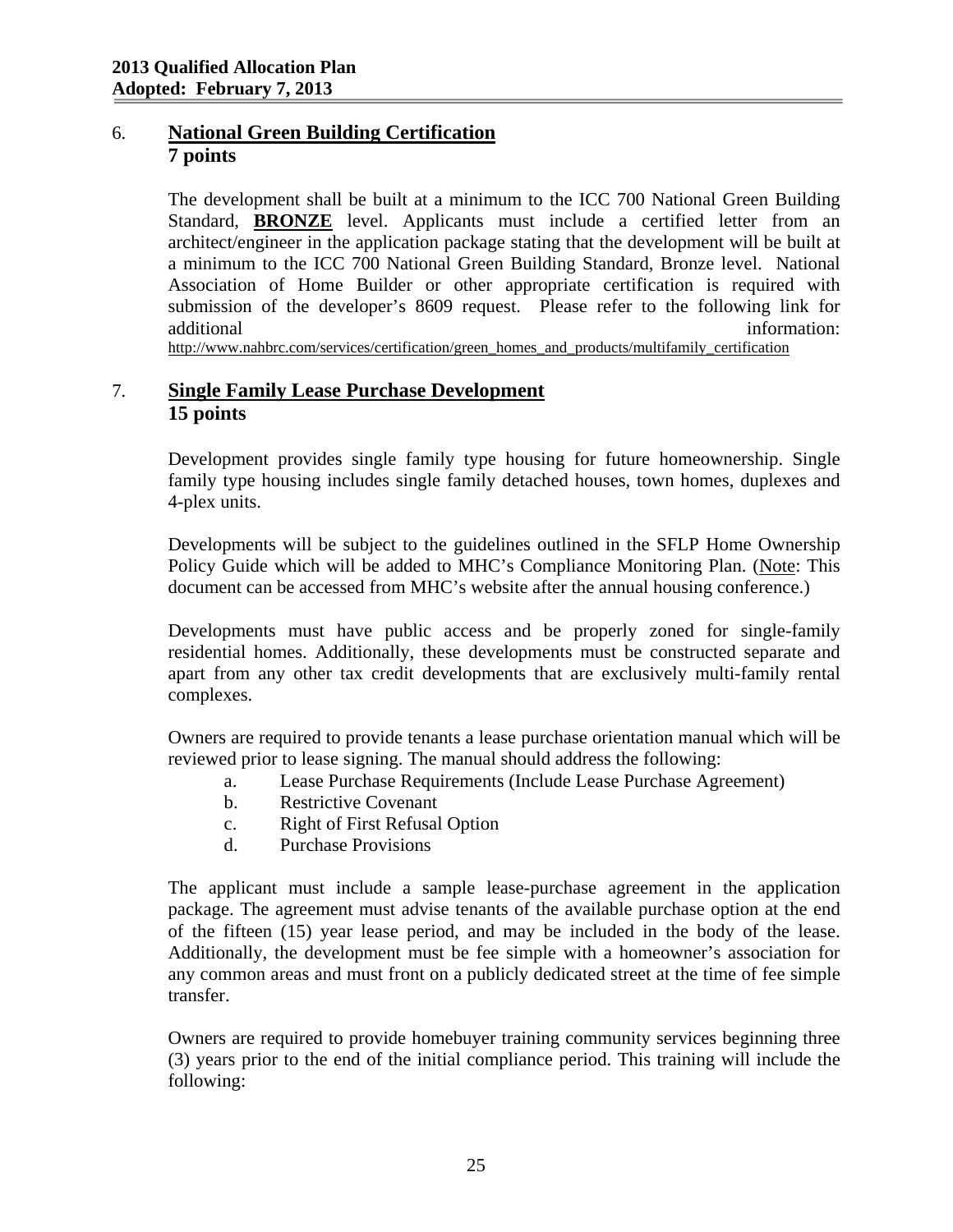- a. Budget Counseling
- b. Credit Repair
- c. Foreclosure Prevention
- d. Home Maintenance Training
- e. Homeownership Readiness
- f. Computer Skills to enhance homeownership readiness

#### 8. **Endangered Housing 10 points**

The development is a multifamily or single family rehabilitation development that has been identified as endangered by HUD's Multifamily Program Division or USDA-Rural Development. Applicant must provide a letter of confirmation from the applicable agency.

#### 9. **Development-Based Rental Assistance 15 points (Maximum)**

- 1) Developments that receive project based rental assistance for one hundred percent (100%) of units **(15 points);** OR
- 2) Developments that receive rental assistance for a minimum of fifty-one percent (51%) of the development's units **(10 points);** OR
- 3) Developments which receive rental assistance from USDA or HUD for less than fifty-one percent (51%) of the development's units and do not meet the development based rental assistance criteria below qualify for **(3 points).**

The applicant can elect only one of the following:

The development will receive Section 8 project-based rental assistance from HUD through the Housing Assistance Program (HAP), a PHA via Project Based Voucher (PBV) Program, Section 811 Rental Assistance, or rental assistance from USDA.

To be eligible to receive points under this criterion, the applicant must receive the rental assistance payments for a minimum of five (5) years from the placed in service date. Documentation must include a copy of an executed agreement between the ownership entity and the funding entity that includes the amount of rental assistance that will be provided, the number of units assisted, its duration, and any qualifying terms and/or conditions.

**For HAP properties:** Written correspondence from the local HUD field office must confirm that the existing HAP contract (in the seller's name) is assignable and is to be assumed by the applicant. This correspondence should state HUD's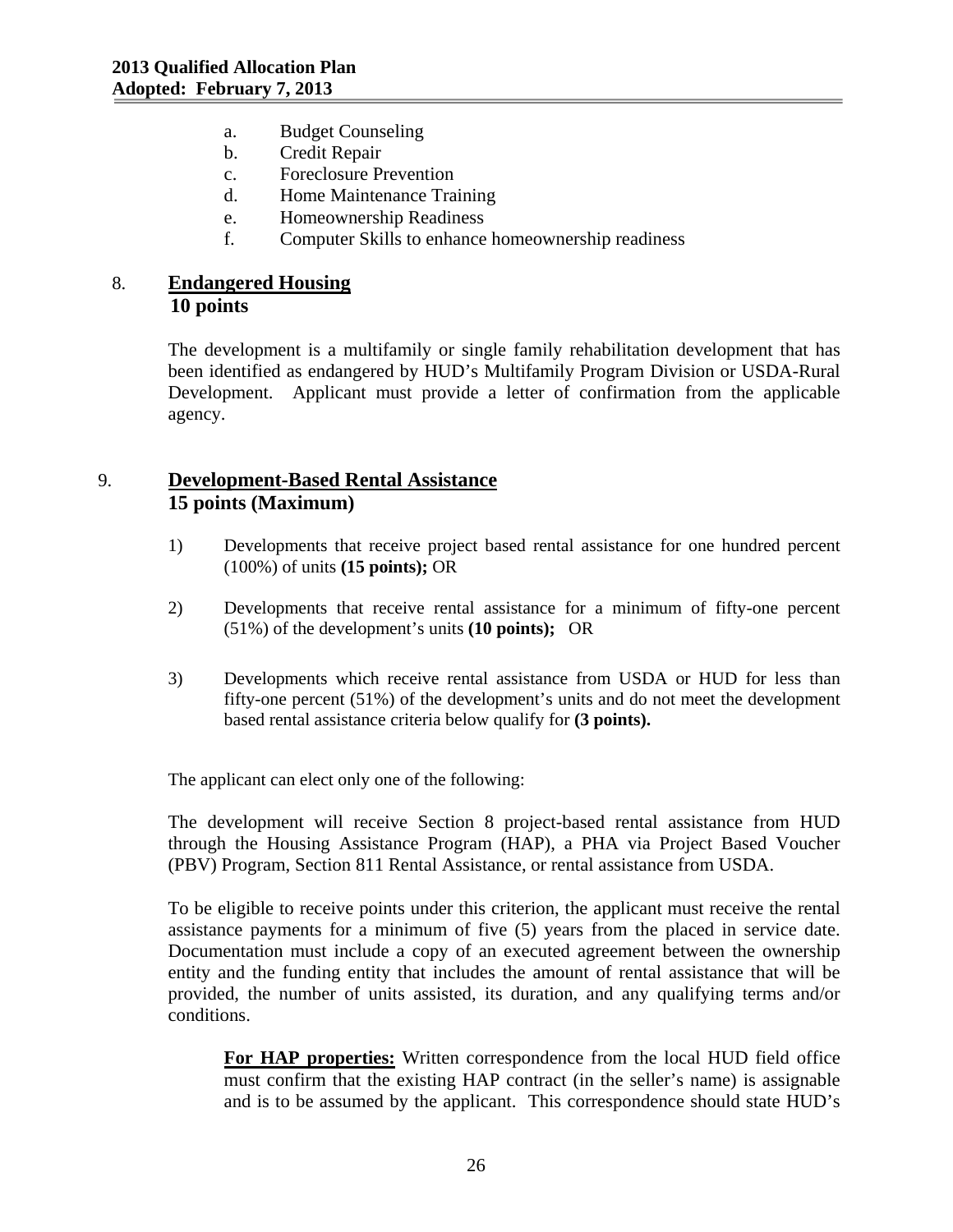consideration of the potential renewal of the rental assistance contract. Additionally, the tenant paid portion of the rent must be limited to no more than thirty percent (30%) of the tenant's adjusted income.

**For Project Based Voucher (PBV) properties:** Properties in multifamily buildings, non-elderly, non-disabled PBV units are limited to 25% of the units in any project. However, in the following cases, PBV units are not counted against the 25% per project cap as follows: (1) Units in a single building, which means a building with no more than four (4) dwelling units (assisted or unassisted); (2) Expected units in a multifamily building that are specifically made available for qualifying families, which means elderly or disabled families, or families receiving supportive service under an approved supportive services plan that is approved and monitored by the PHA.

**For USDA properties:** Rental assistance Obligation of Funds Analysis form and a letter from the Multifamily Program Director verifying the amount of rental assistance and that the funds are currently available.

#### 10. **Historic 10 points**

The development is a multifamily Historic development. Applicants must provide evidence that the development is a qualified historic property. (See page 18: Historic/Rehabilitation Set-Aside)

# *III. TARGETING POPULATION*

#### 11. **Fifteen percent or more (15%/>) of the units set-aside at thirty percent (30%) AMI 10 points**

The development sets aside at least fifteen percent (15%) of the units for persons whose income does not exceed thirty percent (30%) of the Area Median Gross Income of the county where the development is located. Additionally, the owner agrees to execute an Extended Land Use Agreement committing to serve tenants at this income level for a period of forty (40) years or longer. To receive points, applicants must elect items **I (2) (a)** and **J** on page A11 of the application form. Single family lease purchase developments are not eligible for points under this category.

#### 12. **Large Families 5 points**

The development targets large families by providing at least 25% of its units three or more bedrooms. *Developments receiving points under this category cannot receive points for Elderly.*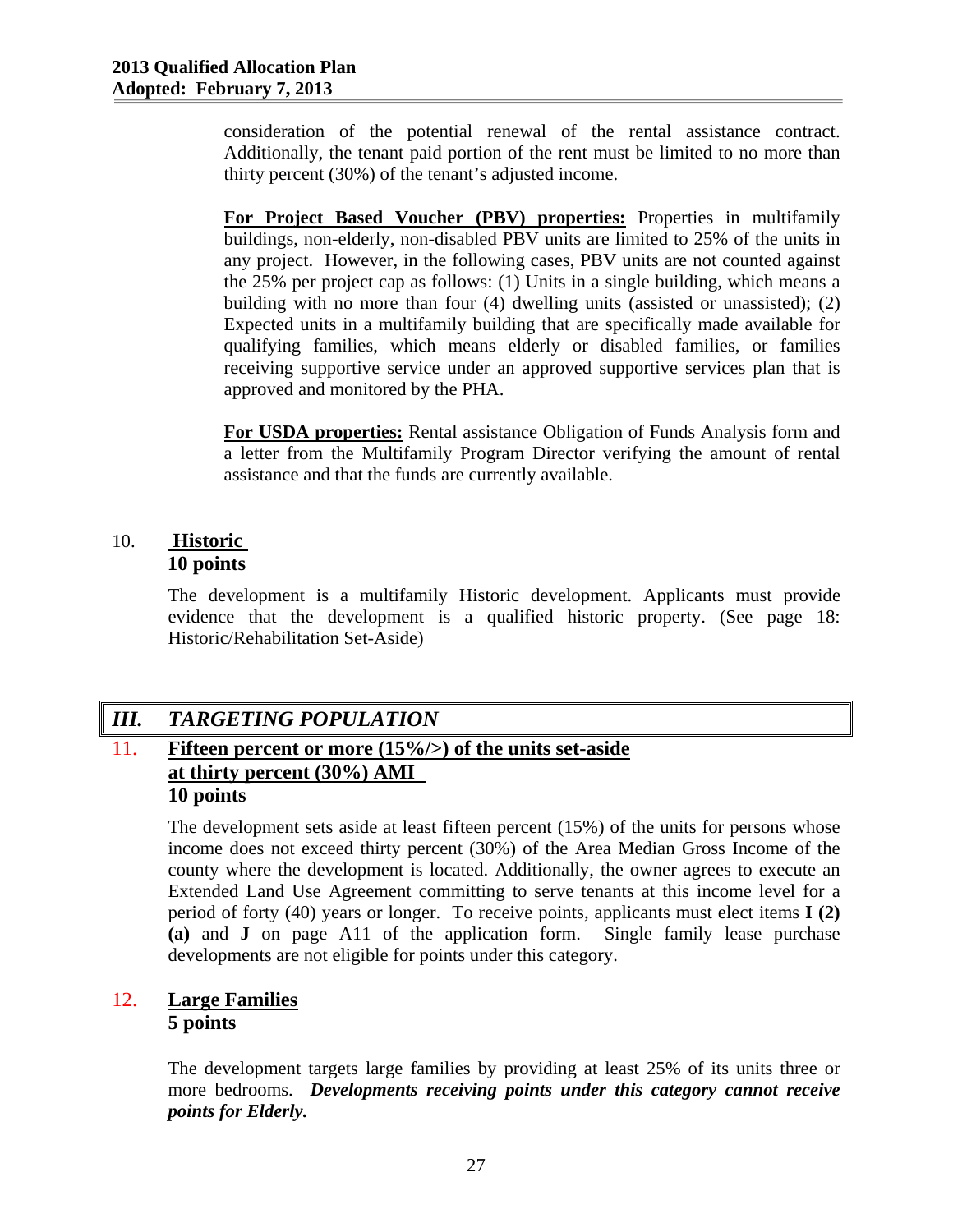#### 13. **Elderly Housing 10 points**

Multifamily developments that set aside (1) 100% of its units for the elderly population RD's and HUD's definition of "Elderly" is where the tenant or co-tenant is at least 62 years of age or handicapped/disabled. Developments must meet the following requirements:

- a. The development must have significant facilities and services normally specifically designed to meet the physical or social needs of older persons or for persons meeting the Rural Development or Department of Housing and Urban Development's definitions. The development must provide the appropriate services listed below:
	- 1. a secure living environment
	- 2. emergency services (pull cords, alarms, etc.)
	- 3. preventive health care programs
	- 4. information and counseling
	- 5. social activity programs
	- 6. transportation to facilitate access to social services

#### *Developments receiving points under this category cannot receive points for Large Family, Persons with Disabilities, or Veterans Housing*

#### 14. **Housing for Persons with Disabilities 10 points**

Multifamily developments that set aside a minimum of ten-percent (10%) up to a maximum of twenty-five percent (25%) of units to persons with disabilities that meet the requirements as defined by Rural Development or the Department of Housing and Urban Development (HUD) for elderly housing and accessibility for handicapped persons. The market study must address housing priority for this specialized need. Applicants must include a specified marketing plan that identifies how they will target qualified residents under this category.

*Developments receiving points under this category cannot receive points for Elderly.*

#### 15. **Veterans Housing 15 points**

Developments must set aside a minimum of ten-percent (10%) of units for Veterans. The developments must be located within a ten (10) mile radius of a Veterans' hospital facility. Veteran is a person eligible for Veteran's benefits as documented by the United States Department of Veterans Affairs. Developments receiving points under this category can also receive points for large family, if applicable. The market study must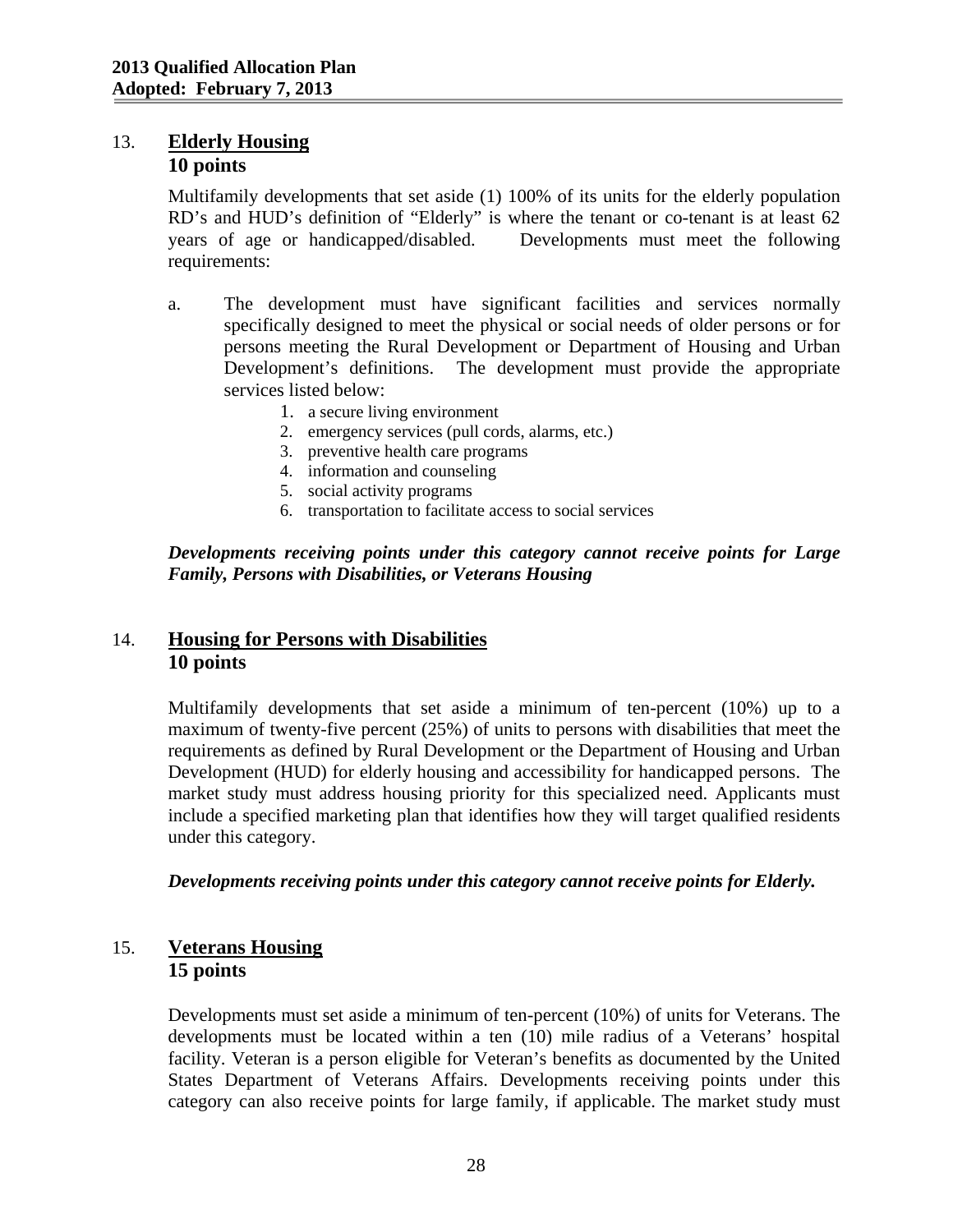address housing priority for this specialized need. Applicants must include a specified marketing plan that identifies how they will target qualified Veteran residents for the development.

*Developments receiving points under this category cannot receive points for Elderly.* 

#### 16. **Certified Health Care Zone 15 points**

Developments must be located within a county which has certificates of need of more than three hundred and seventy-five (375) acute care hospital beds. The counties that currently have more than 375 acute care beds are **Lee, Lauderdale, Rankin, Hinds, Forrest, Jackson, and Harrison.** Additionally, **DeSoto County** will be eligible for this scoring category and the Health Care set-aside.

Developments may also locate in a county that has less than 375 acute care hospital beds so long as the county's health care zone has a master plan from an AICP certified planner (American Institute of Certified Planners). Applicants must provide certification that a master plan is in place for these counties from Mr. Tray Hairston, Associate Counsel and Policy Advisor for Economic Development for the Governor.

All proposed developments must be located within a five (5) mile radius of a qualifying health care facility, as described in the paragraphs above. Applicants must contact Dr. Ben Mokry for a map which identifies the proposed development's location within a five (5) mile radius of the acute care facility. The market study must address housing priority for this specialized need (The Health Care Initiative Market Study Addendum Requirements included in the Threshold documents sections must be addressed in the required Market Study document). Applicants must include a specified marketing plan that identifies how they will target qualified medical professional personnel for the development.

# *IV. DEVELOPMENT TEAM CHARACTERISTICS*

#### 17. **Development Experience 5 points (Minimum) 10 points (Maximum)**

A principal member of the general partner has previous experience in the type of housing activity proposed in the application. Principal members must have a minimum of 1% ownership interest to qualify under this category. Acceptable previous experience includes owner, developer, or general partner. Applicants must submit Development Experience Form(s) (Attachment 6) completed by other state HFAs or other affordable housing agencies (see page 2 of 3 of form) for verification of development experience in the application package (Please refer to GPAG *Section 1.5 Submission of Application*, item 2). The principal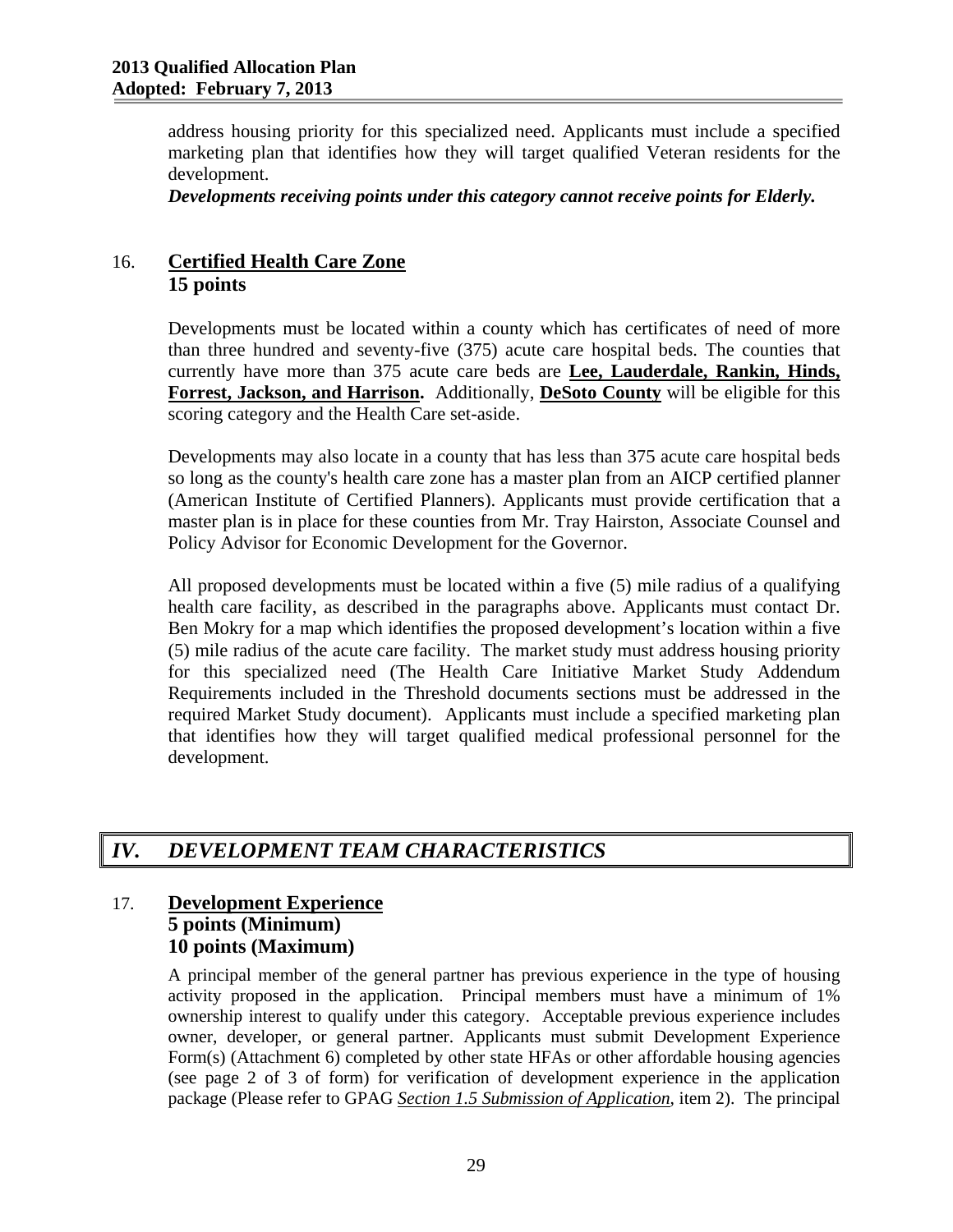member(s) must have at least one (1) qualifying development verified as having been placed in serviced as follows:

- (a.) after January 1, 2010 (**10 points**), OR
- (b.) after January 1, 2006 for MS housing tax credit developments (**5 points**).

Additionally, all members of the general partner must be in good standing with all MHC programs. Development experience points will not be awarded if a principal of the general partner entity has any outstanding major noncompliance issues which occurred prior to January 1, 2013.

#### 18. **Management Performance Up to 20 points**

The applicant secures a contract from an experienced management company which has previous experience in managing the type of housing proposed. This experience must be documented on the Management Performance Form (Attachment 7).

- **1)** Management company currently manages at least one (1) housing tax credit property which has placed in service (PIS) prior to January 1, 2012. **(10 points)** Note: To qualify for these points the management must have begun no later than January 1, 2012.
- **2)** There are no outstanding 8823 findings or non-compliance findings for other Affordable Housing Programs (i.e. HUD, USDA/RD) which occurred prior to January 1, 2013. Please note that management entities who are not currently managing at least one (1) property or those that have not been monitored prior to December 31, 2012 will not qualify for these points. **(5 points)**
- **3)** The management contact person listed on the application form has at least one (1) of the following HTC Certifications **(5 points).** A copy of the respective certificate must be provided:
	- a. Housing Credit Certified Professional (HCCP)
	- b. Certified Credit Compliance Professional (C3P)
	- c. Specialist in Housing Credit Management (SHCM)

#### 19. **Application Workshop 10 points**

Attendee to the workshop must be a principal member of the ownership or general partner entities, as defined under Development Experience or an employee officer of the application sponsor as identified on page A2 or the application form. The principal/workshop attendee must be identified on application page A4 item D. Attendees will receive one (1) certificate of attendance for point eligibility in the application process at the end of the session. A copy of the certificate must be included in the application file; failure to provide will disqualify the application from receiving points. Applicants will only be eligible to receive points for workshop attendance during the calendar year in which an application is submitted.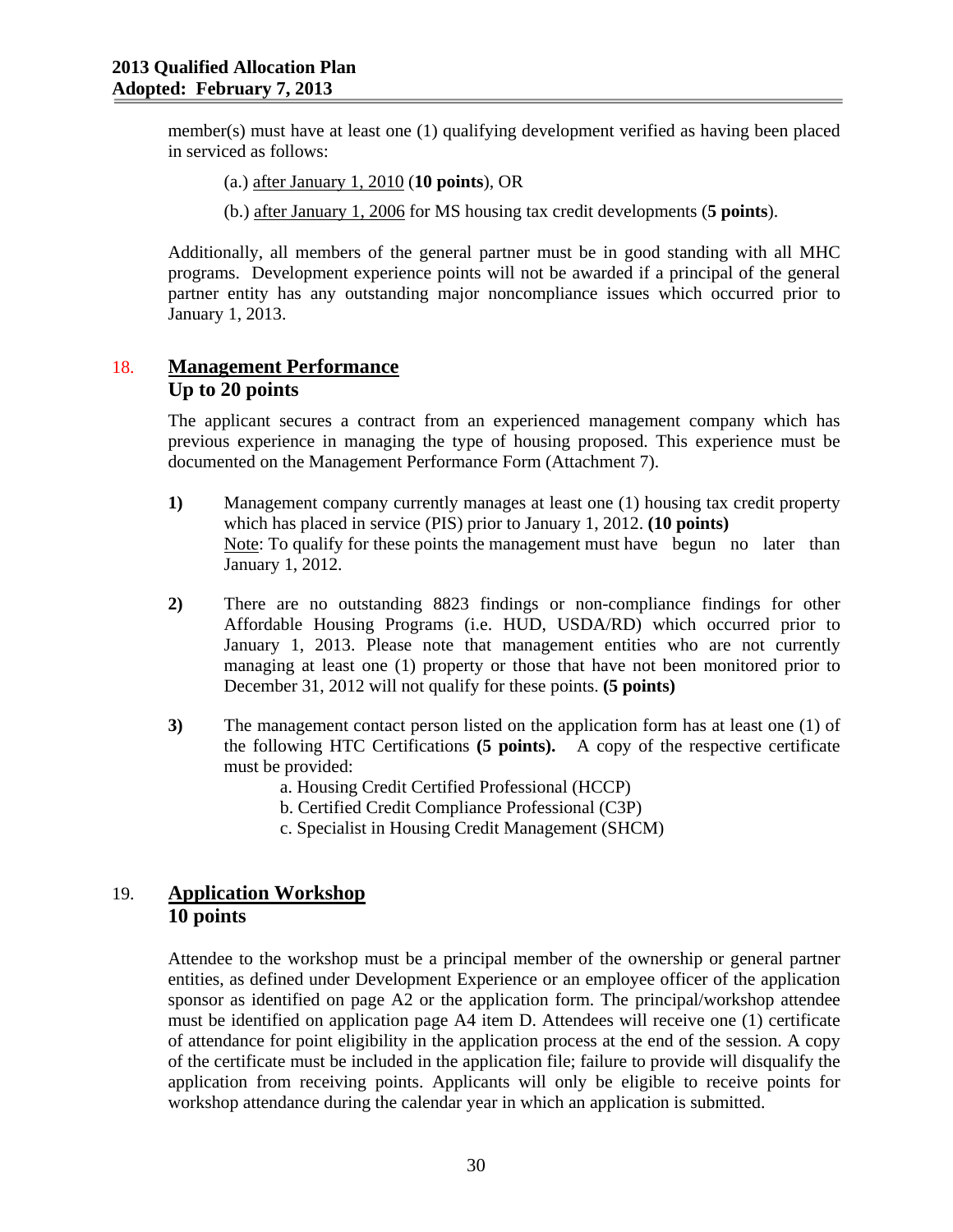# *V. DEVELOPMENT FINANCING*

## 20. **Maximized Financing 15 points (Maximum)**

The development's total Permanent Financing sources meet one (1) of the following categories:

| $\blacktriangleright$ Above 30% | 15 points |
|---------------------------------|-----------|
| $\geq 21\% - 30\%$              | 10 points |

 $\geq 11\% - 20\%$  5 points

These sources can include grants and other soft financing but not to include syndication proceeds, developer fee, and construction financing.

**NOTE:** Receipt of federal grants will reduce the development's eligible basis.

# *VI. POINT ADJUSTMEMTS*

#### 21. **Over Concentration Minus 5 points**

Five (5) points will be deducted if an applicant proposes a new construction development in a primary market area that has received three (3) or more tax credit awards during the previous two (2) years. The following chart indicates the areas which are subject to this scoring points deduction:

| Zip Code(s) with 3+ Developments<br><b>Allocated HTC in Previous Two Years</b> |       |      |      |  |  |
|--------------------------------------------------------------------------------|-------|------|------|--|--|
| <b>COUNTY</b>                                                                  | l ZIP | 2011 | 2012 |  |  |
| <b>WARREN</b> 39180                                                            |       | 1    | 3    |  |  |

The Market Studies will be analyzed by third party market reviews to determine market area need for units, both existing and proposed. MHC will make allocations within the market area limited to the determined market need.

Additionally, MHC will fund only one (1) development in each primary market area, as defined by the Market Study, if at least one development has been funded within the previous two (2) years.

Historic, Rehabilitation, and Certified Health Care Zone developments are exempt from this restriction.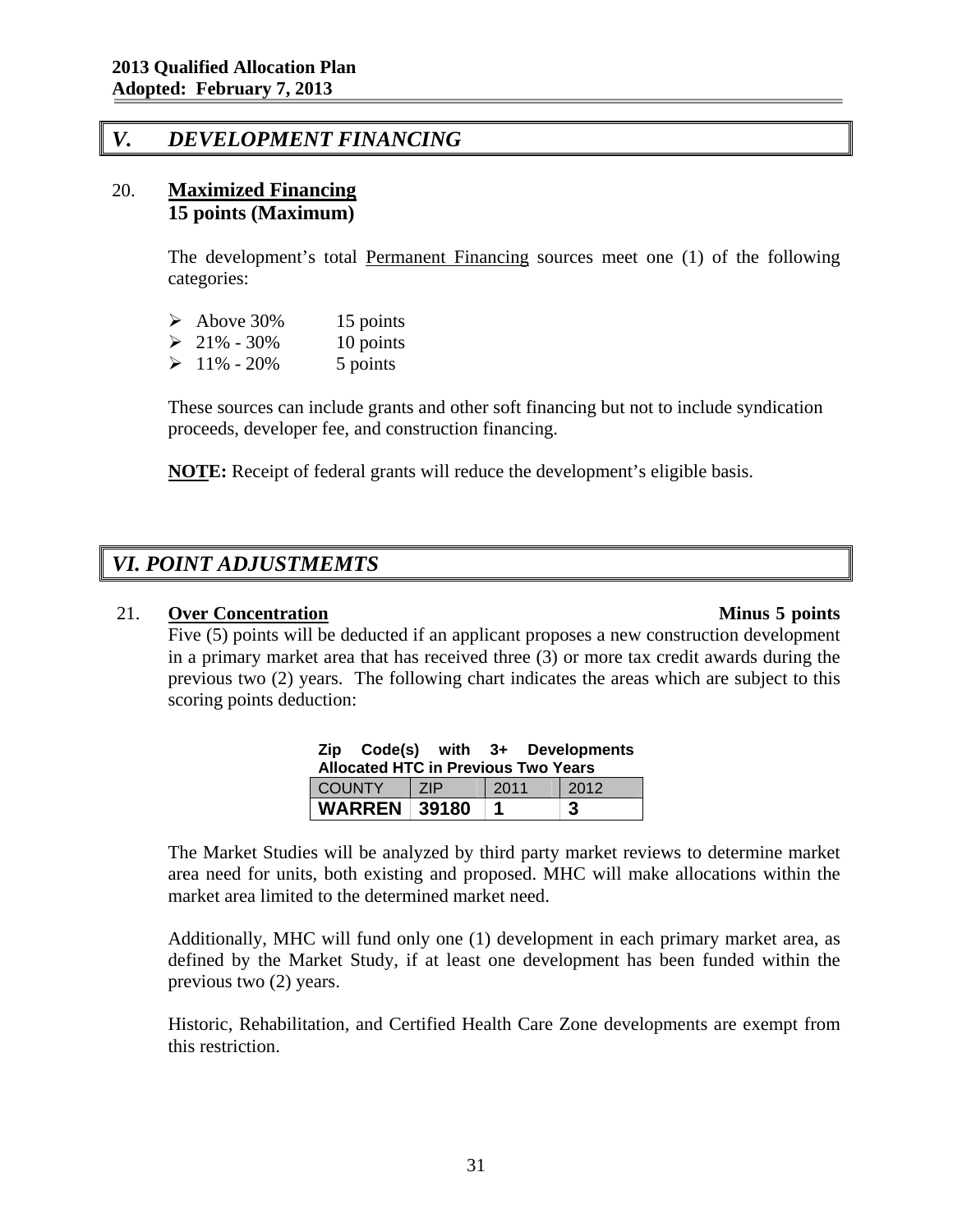- 22.Points will be deducted for the following:
	- a. Application sections not tabbed in accordance with the table of contents (**Minus 5 Points**),
	- b. Amenities not highlighted on plans/drawings (**Minus 5 Points**),
	- c. Threshold deficiency (**Minus 2 Points for each Threshold item**).
	- d. Documentation provided under "Other Attachments" is not labeled/identified on the table of contents **(2 points each)**
	- e. Inconsistencies within the application that require clarification (**2 points each**)
	- f. Owners/developers who were awarded credits in calendar year 2011 that did not meet the 15-month fifty percent (50%) completion requirement (**5 points deduction per deficient development) Note: This deduction will be applied at application submission for each application submitted in the cycle immediately following the current 15-month deadline. Scoring deduction will be applied regardless of any waivers /extensions granted.**

## 23. **Maximum Construction Cost (MCC) Limits Assessment**

Developments whose construction costs fall below or exceed those limits as per *Attachment FF-1: Maximum Construction Cost (MCC) Per Unit Certification* will be subject to the following scoring adjustments:

| Less than MCC limit per unit          | $+5$ points |
|---------------------------------------|-------------|
| More than 10% over MCC limit per unit | -5 points   |

Historic developments ONLY will not be subject to points deductions for exceeding the MCC.

# *6.2 Tie Breakers*

In the event of a tie in the scores, the following Tie Breaking System will be used:

- 1. Priority funding will be given to the development that has the lowest cost per unit (CPU).
- 2. Applications will be ranked according to tax credits per unit favoring the development that requires the fewest tax credits per unit.
- 3. A development to be located in a qualified census tract shall take precedence over one that is not.
- 4. Priority funding will be given to Phase I, II, etc. for multi-phased developments submitted within the same cycle that remain tied after applying the above tiebreakers.
- 5. **HEALTH CARE ZONE SET-ASIDE:** This set-aside will have a separate tiebreaker which, in the event of scoring ties, will give funding priority for those developments located in closest proximity to the applicable hospital facility.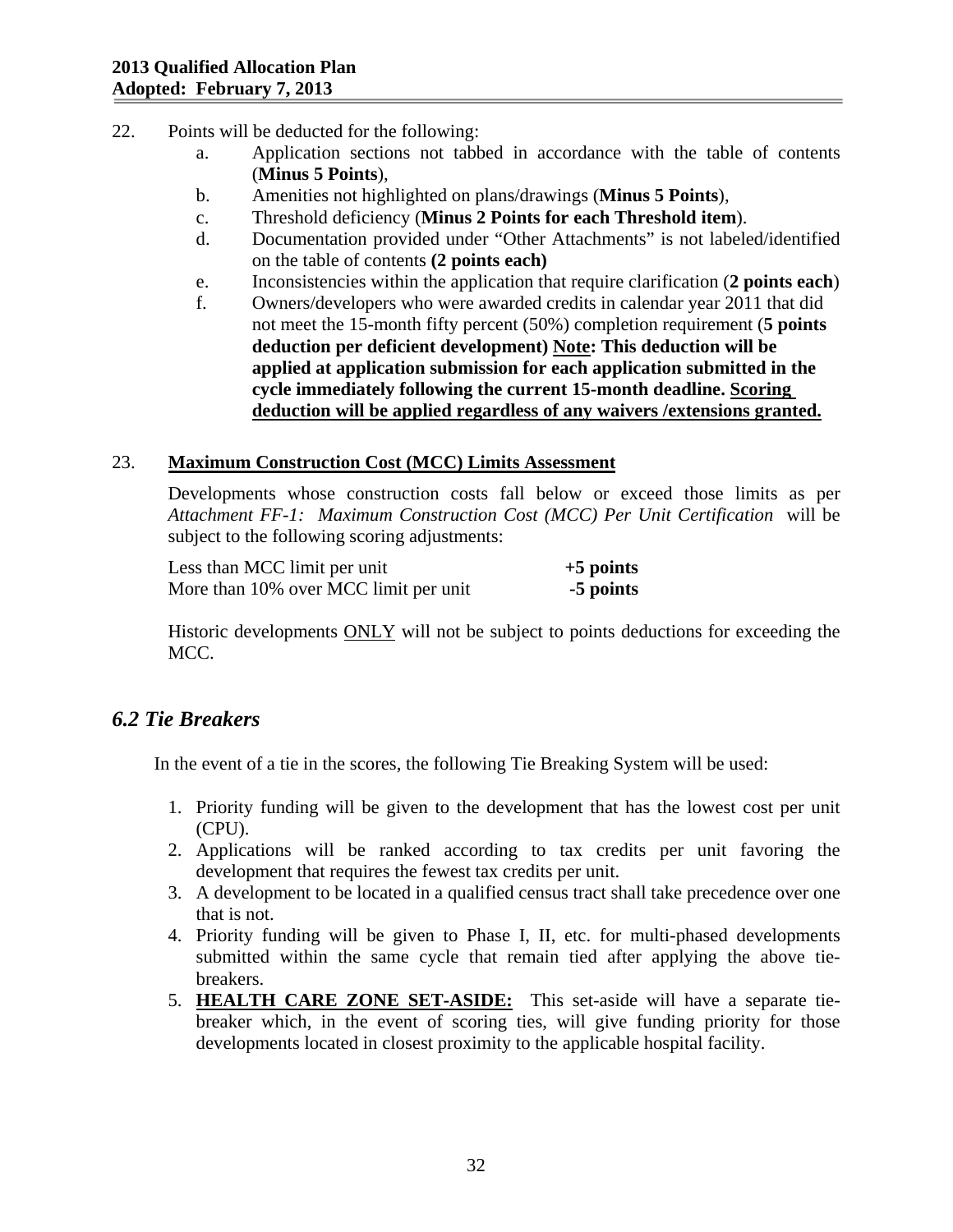#### **Zip Codes Eligible for 5 Points for Having No HTC Developments Funded 2008-2012 (Scoring Item #3)**

| <b>ZIP</b> | <b>NAME</b>          | <b>ZIP</b> | <b>NAME</b>  | <b>ZIP</b> | <b>NAME</b>              |
|------------|----------------------|------------|--------------|------------|--------------------------|
| 38601      | Abbeville            | 38917      | Carrollton   | 39073      | Florence                 |
| 39730      | Aberdeen             | 39427      | Carson       | 39232      | Flowood                  |
| 38720      | Alligator            | 39054      | Cary         | 39483      | Foxworth                 |
| 38821      | Amory                | 38920      | Cascilla     | 39745      | French Camp              |
| 38721      | Anguilla             | 39741      | Cedarbluff   | 38843      | Fulton                   |
| 38603      | Ashland              | 39631      | Centreville  | 38844      | Gattman                  |
| 39320      | <b>Bailey</b>        | 38921      | Charleston   | 39078      | Georgetown               |
| 38824      | Baldwyn              | 38731      | Chatham      | 38846      | Glen                     |
| 38913      | <b>Banner</b>        | 39323      | Chunky       | 38744      | Glen Allan               |
| 39421      | <b>Bassfield</b>     | 38733      | Cleveland    | 39638      | Gloster                  |
| 38606      | <b>Batesville</b>    | 39056      | Clinton      | 38847      | Golden                   |
| 39422      | <b>Bay Springs</b>   | 39058      | Clinton      | 38929      | Gore Springs             |
| 38826      | Belden               | 38617      | Coahoma      | 38703      | Greenville               |
| 38827      | <b>Belmont</b>       | 38922      | Coffeeville  | 38848      | <b>Greenwood Springs</b> |
| 39038      | Belzoni              | 38923      | Coila        | 38746      | Gunnison                 |
| 38725      | <b>Benoit</b>        | 38618      | Coldwater    | 38849      | Guntown                  |
| 39039      | Benton               | 39325      | Collinsville | 39746      | Hamilton                 |
| 39040      | Bentonia             | 39429      | Columbia     | 39082      | Harrisville              |
| 38726      | <b>Beulah</b>        | 39705      | Columbus     | 39402      | Hattiesburg              |
| 38914      | <b>Big Creek</b>     | 39710      | Columbus     | 39406      | Hattiesburg              |
| 39530      | <b>Biloxi</b>        | 38619      | Como         | 39083      | <b>Hazlehurst</b>        |
| 39531      | <b>Biloxi</b>        | 38834      | Corinth      | 39086      | Hermanville              |
| 39534      | <b>Biloxi</b>        | 38620      | Courtland    | 38632      | Hernando                 |
| 38610      | <b>Blue Mountain</b> | 39743      | Crawford     | 39332      | Hickory                  |
| 38828      | <b>Blue Springs</b>  | 39633      | Crosby       | 38633      | <b>Hickory Flat</b>      |
| 39629      | <b>Bogue Chitto</b>  | 38924      | Cruger       | 38940      | Holcomb                  |
| 39041      | <b>Bolton</b>        | 39326      | Daleville    | 38748      | Hollandale               |
| 38829      | <b>Booneville</b>    | 39328      | De Kalb      | 39088      | <b>Holly Bluff</b>       |
| 38730      | <b>Boyle</b>         | 39327      | Decatur      | 38850      | Houlka                   |
| 39042      | <b>Brandon</b>       | 38838      | Dennis       | 38753      | Inverness                |
| 39047      | <b>Brandon</b>       | 39525      | Diamondhead  | 38754      | Isola                    |
| 39044      | <b>Braxton</b>       | 38736      | Doddsville   | 38941      | Itta Bena                |
| 39601      | Brookhaven           | 38925      | Duck Hill    | 38852      | luka                     |
| 39425      | Brooklyn             | 38625      | Dumas        | 39201      | Jackson                  |
| 39739      | <b>Brooksville</b>   | 38740      | Duncan       | 39210      | Jackson                  |
| 38915      | <b>Bruce</b>         | 38626      | Dundee       | 39211      | Jackson                  |
| 39322      | Buckatunna           | 38841      | Ecru         | 39216      | Jackson                  |
| 39630      | <b>Bude</b>          | 39066      | Edwards      | 39217      | Jackson                  |
| 38833      | <b>Burnsville</b>    | 39437      | Ellisville   | 39641      | Jayess                   |
| 38611      | <b>Byhalia</b>       | 38927      | Enid         | 39747      | Kilmichael               |
| 39272      | <b>Byram</b>         | 39330      | Enterprise   | 39556      | Kiln                     |
| 39740      | Caledonia            | 39067      | Ethel        | 39643      | Kokomo                   |
| 38916      | Calhoun City         | 38627      | Etta         | 39092      | Lake                     |
| 39045      | Camden               | 38629      | Falkner      | 38641      | Lake Cormorant           |
| 39426      | Carriere             | 39069      | Fayette      | 38642      | Lamar                    |
| 38643      | Lambert              | 38859      | New Site     | 39662      | Ruth                     |
| 39335      | Lauderdale           | 39140      | Newhebron    | 39160      | <b>Sallis</b>            |
| 39443      | Laurel               | 39345      | Newton       | 38866      | Saltillo                 |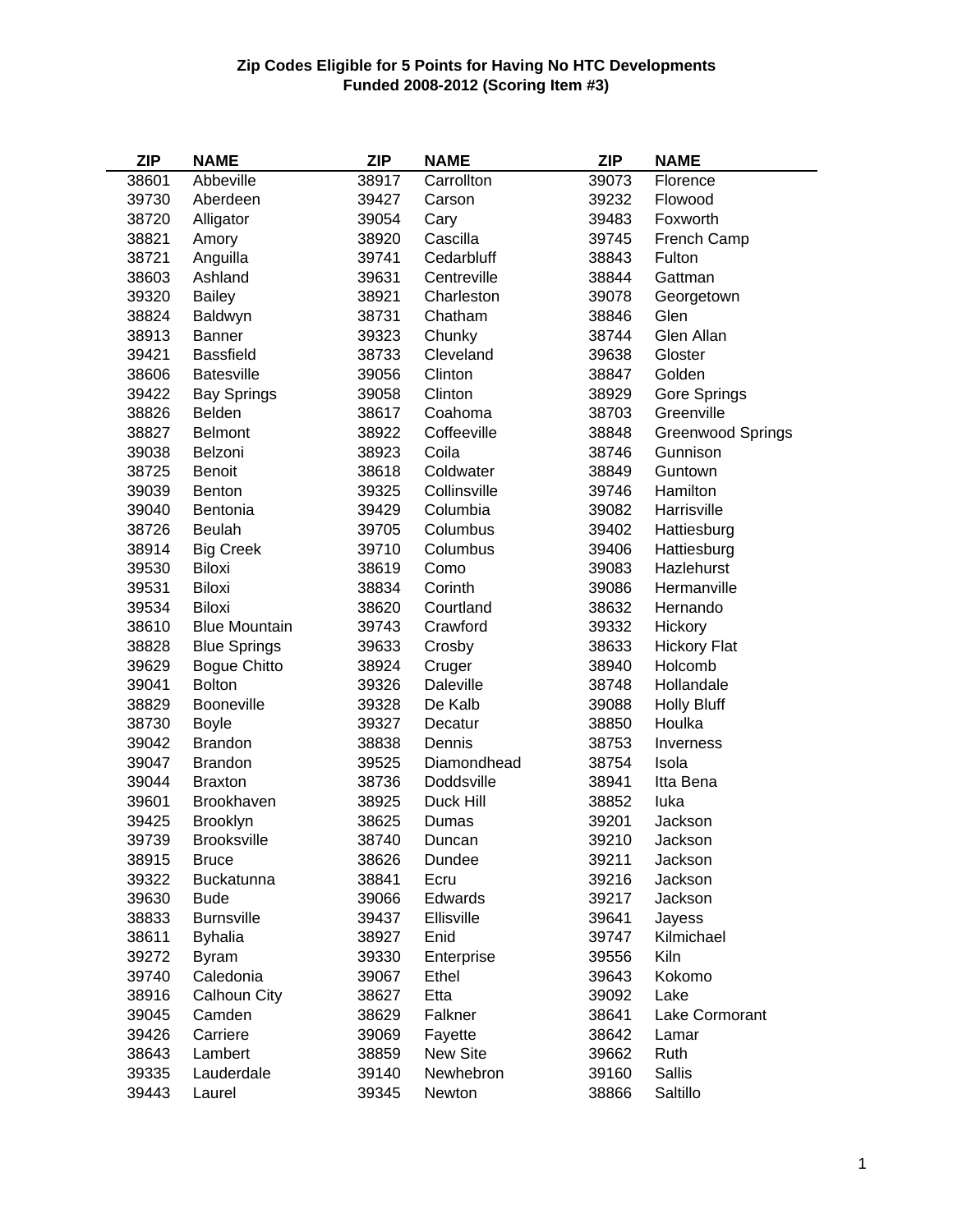#### **Zip Codes Eligible for 5 Points for Having No HTC Developments Funded 2008-2012 (Scoring Item #3)**

| <b>ZIP</b> | <b>NAME</b>          | <b>ZIP</b> | <b>NAME</b>      | <b>ZIP</b> | <b>NAME</b>                 |
|------------|----------------------|------------|------------------|------------|-----------------------------|
| 39336      | Lawrence             | 39656      | Oak Vale         | 38666      | Sardis                      |
| 38756      | Leland               | 38948      | Oakland          | 39162      | Satartia                    |
| 39094      | Lena                 | 38860      | Okolona          | 39574      | Saucier                     |
| 39095      | Lexington            | 38654      | Olive Branch     | 38952      | Schlater                    |
| 39645      | Liberty              | 39657      | Osyka            | 38953      | Scobey                      |
| 39337      | <b>Little Rock</b>   | 39464      | Ovett            | 39358      | Scooba                      |
| 39560      | Long Beach           | 38655      | Oxford           | 39359      | Sebastopol                  |
| 39096      | Lorman               | 39347      | Pachuta          | 39479      | Seminary                    |
| 39338      | Louin                | 38949      | Paris            | 38868      | Shannon                     |
| 39097      | Louise               | 39581      | Pascagoula       | 38773      | Shaw                        |
| 38645      | Lyon                 | 39144      | Pattison         | 38774      | Shelby                      |
| 39750      | Maben                | 39348      | Paulding         | 39360      | Shubuta                     |
| 39341      | Macon                | 39208      | Pearl            | 38954      | Sidon                       |
| 39110      | Madison              | 39572      | Pearlington      | 39166      | <b>Silver City</b>          |
| 39652      | Magnolia             | 39145      | Pelahatchie      | 39663      | <b>Silver Creek</b>         |
| 38855      | Mantachie            | 39573      | Perkinston       | 38670      | Sledge                      |
| 39751      | Mantee               | 39465      | Petal            | 39664      | Smithdale                   |
| 38856      | Marietta             | 39755      | Pheba            | 38870      | Smithville                  |
| 39342      | Marion               | 38950      | Philipp          | 39665      | Sontag                      |
| 38646      | Marks                | 39149      | Pinola           | 39480      | Soso                        |
| 39752      | Mathiston            | 38951      | Pittsboro        | 38671      | Southaven                   |
| 39113      | Mayersville          | 38862      | Plantersville    | 38672      | Southaven                   |
| 39647      | <b>MC Call Creek</b> | 38863      | Pontotoc         | 39362      | <b>State Line</b>           |
| 38943      | <b>MC Carley</b>     | 38658      | Pope             | 39766      | <b>Steens</b>               |
| 39108      | <b>MC Cool</b>       | 39470      | Poplarville      | 39529      | <b>Stennis Space Center</b> |
| 39561      | MC Henry             | 39150      | Port Gibson      | 39767      | <b>Stewart</b>              |
| 39456      | MC Lain              | 39352      | Porterville      | 39363      | Stonewall                   |
| 39653      | Meadville            | 38659      | Potts Camp       | 39481      | Stringer                    |
| 39114      | Mendenhall           | 39756      | Prairie          | 39769      | <b>Sturgis</b>              |
| 39305      | Meridian             | 39474      | <b>Prentiss</b>  | 39666      | Summit                      |
| 39309      | Meridian             | 39354      | Preston          | 39482      | Sumrall                     |
| 38759      | Merigold             | 39152      | Pulaski          | 38778      | Sunflower                   |
| 38647      | Michigan City        | 39475      | Purvis           | 38673      | Taylor                      |
| 38944      | <b>Minter City</b>   | 39355      | Quitman          | 39168      | Taylorsville                |
| 39762      | Mississippi State    | 39153      | Raleigh          | 39169      | Tchula                      |
| 39116      | Mize                 | 38864      | Randolph         | 39170      | <b>Terry</b>                |
| 39654      | Monticello           | 39154      | Raymond          | 38871      | Thaxton                     |
| 38857      | Mooreville           | 38661      | <b>Red Banks</b> | 38961      | Tillatoba                   |
| 38761      | Moorhead             | 39156      | Redwood          | 38674      | Tiplersville                |
| 39117      | Morton               | 39218      | Richland         | 38873      | Tishomingo                  |
| 39459      | Moselle              | 39476      | Richton          | 39364      | Toomsuba                    |
| 39562      | Moss Point           | 39157      | Ridgeland        | 38876      | Tremont                     |
| 39563      | Moss Point           | 38865      | Rienzi           | 38676      | Tunica                      |
| 38650      | Myrtle               | 38663      | Ripley           | 38804      | Tupelo                      |
| 39461      | <b>Neely</b>         | 38664      | Robinsonville    | 38963      | <b>Tutwiler</b>             |
| 38651      | <b>Nesbit</b>        | 39356      | Rose Hill        | 39667      | Tylertown                   |
| 38858      | Nettleton            | 39661      | Roxie            | 39175      | Utica                       |
| 38652      | New Albany           | 38771      | Ruleville        | 39176      | Vaiden                      |
| 39668      | Union Church         | 39478      | Sandy Hook       | 39177      | <b>Valley Park</b>          |
| 38677      | University           | 38665      | Sarah            | 38964      | Vance                       |
|            |                      |            |                  |            |                             |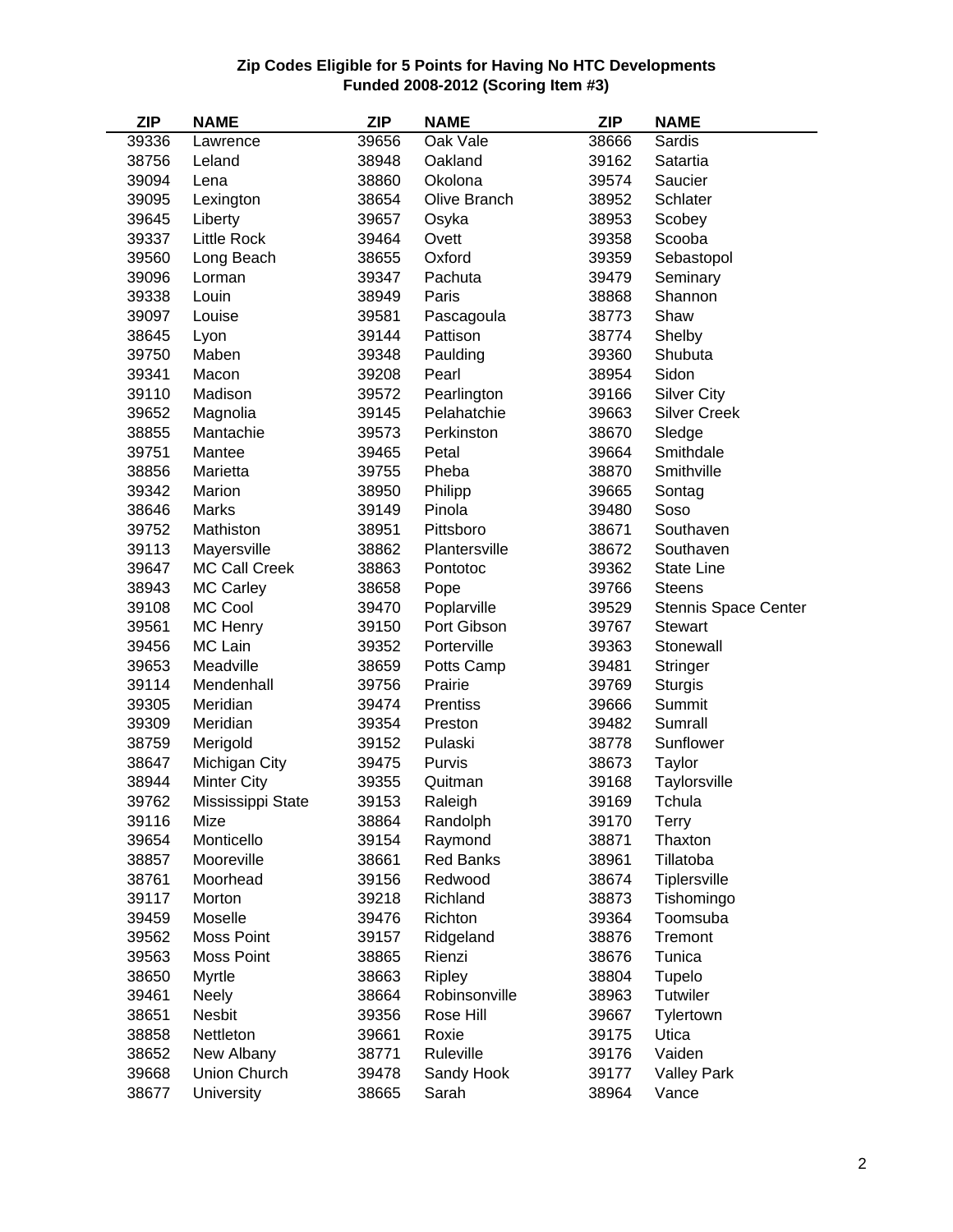#### **Zip Codes Eligible for 5 Points for Having No HTC Developments Funded 2008-2012 (Scoring Item #3)**

| ZIP   | NAME                |
|-------|---------------------|
| 38878 | Vardaman            |
| 39179 | Vaughan             |
| 39183 | Vicksburg           |
| 39366 | Vossburg            |
| 38680 | Walls               |
| 38683 | Walnut              |
| 39189 | Walnut Grove        |
| 38965 | <b>Water Valley</b> |
| 38685 | Waterford           |
| 38780 | Wayside             |
| 39772 | Weir                |
| 39191 | Wesson              |
| 39192 | West                |
| 38967 | Winona              |
| 39776 | Woodland            |
| 39669 | Woodville           |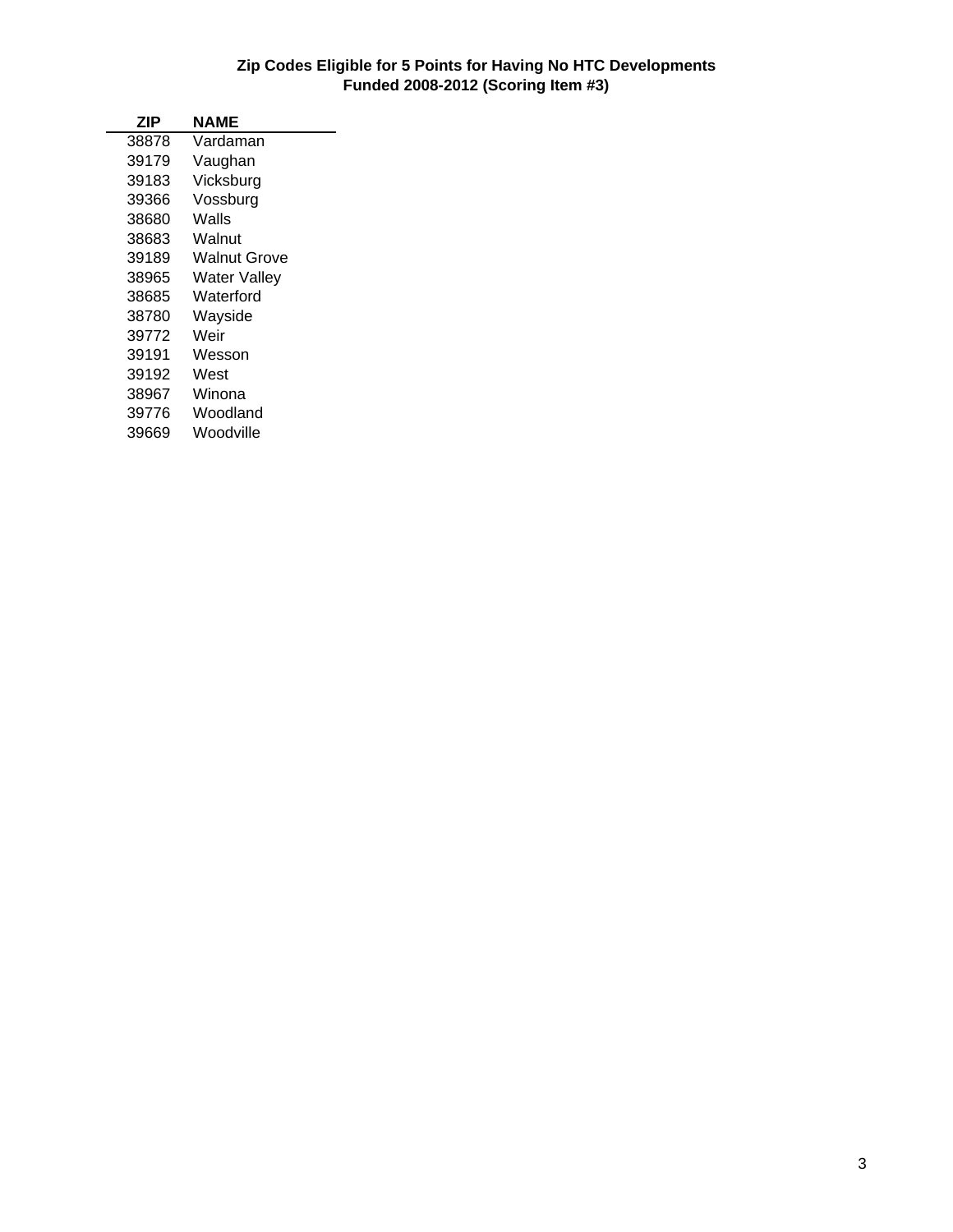## **SECTION 7: THRESHOLD FACTORS**

This section of the Qualified Allocation Plan identifies those requirements (the "threshold factors") that each development must meet in order to be eligible for consideration of a tax credit award.

The Corporation shall only review application packages that satisfy the minimum scoring threshold of at least eighty – five (85) points for assurances that the applicant has satisfied these threshold requirements. If the applicant fails to satisfy the threshold requirements, the development will not be eligible for an allocation of tax credits. The five threshold factors are as follows:

## 1. **Community Notification**

All applicants must hold a public hearing in the community in which they are planning to develop or rehabilitate a housing tax credit development. The hearing must be conducted by the owner, developer, or consultant who is directly involved with the proposed development and has a thorough understanding of the tax credit program. Additionally, they must present the drawings to be submitted to MHC for the public's review at the hearings. Failure to comply with these guidelines will disqualify the application from further review.

## A. **Eligibility Requirements** (*These items are incurable)*

- 1. Hearing must be held within the zip code or a 3 mile radius where the development is planned.
- 2. Applicants must first publish notice of such hearing in a local or regional newspaper having general circulation in the development area.
- 3. Must be published at least four (4) days, but no earlier than twenty (20) days prior to the public hearing.
- 4. The public hearing must be held at least fifteen (15) days prior to the cycle opening date. If scheduled Monday through Friday, the hearings should be held between 5:30 p.m. and 9:00 p.m. to ensure that all interested parties can attend.
- 5. Signage must meet the specifications listed below:

Applicants must post signage at the proposed site giving notice that a public hearing regarding the proposed development will be held that includes the owner's name, contact person, phone number, the date, time, and place of the hearing, and the fact that the applicant will be applying for housing tax credits. The signage must be posted at the site by the date that the notice of public hearing is published in the newspaper. The sign must be of professional quality, be a minimum size of 36" x 36", be fully legible from the street, and posted near the property entrance or the property line facing the main thoroughfare. Public hearing notice published in the newspaper must contain the same language as the public hearing signage posted at the development site.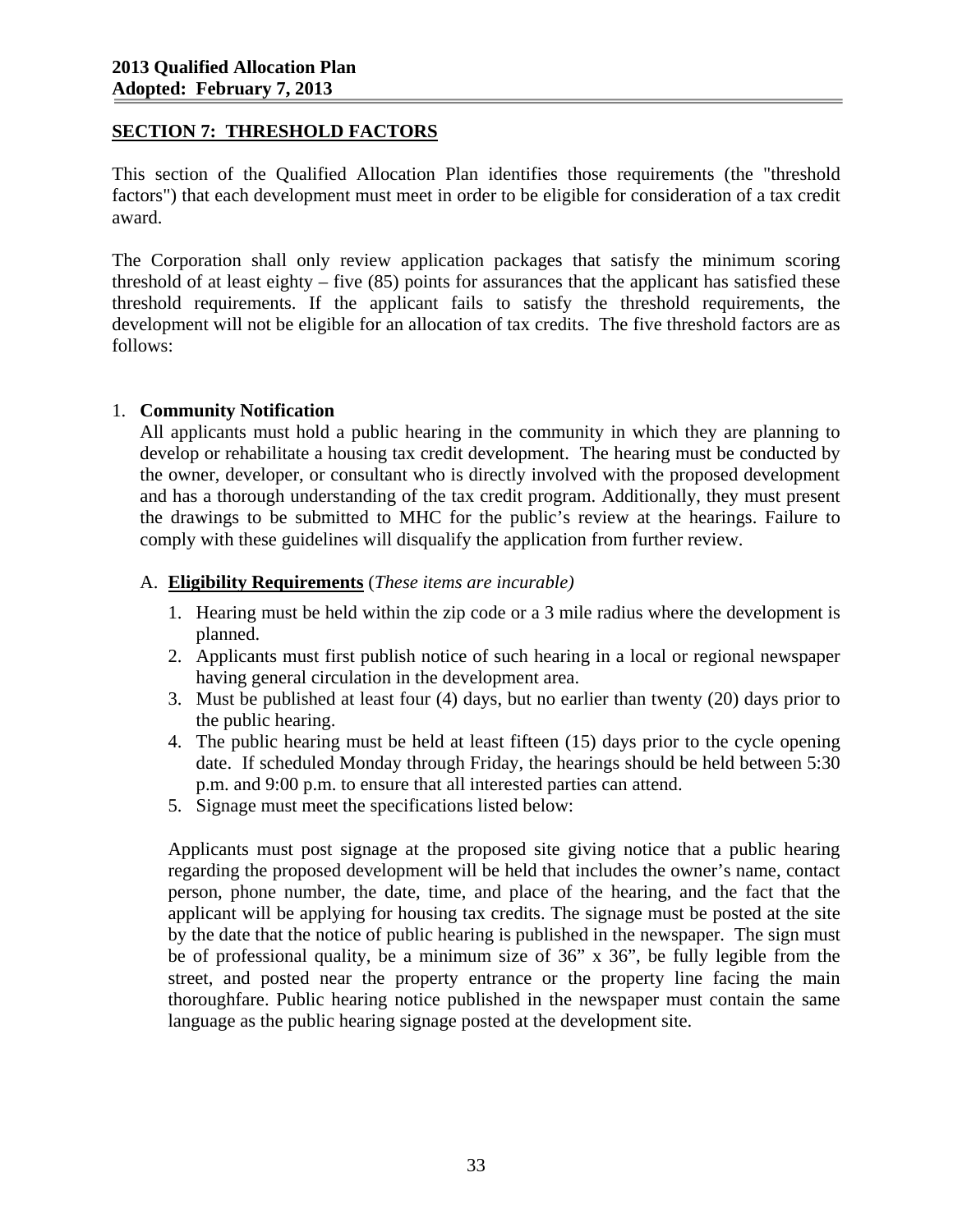## B. **Local Government Notice**

The developer is required to notify the Mayor or President of the Board of Supervisors and councilperson, alderman and/or local supervisor for the district in which the proposed development will be located, in advance of the public hearing date. (e.g. For a city, the mayor and councilperson/alderman for the district in which the development is proposed to be located; for a county, the president of the Board of Supervisors and the supervisor for the district in which the proposed development is to be located).

The applicant must provide the Acknowledgement of Notice of Public Hearing Form (Form TR-2) properly executed by the appropriate authorities. The form must be executed no later than the date the public hearing notice is published in the newspaper. In the event that an executed form cannot be obtained, the applicant must provide evidence of this notification by documentation of certified mailing to local officials.

## C. **MHC Submission Requirements**

All applicants will be required to submit advance notification regarding the hearing to MHC (Refer to Section 1.5, Item 8). This notification should be emailed to taxcredits@mshc.com no later than the date the notice is published in the newspaper. MHC staff may attend the public hearing as an observer; however, MHC will not offer any comments in support of or objection to the proposed developments.

Each applicant must submit:

- 1. Affidavit of Compliance with Community Notification,
- 2. Proof of Publication of the Notice of Public Hearing,
- 3. Minutes of the Public Hearing,
- 4. A copy of the attendance roster,
- 5. A photograph of the signage required at the proposed site,
- 6. Acknowledgement of Notice of Public Hearing,
- 7. A written compilation of the comments received from the public hearing that includes the developer's responsive comments, and
- 8. A developer's statement as to how the concern(s), if any, will be addressed if tax credits are awarded to the development.

Notwithstanding anything in this section, the Corporation will NOT notify an applicant of a deficiency in the public notice requirements that it may discover pursuant to the advance notification requirement (GPAG Section 1.5 item #8). The applicant may use Technical Assistance prior to publication and the installation of signage.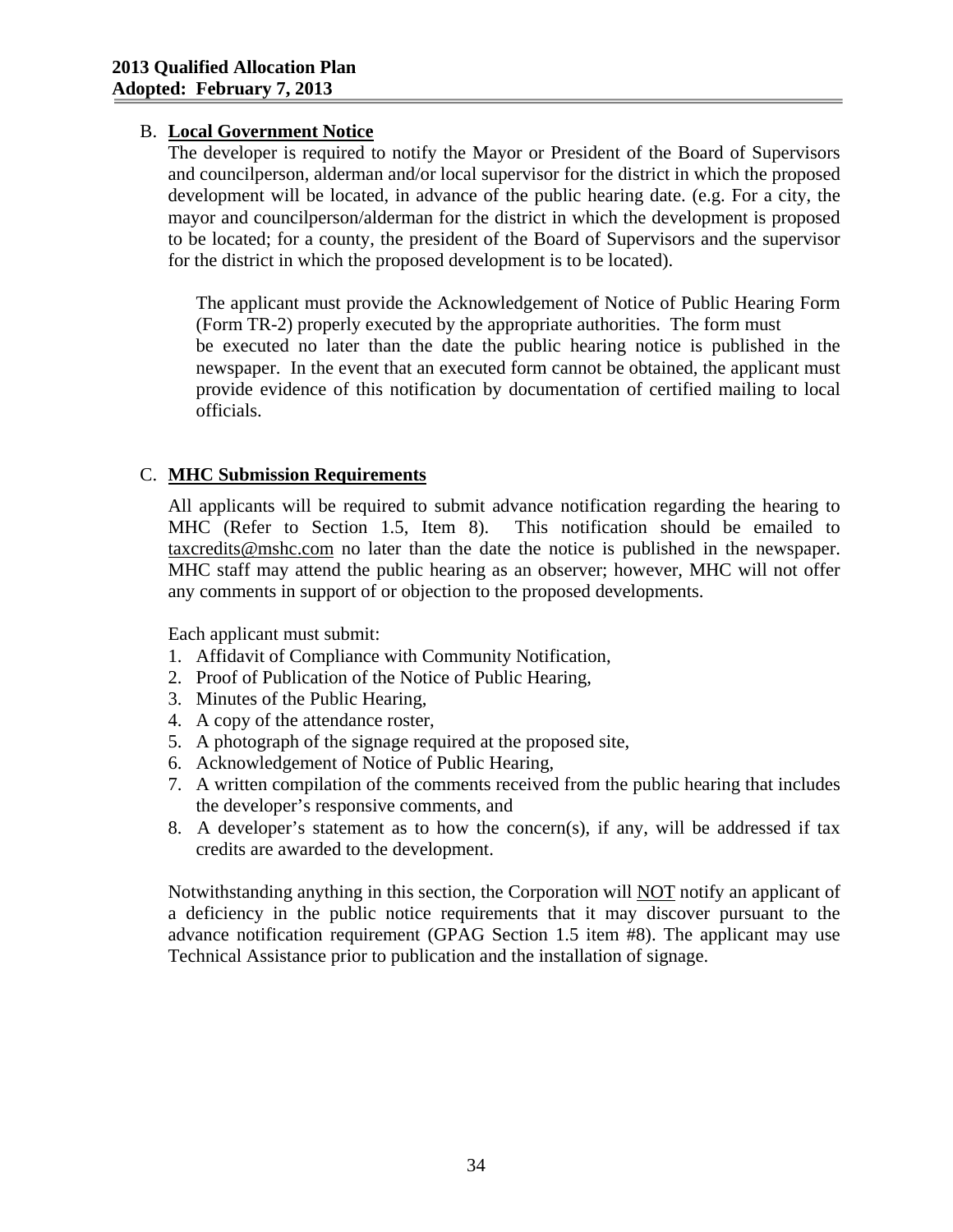2. **Site Control** *(At least one must be met with evidence provided with application.)*

#### **A. Contracts**

Applicants must provide one of the following types of documentation as evidence that it has control of the proposed site. The entity having control of the proposed site must be the same entity listed as the applicant, and the seller/lessor/optionee must be identifiable in any purchase, lease or option agreement. Also, site control documentation must clearly identify the physical location of the property (i.e. property address, full legal description or plat map identifying street names) and be consistent with the physical location identified on the application form. Addendums to any of the contracts must be included or points will be deducted.

- 1. Fee simple ownership of the proposed development site evidence by the warranty deed. The owner of the property must be in the application.
- 2. Lease of the proposed site development for a term meeting or exceeding the 30-year compliance period or for such longer period as the applicant represents in the application that the development will be held for occupancy by low income persons and families.
- 3. Right to acquire or lease the proposed site development by a valid and binding option or contract and the fee simple owner of the site, provided that such option or contract shall have no conditions within the discretion or control of the owner of the site. The option must be good for a total of one hundred eighty (180) days from the last day of the application cycle.
- 4. For acquisition and rehabilitation properties that are federally assisted and require a Transfer of Physical Assets (TPA) approval, documentation showing that a transfer request has been submitted must accompany the application in order to have a valid option/purchase contract. Applicant must provide a letter evidencing pending TPA approval from Rural Development (RD) or the local Housing and Urban Development's (HUD) state field office. The only allowable condition to obtaining such transfer approval will be that of obtaining housing tax credits.
- 5. For RD transfer properties, loan transfers/assumptions shall be evidenced by approval on Form RD 3560-1 (Rev. 02/05), "Application for Partial Release, Subordination or Consent" executed by the State Director or the Multi-Family Housing Program Director or their designee as evidence of final approval.

#### **B. Ownership Structure**

Certificate of partnership or corporation for the owner and general partner entities from the State of Mississippi, certificates of good standing issued by the Mississippi Secretary of State, or certificate to do business in the State of Mississippi, if applicable (SEE CHART BELOW FOR CORRESPONDING). A stamp filed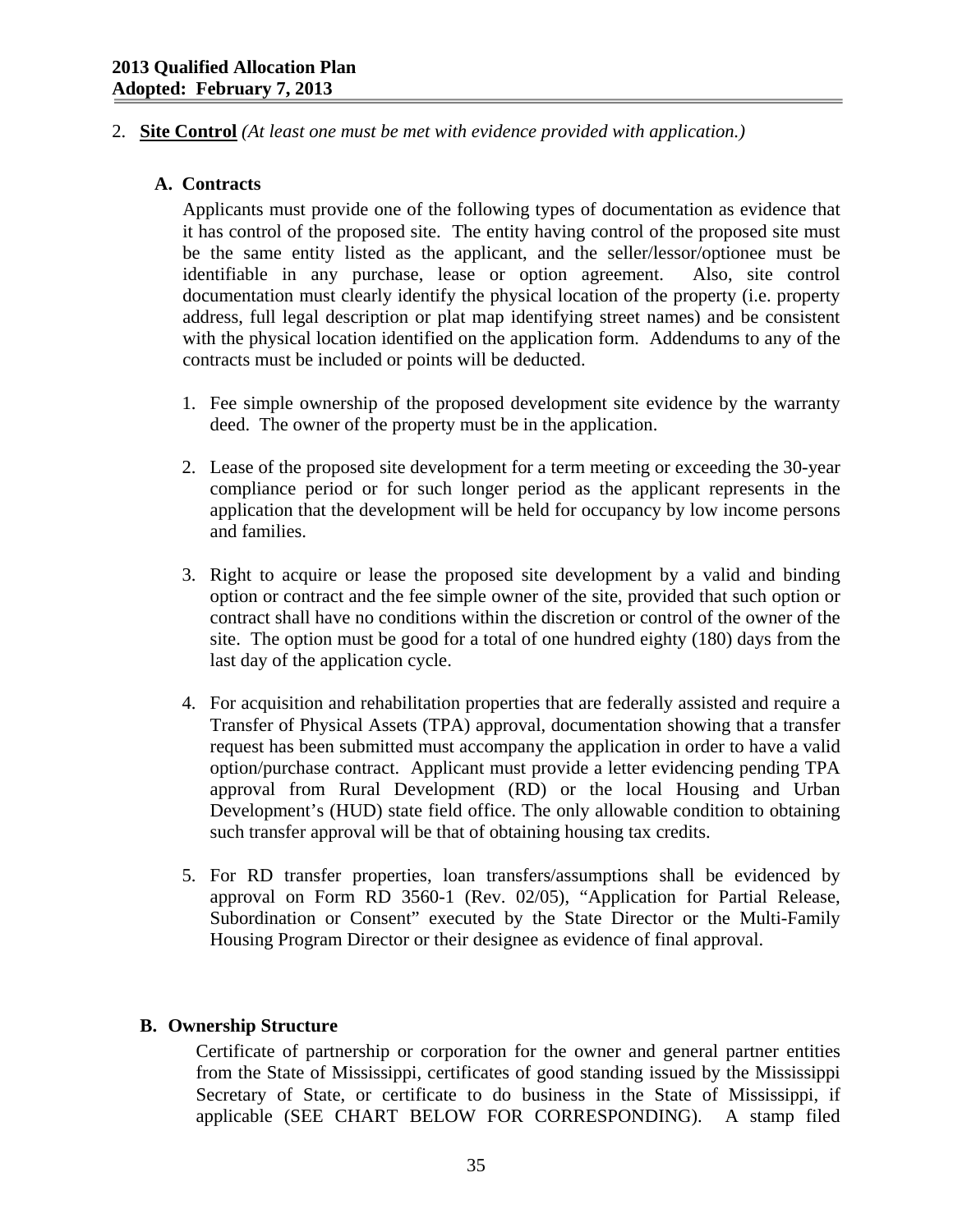(committal stamp) copy indicating the Secretary of State's approval must be provided. Additionally, applicants must provide a copy of the Business Structure which details all of the principal members of the ownership entity.

| <b>Entity Type</b>         | <b>Formational Documents</b>      | <b>Operational Documents</b> |
|----------------------------|-----------------------------------|------------------------------|
| Corporation                | <b>Articles of Incorporation</b>  | <b>Bylaws</b>                |
| <b>Limited Partnership</b> | <b>Certificate of Partnership</b> | <b>Partnership Agreement</b> |
| LLC                        | <b>Certificate of Formation</b>   | <b>Operating Agreement</b>   |

## 3. **Local Zoning and Development Conditions** *(At least one must be met.)*

- Evidence of proper zoning or building permits for the proposed development.
- In the event that zoning and permitting requirements are not applicable to the site of the proposed development:
	- o A letter from the local authorities to that effect, and
	- $\circ$  A letter from the utility providers verifying the availability of all requisite public utilities for the proposed development.
- For existing developments, an applicant may submit evidence of a building permit issuance or current documentation from the local authority indicating that building permits are not required in lieu of zoning documentation

The proposed development must be identified as zoned for its intended use as multifamily or single family housing. Documentation must be provided from the local governing authority where the proposed development will be located and dated within one (1) year of the date the application is submitted to MHC. The documentation must include the development's name, physical location (i.e. street address or nearest intersection), intended use, zoning code and description of what the zoning allows. All information must be consistent with the development information provided on the application form.

## 4. **Market Study**

All applications (new construction and rehabilitation) must contain an independent third party market study. The market study must be recent (no more than one year old from the date of the application). The Market Study must support the number of units identified in the application and provide consideration as to the total number of units the market will absorb should other developments be awarded tax credits in the same market area. All applications must also contain a statement of acceptance from the participating syndicator (*See Attachment 8*). Applicants are not prohibited from changing syndicators; however, a new statement of acceptance will be required from the subsequent syndicator in the event of a change from the initial application.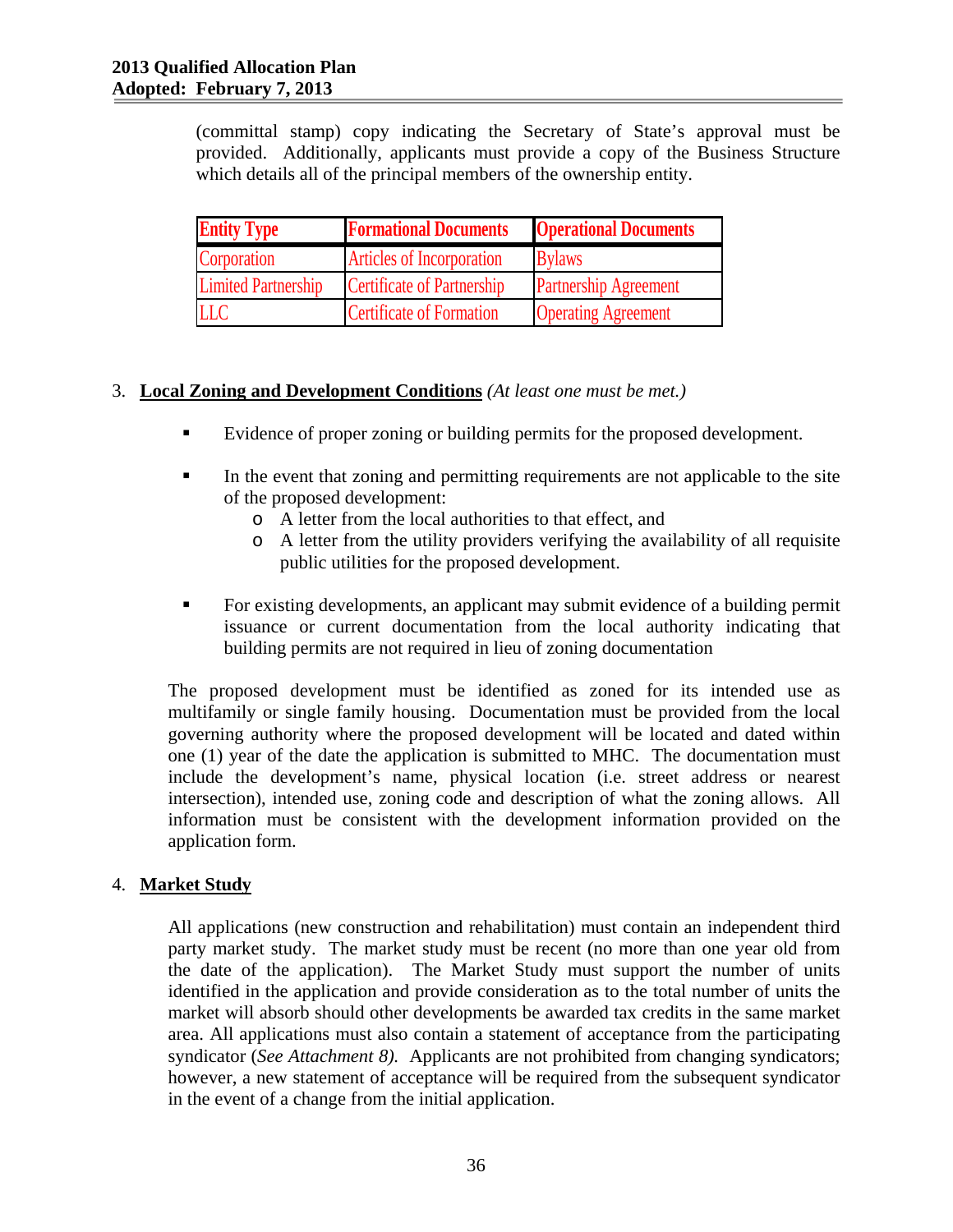The market study must include the following items:

- **Problem Definition**
- **Market Area Definition**
- Physical/Location Analysis
- Economic Analysis
- Demographic Analysis
- Supply Analysis
- Demand Analysis
- Reconciliation of Supply and Demand
- Identify all housing tax credit developments approved within the previous five years of the study available on the Corporation's website at www.mshomecorp.com, and those currently under construction in the market area, and describe those developments' rent levels and lease up experiences.
- Include information in the HTC Forecast section which identifies the need for particular specialized housing (Special needs, persons with disabilities, certified medical health zone and veterans). The market study must define the unmet demand count for these targeted populations.

Please refer to the market study guide in this section for an explanation of the abovereferenced items and the checklist that will be used to determine if the minimum standards have been met.

Additionally, applicants are encourage to visit the Resource sections of the National Council of Affordable Housing Market Analysts' (NCAHMA's) website (http://www.housingonline.com/Resources.aspx) for additional information on their Model Content Standards for Market Studies, Dictionary of Market Study Terminology, and Market Study Index.

## 5. **Development Financing**

#### **Firm Financing Commitment(s) from Lenders**

**NOTE***- The construction and permanent financing amounts listed on the application form must not exceed those listed in the financing letters.* 

Firm Construction Loan and Permanent Loan commitment letters for the financing of the proposed development must be included with the application. A combined letter, Construction/Permanent Loan Firm Commitment, including the requirements of this section is permissible.

#### **Construction Financing**

The **Construction Loan Lender's Firm Commitment Letter** must be of an amount and term that, when added to the equity infusion, is sufficient to complete the development within the timelines set forth within the QAP. The term should allow for the units within the development to be placed in service and meet any rent up and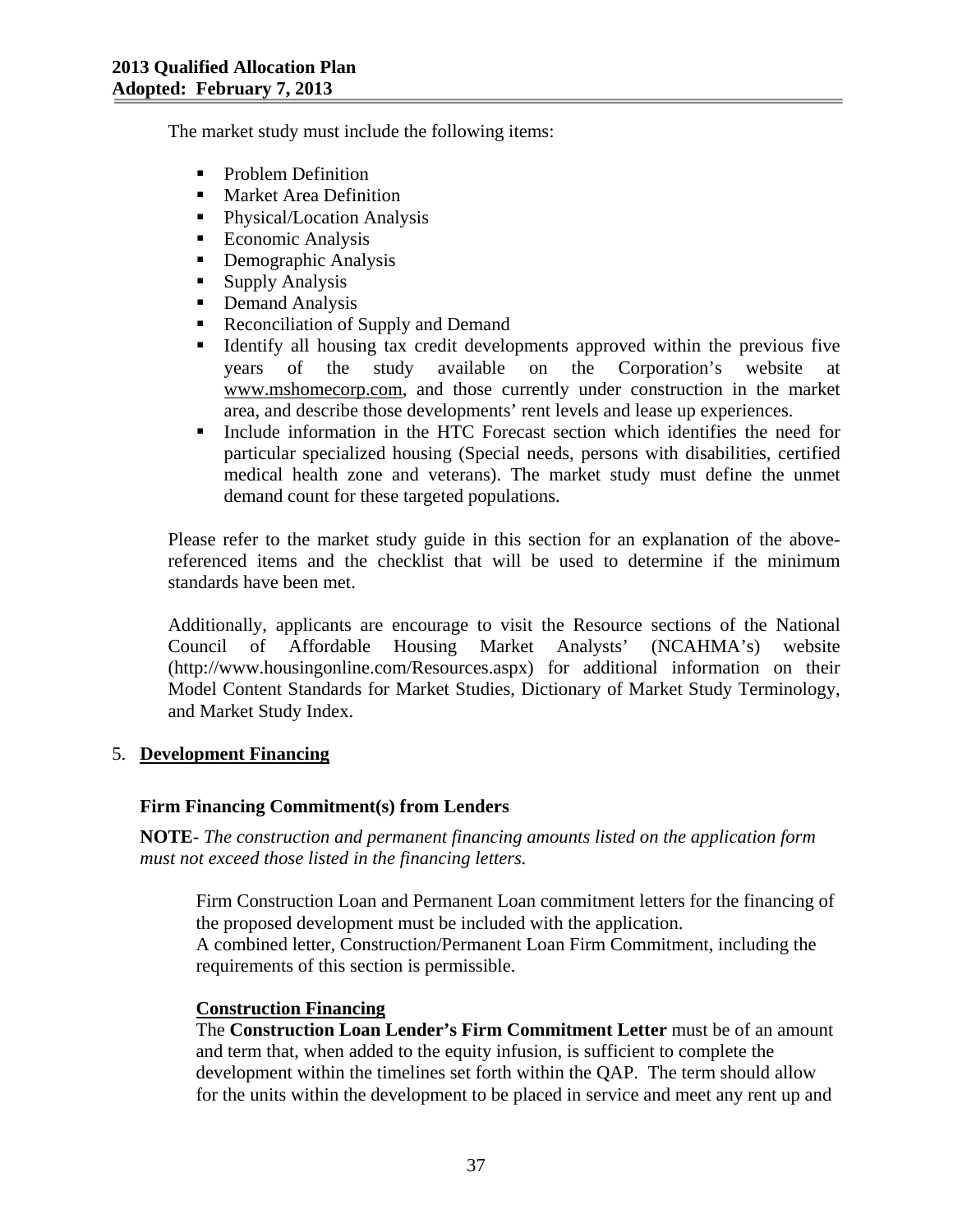debt coverage ratio requirements of the permanent lender. To be considered a firm commitment the document must contain the verbiage:

# *"This is a firm commitment for construction financing of the referenced development."*

The letter must not contain any material condition(s), with the exception of those listed below:

- Obtaining  $221(d)(4)$  guarantees;
- Obtaining tax credits;
- Final acquisition of site or land and building, as appropriate;
- Complete drawings and/or specifications;
- Firm cost estimates:
- Environmental review.

## **Permanent Financing**

The **Permanent Loan Lender's Firm Commitment Letter** must allow for the time required to complete construction and extend for a term of not less than fifteen (15) years from the development's Placed-In-Service date. To be considered a firm commitment the document must contain the verbiage:

## *"This is a firm commitment for permanent financing of the referenced development."*

Additionally**, the letter must contain** the following items:

- Loan amount:
- Interest rate;
- Loan term:
- Loan amortization term:
- Closing and funding conditions;
- Loan security requirements
- Repayment provisions, to include permissible pre-payment options.
- Execution by the lender AND Dated Acceptance by the borrower, the ownership entity listed in the MHC Tax Credit application form.

The **letter must not contain** any material condition(s), with the exception of those listed below:

- There being no adverse material change in the credit or financial condition of the borrower from the date of issuance of the letter and the time of funding the firm commitment;
- Obtaining  $221(d)(4)$  guarantees;
- An as completed appraisal of not less than \$XXX.XX;
- Environmental review.
- Any other conditions must receive prior approval from MHC at least five (5) business days prior to the cut-off date of MHC assistance prior to the tax credit cycle.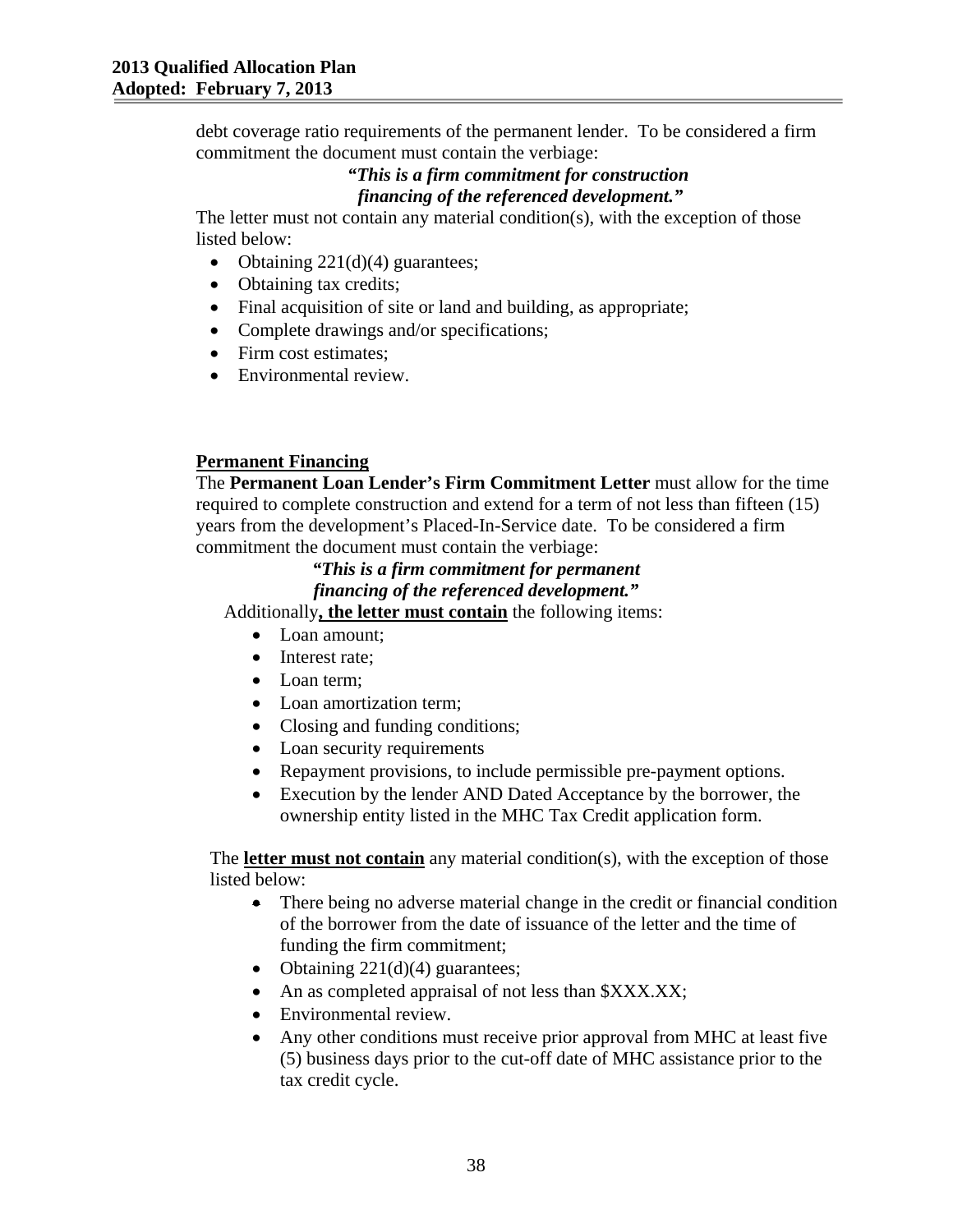- For HUD financed properties involving a Transfer of Physical Assets (TPA), the application must contain written correspondence from the local agency's state field office which confirms that a transfer package has been submitted and pending approval. The only allowable condition to obtaining such transfer approval will be obtaining housing tax credits.
- For RD new construction developments, a copy of the loan commitment for interim financing. The application must include the Obligation of Funds Analysis Form along with a cover letter from the Multifamily Program Director which confirms the amount of the loan and states that the funds are currently available and defines the term of the loan. This letter must be submitted with the application package and dated within the current calendar year.
- RD loan transfers/assumptions, permanent financing shall be evidenced by approval on Form RD 3560-1 (Rev. 02/05), "Application for Partial Release, Subordination or Consent" executed by the State Director or Multi-Family Housing Program Director or their designee as evidence of final approval. Additionally, a cover letter from the Multifamily Program Director which confirms the amount of the loan and that the funds are currently available must be submitted and dated within the current calendar year.

Additional Sources of Funding without firm commitments at Application

Applicants that anticipate receiving an award of CDBG funds under Mississippi Development Authority's ("MDA") Public Housing Program must submit documentation that includes the amount of funds anticipated and how the proposed development meets the requirements of the Mississippi Development Authority's Public Housing Program CDBG Disaster Recovery Action Plan Amendment 1, or any subsequent Amendments.

Applicants that anticipate receiving an award of other funding sources, such as HOME or Federal Home Loan Bank funds, must provide evidence that they have applied for such funding, including acknowledgement from the funding entity that the application has been received and of the amount requested.

Evidence of the award of any of these Additional Sources of Funding must be provided to the Corporation no later than the due date set out in the reservation package notifying the applicant of an award of Housing Tax Credits.

# **MHC RESERVES THE RIGHT TO VERIFY ALL FUNDING SOURCES.**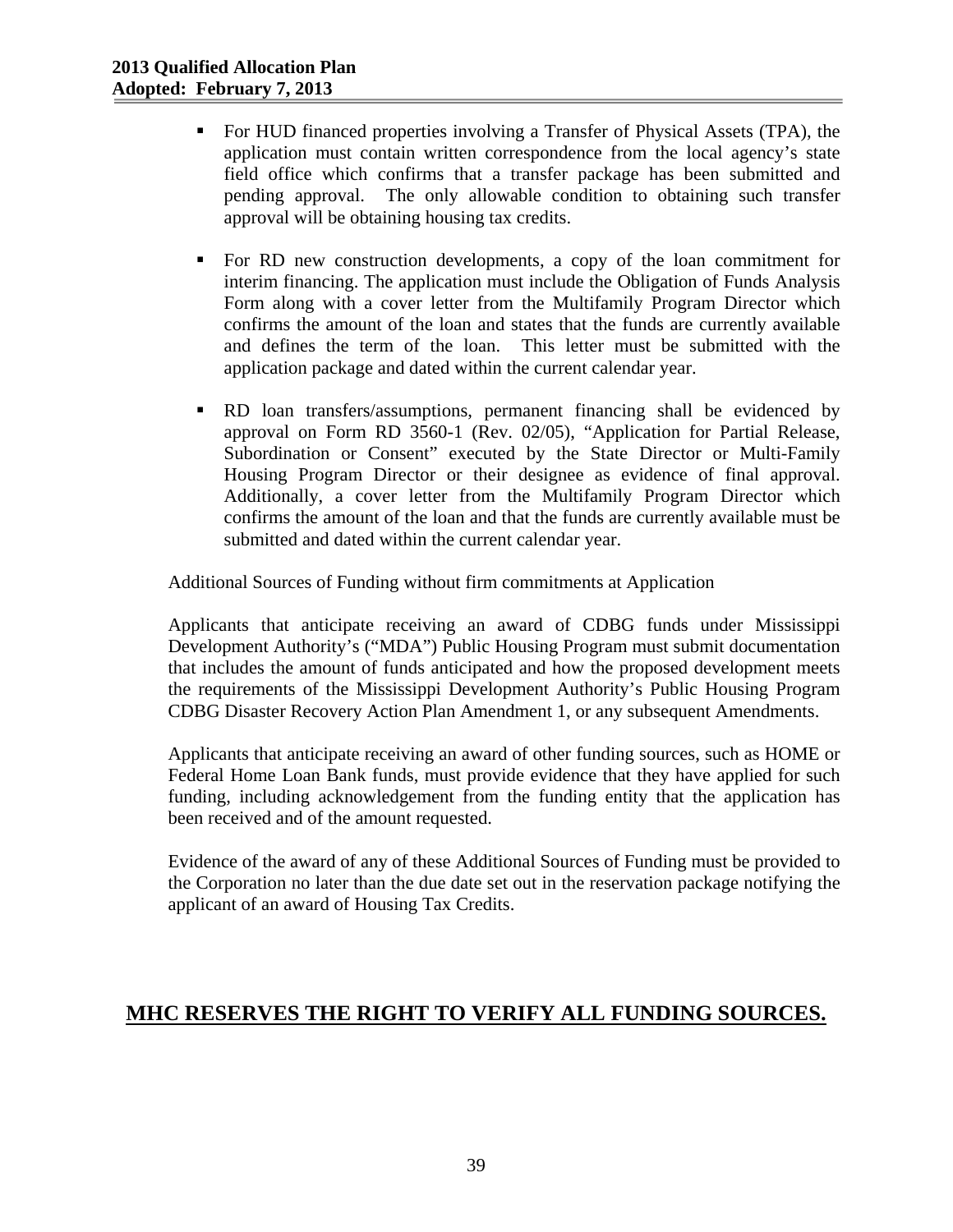## **SECTION 8: FINANCIAL FEASIBILITY STANDARDS**

## *8.1 Financial Evaluation Analysis*

The Internal Revenue Code (the "Code") precludes state allocating agencies, including the Corporation, from allocating credits to a development in any amount beyond that required for the financial feasibility of the development and its viability as a qualified affordable housing development throughout the compliance period.

To determine the level of allocable credits, the Corporation will perform a financial analysis on each application, utilizing the following factors:

- 1. Development costs, including developer fees;
- 2. Sources and uses of funds;
- 3. Development income and expenses; and
- 4. Development syndication proceeds.

The Code further requires the Corporation give priority to developments for which the highest percentage of housing credit dollar amount is to be used for development costs other than the cost of intermediaries, unless granting such priority would impede the development of developments in "hard-to-develop" areas which have been designated by the United States Department of Housing and Urban Development ("HUD").

Intermediary costs include, but are not limited to; developer fees, syndication fees, attorney fees, design professional fees, consultant fees, and organizational costs. The Act requires the allocating agency to evaluate intermediary costs at the time of evaluation. The Corporation will satisfy this statutory requirement by implementing a forty percent (40%) ceiling on the total percentage of intermediary costs as they relate to the total development cost of the development. If the total percentage of intermediary costs exceeds forty percent (40%), the Corporation will reduce the credit amount proportionally.

Based on its financial analysis, the Corporation will estimate the amount of tax credits it will reserve for each application. Should the development be approved for an allocation, the Corporation will advise the applicant in writing of the reservation and identify whatever additional criteria the development must satisfy in order to receive an allocation of tax credits.

In accordance with the Code, the Corporation gives preference in allocating the amount of tax credits among eligible developments to those developments (i) serving the lowest income tenants and (ii) obligated to serve qualified tenants for the longest period. The Corporation will conduct its financial analysis in accordance with these statutory requirements.

The Code requires the Corporation to conduct a second financial analysis at the time it actually allocates credits to each development and a third financial analysis at the time the development is placed in service.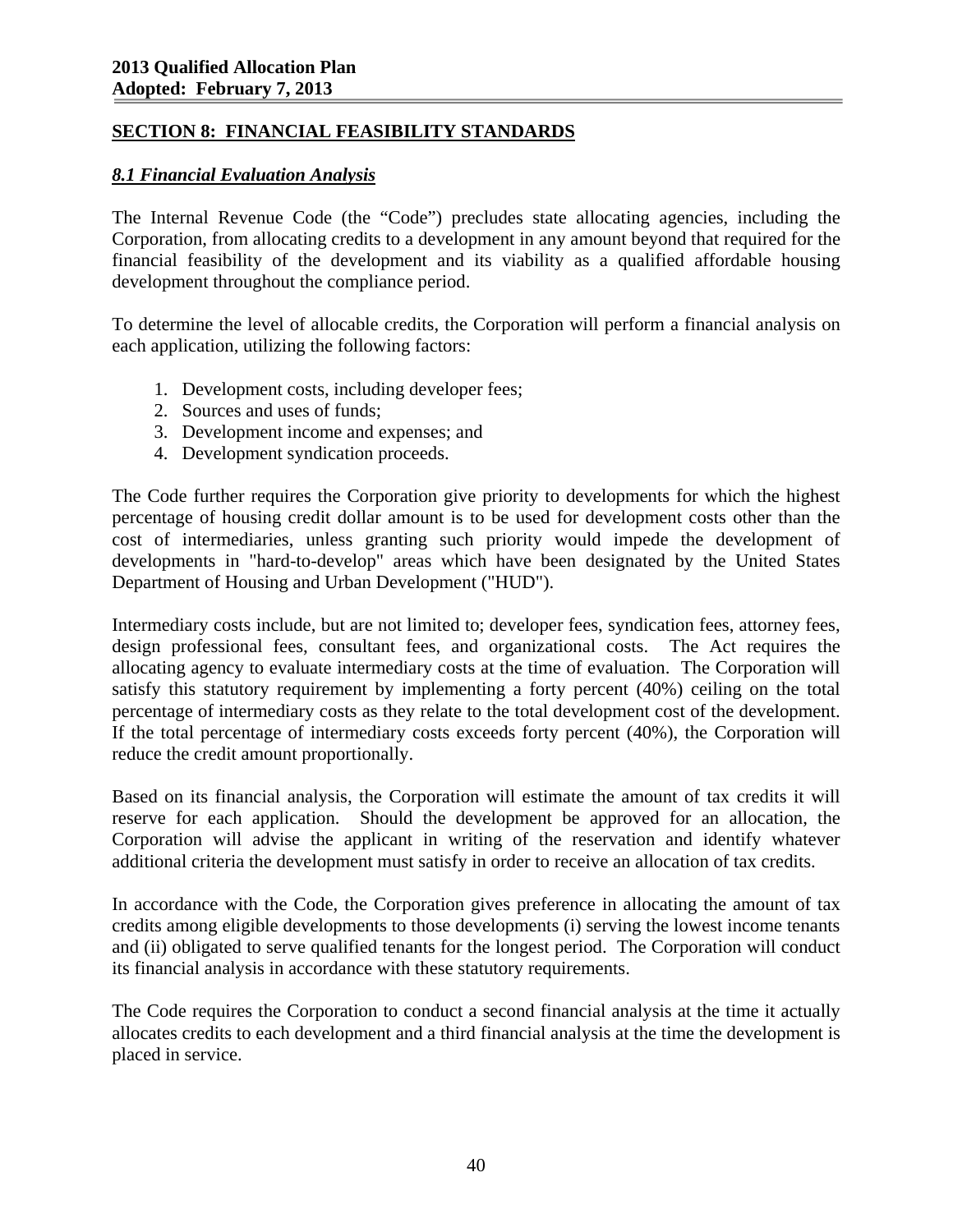## *8.2 Verification of Expenditures*

The Corporation has established a process for requiring and analyzing cost certifications for all developments as part of the final feasibility evaluation, prior to issuing an IRS Form 8609. As part of the analysis, the Corporation will ascertain the reasonableness of the cost components.

For all developments, the Corporation will require owners to submit for the agency's review an independent third-party CPA cost certification to be included with 8609 request package as a part of the final feasibility evaluation.

## *8.3 Replacement Reserves*

Replacement reserves are required for all tax credit applications. Contributions must be made to a reserve account. Reserves must be funded for the term of the loan of the senior lender. Additionally, the owner (at the end of the first year of the credit period and annually thereafter), must show evidence that Operating and Replacement reserve accounts have been established and funded in accordance with the guidelines of this Plan and of the Compliance Monitoring Plan. The following minimum reserves are required for all HTC units in the development, **including staff units:**

Rehabilitation (\$300 per unit) New Construction-Elderly (\$250 per unit) New Construction-Family (\$300 per unit)

Replacement reserves should be used only for capital improvements and system replacements and not used for general maintenance expenses. Capital improvements means improvements to the real estate, such as re-roofing, structural repairs, or major costs to replace or upgrade existing furnishings, but not including replacement of individual appliances or minor repairs. The cost of these capital improvements and system replacements should exceed \$5,000 for developments with 24 units or less and exceed \$10,000 for developments above 24 units. Replacement reserves must be shown on the pro forma and increase at a rate of four percent (4%) per year.

## *8.4 Operating Reserves*

Operating reserves must be six months of the development's first year's operating expenses. Calculations of operating reserves include replacement reserves. Operating reserves must be listed as a cost item on the application form. Additionally, the operating reserves must be listed as a line item on the cost certification submitted with the 8609 request package.

These reserves must be maintained at a minimum until the  $3<sup>rd</sup>$  year of the tax credit period following issuance of Forms 8609. After the third year, the developer may draw down that account and replace it with a Letter of Credit, approved and agreed to by the syndicator and MHC in writing. The Letter of Credit must be maintained in the full amount of required reserves and kept valid throughout the remainder of the initial 15 year compliance period. In the event operating reserves are utilized for the development within the first three years of operation, with approval of the syndicator and MHC, a letter of credit should be but in place to satisfy the required reserve amount throughout the term.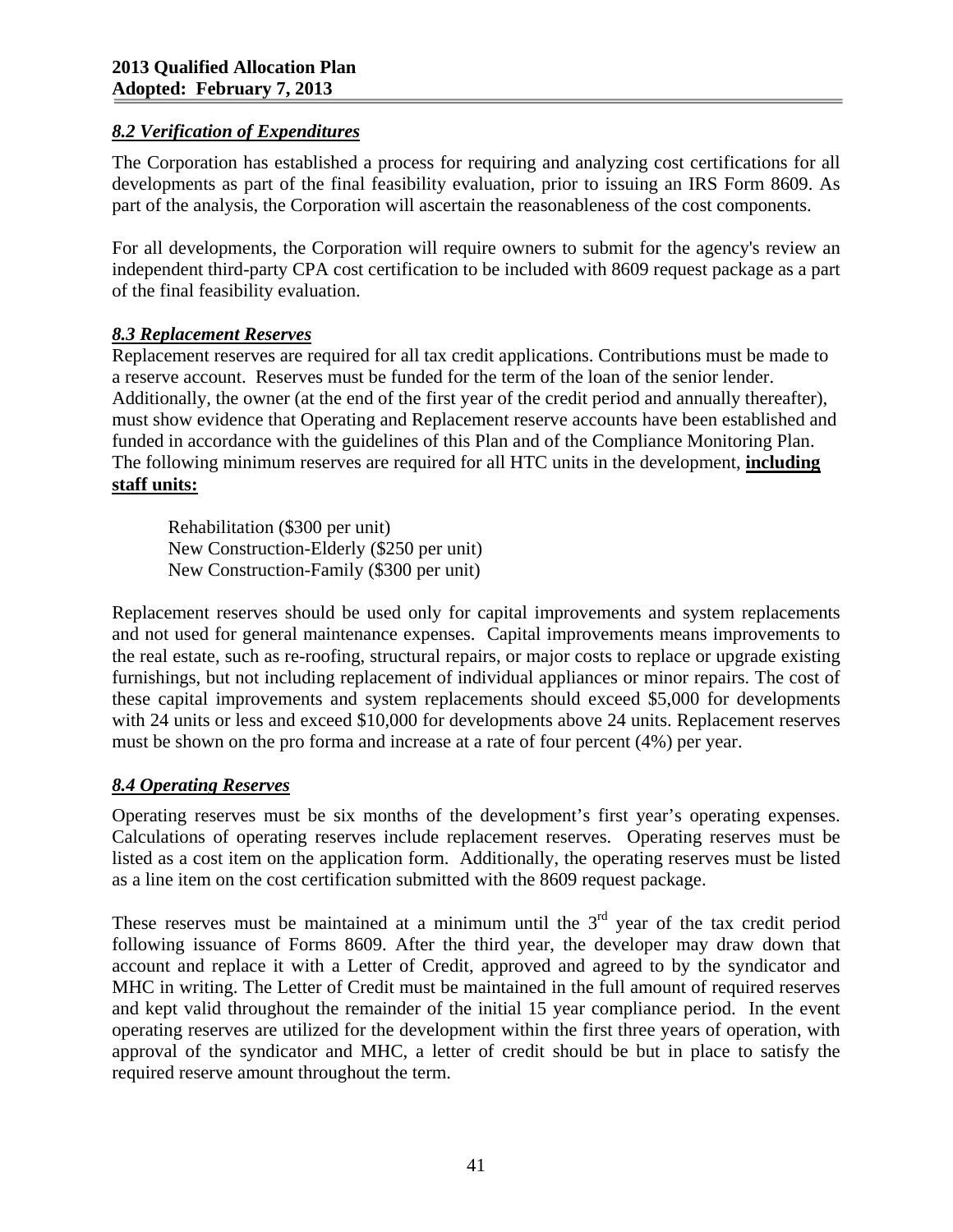*A development will not be considered financially feasible if the minimum replacement and operating reserves are not satisfied.* 

## *8.5 MHC'S Discretionary Eligible Basis Boost*

MHC will designate a development eligible for a DDA designation to meet special needs populations (elderly, homeless, mentally ill or persons with disabilities) and historic preservation for areas that are not currently a DDA. Developments must set aside a minimum of five percent (5%) of its units for special needs. Applicants must request this consideration in writing a minimum of thirty (30) days prior to the start of the application cycle and clearly define the specific need.

Additionally, MHC has developed a listing of areas in the state which will be treated as difficult development areas (DDAs) (See listing at end of this section). Eligibility will be based on production of housing units that will serve special needs populations (elderly, homeless, physically and mentally disabled, or veterans). Applicants must provide a written certification that they will serve these designations, in addition to representations made in the tax credit application.

MHC's designation of a developer requested discretionary eligible basis boost does not qualify the application for the two (2) point credit under scoring item #1 in Section 7.1.

## *8.6 Per Unit Cost*

In designing the Tax Credit program, Congress granted states the flexibility to respond to their unique and varied affordable housing needs and the responsibility to maximize the credit's use in producing significant numbers of affordable housing units. To that end, Congress carefully limited the portion of a development, which can be financed by Tax Credits. Congress recognized; however, that the cost of providing low income housing:

- Is frequently highest in areas of greatest need, such as inner city areas; where development is frequently most expensive and difficult;
- May involve construction of facilities to support special services to low-income tenants;
- May sometimes require higher wage rates for such construction than other developments due to state or federal law;
- In developments, which include Tax Credit units, might also include market rate units not financed by the credit.

Congress did not limit either the total amount of Tax Credits which can be allocated to a single development or the total cost of any development, including costs which are ineligible to be financed by the Tax Credit and are financed by other sources. However, Congress does require states administering the Tax Credit Program to give priority to developments which serve the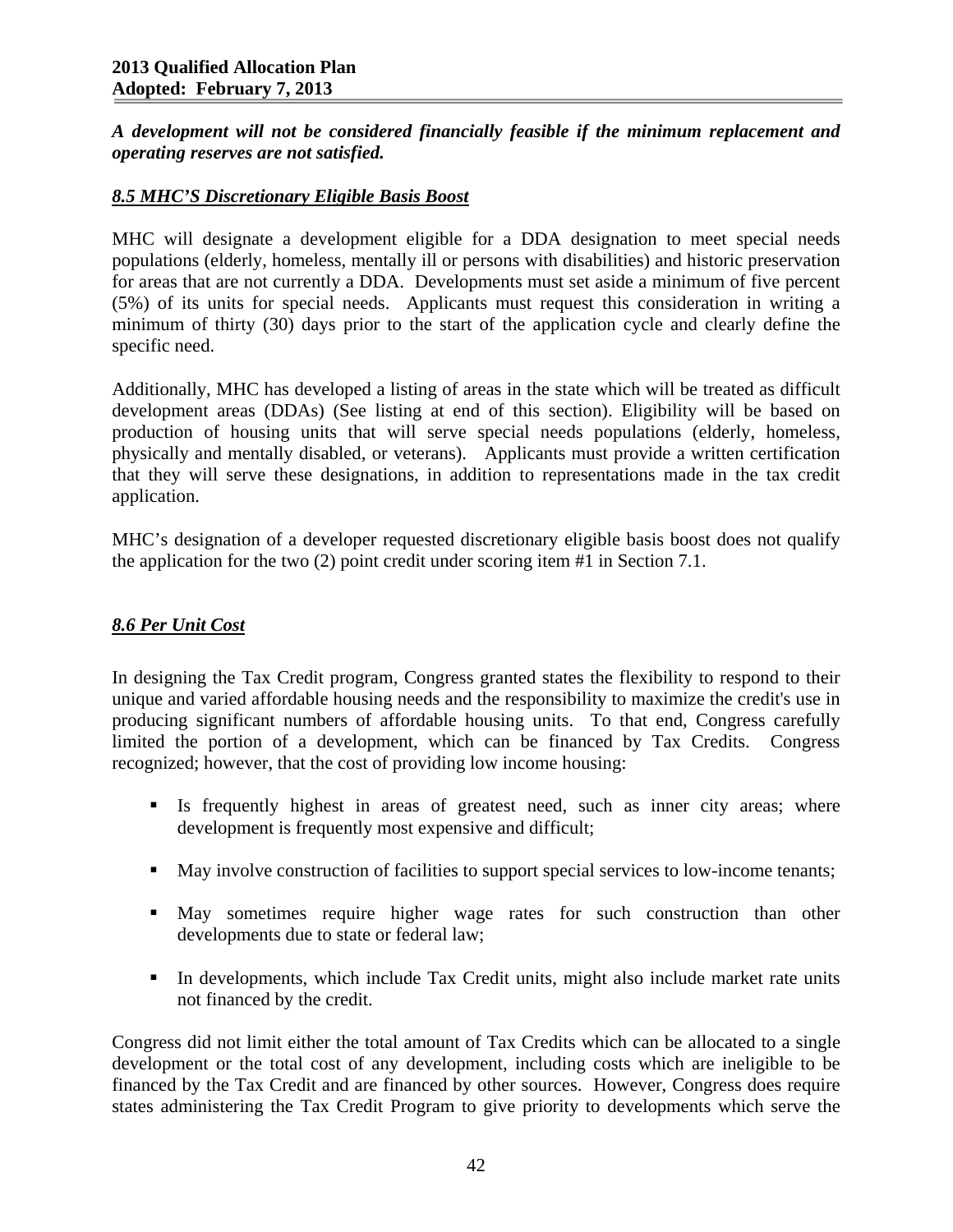lowest income tenants and which serve tenants for the longest period of time, without regard to the higher amounts of Tax Credits which might be required to finance developments meeting those needs. The cost of producing low income housing, particularly special needs housing and housing located in difficult-to-develop areas, requires states to balance financing the maximum possible number of units which might be produced, if high cost areas and developments were avoided, and targeting Tax Credits to areas and tenants of greatest need, as Congress has required.

In addition to carefully rationing the amount of Tax Credits allocated to eligible developments, as federal law requires, the Corporation has developed a per unit cost standard and expenses per unit standard based on total development costs, including those costs which may be substantial, that are part of the development but not eligible for Tax Credit financing and annual operating expenses. These standards and their justification requirements follow.

## **Determining Maximum Construction Cost (MCC) Per Unit**

In developing the maximum cost per unit standard, the Corporation has examined building construction and land costs in the state, including variations in such costs within the state. The Corporation has also examined statistical cost data on completed Tax Credit developments.

MHC has established new MCC per unit limits based on data obtained in the 2009 and 2010 tax credit applications and the actual construction cost reported for recent HTC deals completed during this period. MHC will measure HTC developments' maximum construction costs (MCC) per unit by these standards. Developments whose construction costs fall below or exceed these limits will be subject to scoring adjustments as follows:

| Less than MCC limit per unit          | 5 points  |
|---------------------------------------|-----------|
| More than 10% over MCC limit per unit | -5 points |

If the Corporation receives an application requesting an award of Tax Credits to a development with hard costs per unit cost in excess of its established limits, then all factors that contributed to the excess per unit cost such as exceptionally high land costs, material costs, or special wage rates, are required to be disclosed and fully explained. Credits will be awarded to such developments only if (i) the review reveals that the additional costs are justifiable and reasonable under the circumstances, (ii) can be attributed to unique development characteristics (such as being located in a difficult-to-develop area, limited commercial space or tenant services or common areas essential to the character of the development) which are consistent with the housing needs and priorities identified herein, and (iii) are either attributable to costs which Congress has permitted the Tax Credit to finance or, if not, are financed by other means.

The Corporation will also consider on a "case by case" basis the costs of developments having (i) significant amenities, (ii) significant rehabilitation or construction costs, (iii) significant acquisition and rehabilitation of a historical property, and (iv) having tangibly increased material and or labor costs.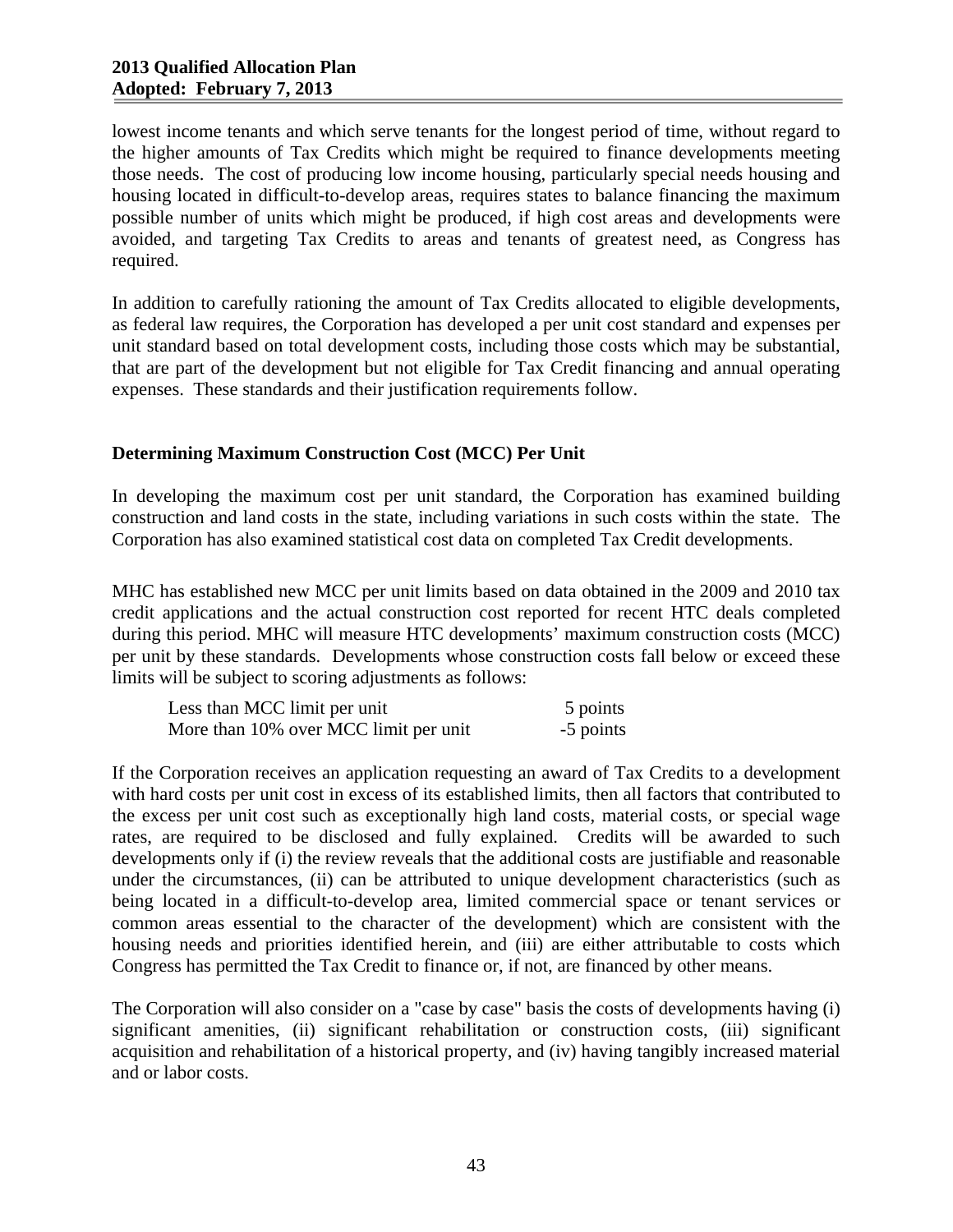**If the Development's Hard Cost Per Unit exceeds MHC's Maximum Construction Cost (MCC) Per Unit, justification must be certified by an architect. Excessive Land Development costs must be certified by an engineer. Otherwise, the development will not be given consideration of its increased costs.** 

*REMINDER: General Policy and Guideline 1.7.1 states, "Construction/rehabilitation hard costs which exceed the Maximum Construction Cost (MCC) per unit by greater than ten percent (10%) must submit architect certified cost justification to the Corporation for review and approval at least thirty (30) days prior to the application cycle opening date. Failure to receive prior approval will disqualify the application from consideration of the increased costs. The Corporation may limit the allowable tax credit allocation to those applications exceeding MHC's calculated maximum construction cost per unit."* 

*See Attachment FF-1: Maximum Construction Cost (MCC) Per Unit Certification* 

## *8.7 Maximum Administrative Expenses (MAE) Per Unit*

In developing the maximum administrative expense per unit standard, the Corporation examined statistical cost data on completed Tax Credit developments to determine the applicable administrative management fees to be charged to a development. This information was used by the Corporation to develop a formula for calculating the maximum administrative expenses per unit (Annual Operating Expense).

If the Corporation receives an application for the award of Tax Credits to a development with maximum administrative expenses per unit cost in excess of the established limits for an area, all factors that contributed to the excess administrative per unit cost such as exceptionally high insurance costs, maintenance reserves, or replacement reserves, are required to be disclosed and fully explained in the justification. Justification regarding excessive maximum expense per unit should be provided by a certified public accountant. Credits will be awarded to such developments only if the review reveals that the additional expenses are justifiable and reasonable under the circumstances and can be attributed to unique development requirements which are consistent with the housing needs and priorities identified herein. The Corporation will consider developments meeting this criterion on a "case by case" basis. The Corporation shall have the sole authority in determining review of "case by case" developments.

The Corporation will consider on a "case by case" basis the maximum annual operating expenses of developments having (i) significant amenities, (ii) significant provision(s) for social services, and (iii) significant costs related to local market conditions (i.e. real estate taxes, utility costs, requirement of security, etc.).

In addition to a maximum expense per unit, the Corporation will require a minimum expense per unit of \$2,700. If a development fails to meet the minimum expense per unit, the development will not be considered financially feasible for an allocation of tax credits.

## **If the Development's Expense Per Unit exceeds the calculated Maximum Administrative Expense Per Unit (MAE), justification must be provided by a Certified Public Accountant.**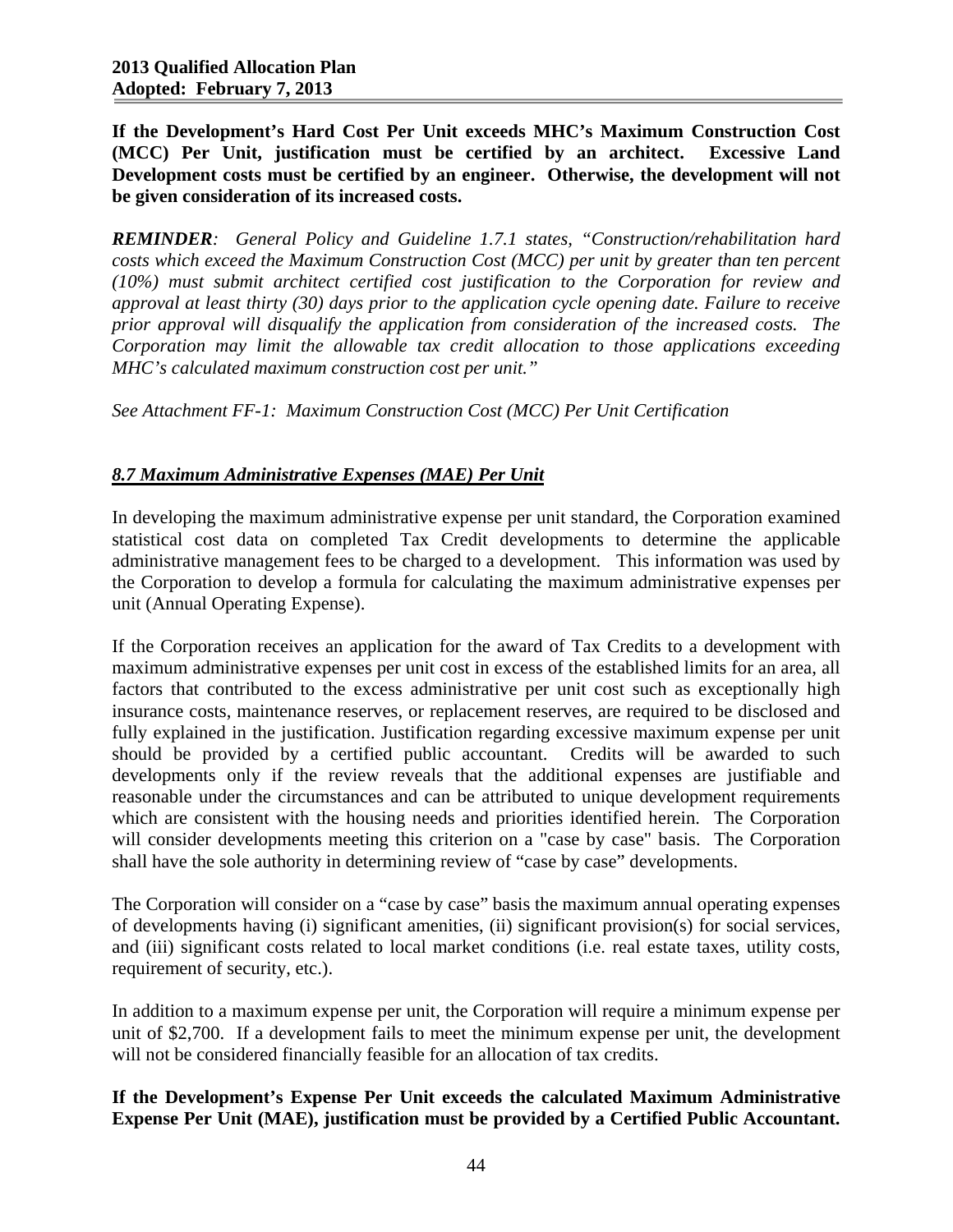## **The minimum expense per unit must be maintained throughout the compliance period; otherwise, the development will not be considered financially feasible for Tax Credits.**

*See Attachment FF-2: Maximum Administrative Expenses (MAE) Per Unit Certification* 

## *8.8 Developer Fees*

The Corporation will allow a base fee of fifteen percent (15%) of the development's construction costs, including builder's profit, for developer's fees, which includes developer's overhead and consultant fees. This base fee may be increased dependent upon a development meeting the criteria below. For developments which qualify for acquisition credits, the Corporation will permit a flat developer fee of ten percent (10%) on the development's allowable acquisition cost.

- Development size The smaller the development size, the higher the fee would be as a percentage of development costs.
- Development characteristics Certain developments may be allowed higher developer fees as an incentive to produce hard-to-develop or socially desirable developments, such as homeless housing, single room occupancy housing, and scattered site developments.
- Development location Higher developer fees may be allowed for developments developed in difficult-to-develop areas.

The developer's fee is intended to compensate for staff time, entrepreneurial effort and risk involved in development of the development; including any and all payments or fees paid to the developer, overhead expense, and profit. In reviewing applications for financial feasibility, the Corporation does not anticipate allowing developer fees to exceed that percentage and must, in any event, give priority to those developments minimizing costs.

A developer may defer a portion of their developer's fee in an effort to satisfy an additional equity requirement. If a developer elects to defer any portion of the developer's fee, a Developer's Note outlining the terms and conditions of the deferred portion must accompany the application. Prior to receiving Forms 8609, MHC must receive a revised Developer's Note, along with a statement of authorization from the participating syndicator indicating that the deferred portion is acceptable and allowable in eligible basis.

*See Attachment FF-3: Maximum Developer Profit Percentage (MDPP) Certification* 

#### *8.9 Consultant Fees*

The Corporation has determined that there is no uniform definition or treatment of "consultant fee" among the State Allocating Agencies. Additionally, there is evidence that the total amount of consultant fees is particularly high in developments with nonprofit sponsors and developers, leading to higher per unit costs for those developments.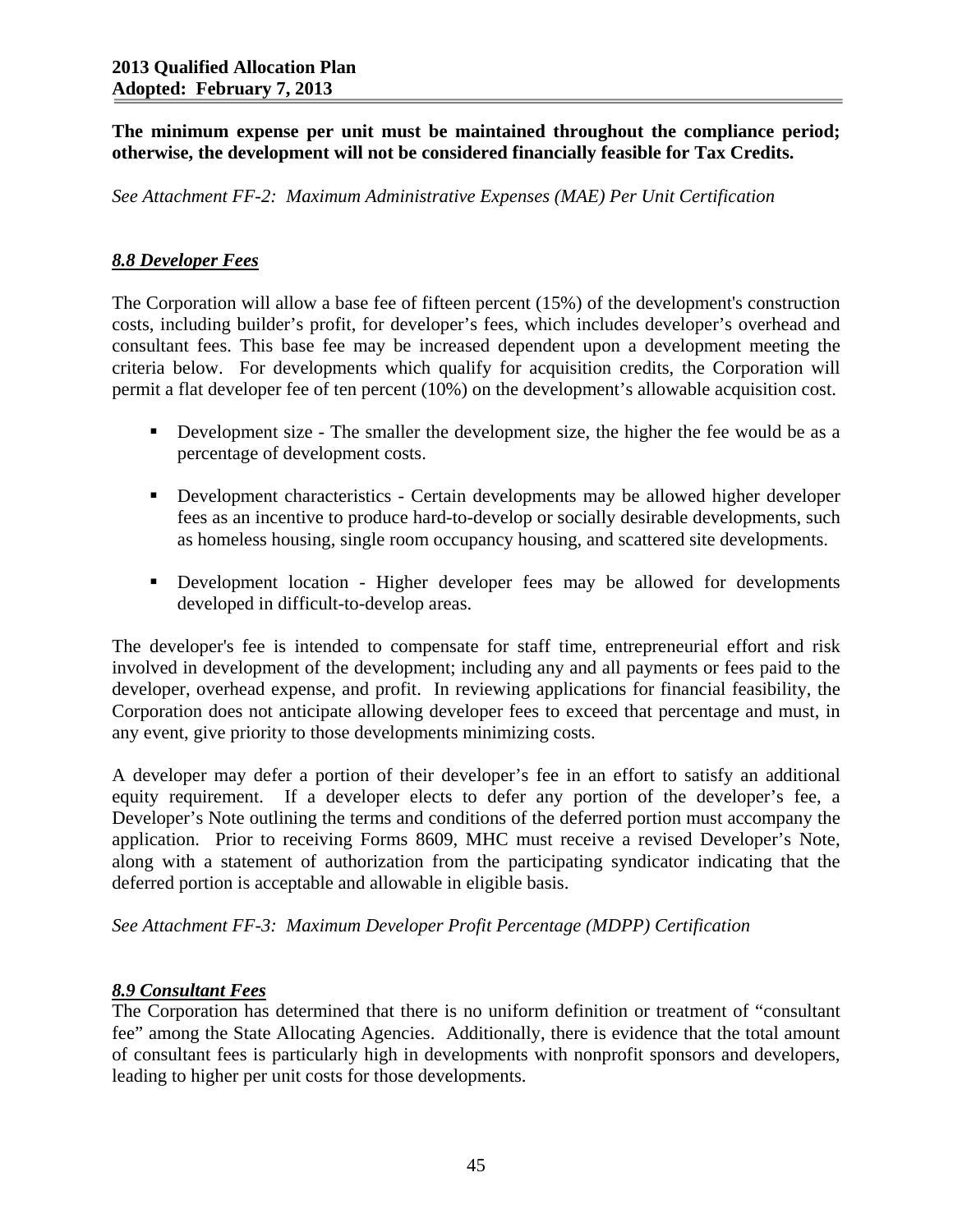The Corporation has determined that for allocation purposes the definition of consultant fees include the following:

- Those professional fees (such as for architects and engineers), which would be reimbursable through the Tax Credit.
- Excludes costs properly allocated to and payable by the syndicator (such as SEC registration and sales commissions), and
- Any other consultant fees-are permitted only within the limits of the developer fee.

The Corporation makes no distinctions between for-profit and nonprofit developers for the purposes of determining the appropriate level of consultant fees.

## *8.10 Limits on Builder or General Contractor Charges*

The Corporation has also determined the allowable limits on builder or general contractor charges for tax credit developments. The Allocation Plan outlines these limits as follows:

- Builder's profit six percent  $(6%)$  of construction costs;
- Euilder's overhead two percent  $(2%)$  of construction costs; and,
- General requirements six percent  $(6%)$  of construction costs.

Amounts in excess of the subject limits will be considered excessive. The developer and contractor are limited to one fee earned for builder overhead (2%), general contractor (6%), and builder profit (6%) if no more than twenty-five percent (25%) of construction is subbed out to a related party, directly or indirectly.

**At application** – Developer will submit a notarized statement of intent to comply with this requirement and commitment to provide appropriate supporting data.

**At cost certification** – Developer and CPA will submit a notarized statement of compliance with this requirement which certifies that adequate test have been performed of the parties to construction to attest to compliance. This certification must include the following IRC Penalties of Perjury statement, **"I declare that I have examined this document(s) and accompanying schedules and statements, and to the best of my knowledge and belief, they are true, correct, and complete."** 

#### *8.11 Debt Service Underwriting Criteria* Maximum Supportable Mortgage (During the *initial* 15 year compliance period):

A development whose fifteen (15) year average net cash flow exceeds the debt service beyond the acceptable range of 1:1.15 to 1:1.30 must, at the time of reservation, either:

- (a) Obtain a higher permanent mortgage supported by a debt service coverage within the acceptable range, or
- (b) Reduce the rents that would be charged to the tenants.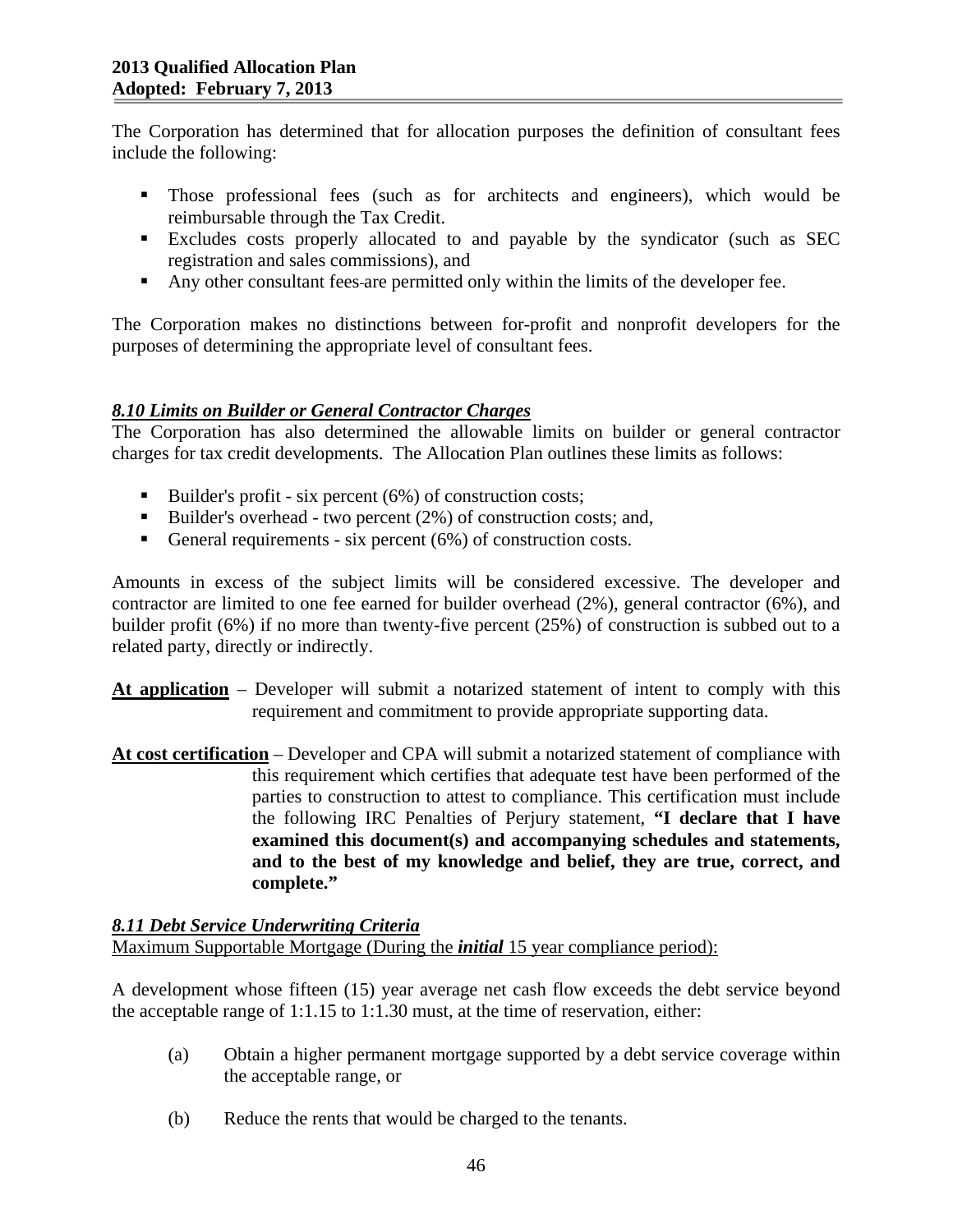*A development is not considered feasible for tax credits if the average debt service coverage ratio does not fall within the acceptable range. The minimum debt service ratio will be enforced*.

*See Attachment FF-5: Debt Service Underwriting Criteria* 

Native American Housing Assistance and Self-Determination Act (NAHASDA): The Native American Housing Assistance and Self-Determination Act of 1996 (NAHASDA) assistance is not taken into account in determining whether a building is federally subsidized for purposes of tax credits. Such buildings may qualify for up to nine percent (9%) credits provided that deeper targeting rules consistent with special targeting for HOME financed developments are followed.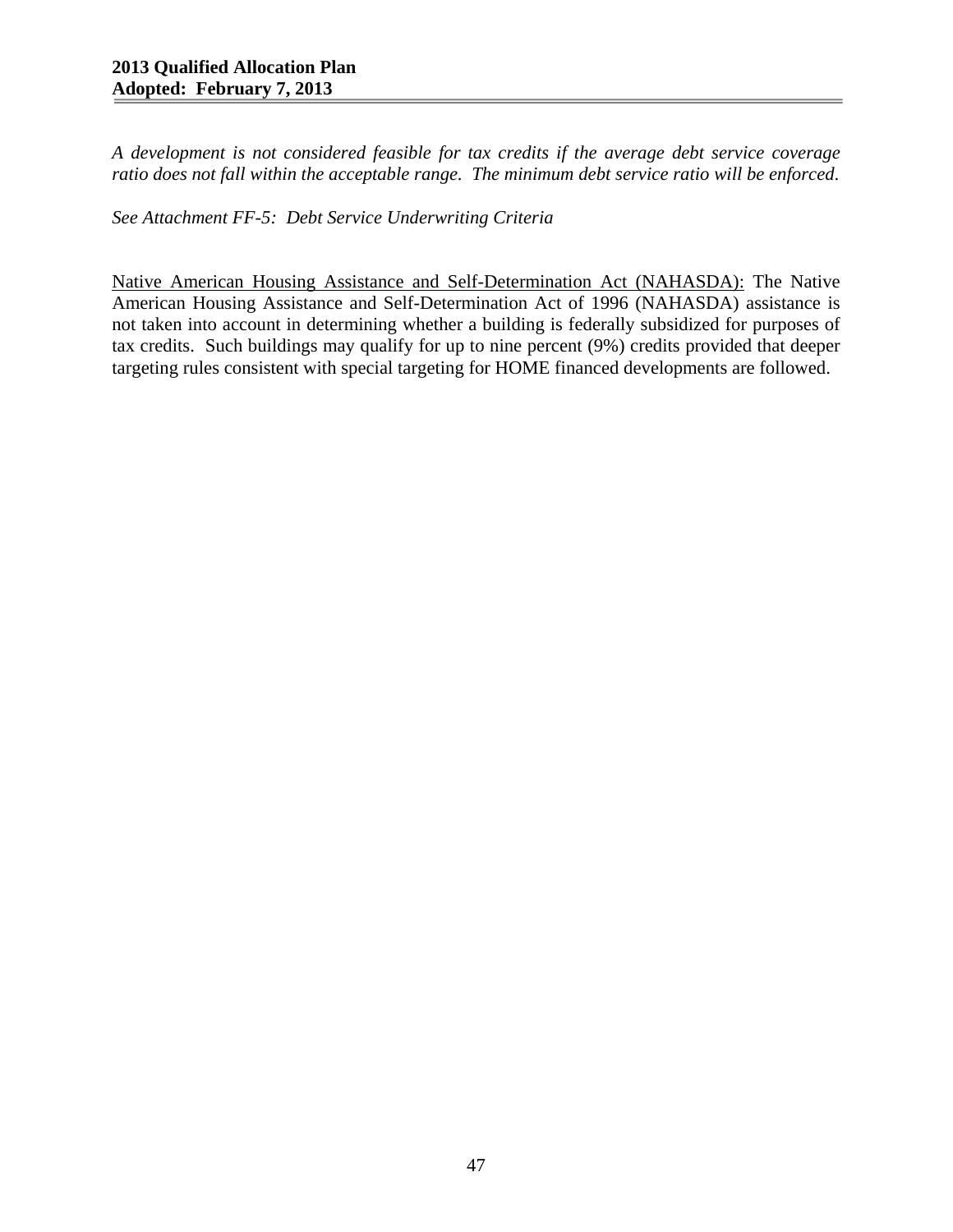## **SECTION 9: DESIGN QUALITY STANDARDS**

## **MISSISSIPPI HOME CORPORATION (MHC) MINIMUM DESIGN, DEVELOPMENT & MATERIALS STANDARDS SINGLE FAMILY UNITS & APARTMENT UNIT PLAN DESIGNS**

The purpose of the Mississippi Home Corp Architectural Review is to determine if a development meets the Agency's recommended architectural standards. When the final plans and specifications are submitted, the Architect shall include a statement that the development has met the minimum criteria. At the completion of construction, the Architect shall certify that the development has complied with all the minimum requirements. FAILURE TO COMPLY WITH THE MINIMUM STANDARDS WILL RESULT IN A LOSS OF CREDITS.

## **MINIMUM DESIGN STANDARDS**

## **UNIT LIVABILITY:**

The long-term marketability of apartment units is affected not only by their sizes but also by the livability of the units.One important functional component of livability is the ability of the space to accommodate the potential number of occupants and the basic pieces of common furniture necessary for daily activities. A well thought-out furniture plan may resolve conflicts in the unit layout, providing improved functionality and livability. Please provide typical unit plans at 1/4 scale.

#### **OVERALL SINGLE FAMILY REQUIREMENTS (SFLP)**

- 1. The minimum heated/cooled area for a single family detached three bedroom/two bath home will be 1,300 square feet. The minimum heated/cooled area for a single family detached four bedroom/two bath home will be 1,700 square feet.
- 2. Average lot sizes of no less than 7,500 square feet (single family detached).
- 3. At least eighty percent (80%) of the home's exterior being brick or equivalent surface, i.e. Hardiboard or similar cement composite board.
- 4. Master bedrooms should be at least  $12x14'$  ( $13x15'$  is preferred)
- 5. Secondary bedrooms should be at least  $10'x10'$  ( $11'x12'$  is preferred).
- 6. All single family type construction (single family detached houses, town homes, duplexes, and 4-plex units) must have, at a minimum, a two car carport for each unit. The minimum dimensions for two cars should be 20'x21' (inside face of stud to face of stud). A minimum of 50 sq.ft. of enclosed storage is required.
- 7. Owner shall provide a maintenance schedule of items to be replaced prior to the purchase of the units by the Tenant.
- 8. Paved driveways.
- 9. Entrance Appeal. Provide adequate entrance signage with landscaping clearly illustrated in the plans.
- 10. Side by side washer and dryer connections.
- 11. Landscape Plan and Maintenance (Applicants shall maintain lawns and landscaping throughout the required compliance period.)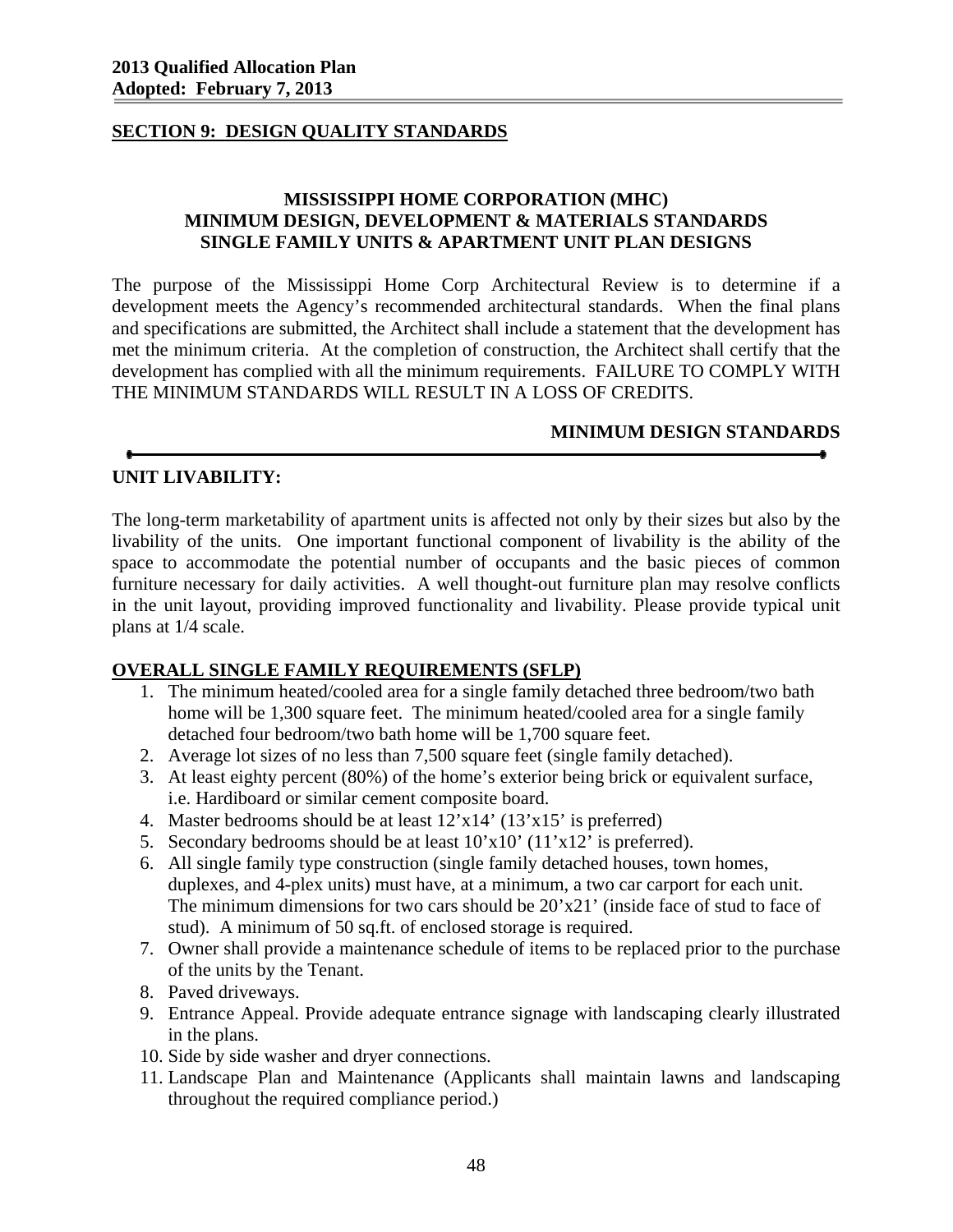- 12. Architectural Shingles or Solar Reflectance Index (SRI) metal roofing (if appropriate to the area and development).
- 13. Development note: provide curb & gutter with sidewalks (4' min width) and underground utilities in new communities. Scattered lot developments should conform to existing standards of surrounding development.
- 14. Along with the primary "street" or front elevation, provide (2) additional elevations for each plan as well as mirror image of each. These elevations should be spread throughout the development to create variation in the street scene as well as future value.
- 15. SFLP developments must have a minimum of two (2) elevations per plan with no more than fifteen percent (15%) of the total units having the same elevations. The elevations cannot be located side by side and there must be at least three (3) different elevations between them. The different elevations must be staggered throughout the development to create variation in the street scene.
- 16. Washer and dryer connections in individual units (NEW CONSTRUCTION)
	- o Must have capability to service side-by-side units, or opposite wall units, or stackable units.
- 17. Wiring or wireless connections for cable television and internet access. Must be confirmed by letter from the architect/engineer only.

## **THE FOLLOWING GUIDELINES APPLY TO SINGLE FAMILY UNITS & APARTMENT DEVELOPMENTS:**

## **KITCHEN**

1. Kitchen cabinets and appliance space required at 16 lineal feet for 2 & 3 bedroom units with the addition of a pantry for larger units. Utilize 16" clear counter space on one side of each appliance and fixture and a minimum of 9" on the opposite side of a range.

## **CLOSETS**

- 1. Minimum of 12 lineal feet of closet rod in master bedroom and 5 lineal feet in other bedrooms.
- 2. Entry coat closet and linen closet in multiple bedroom units, if possible.

## **CEILINGS & HALLWAYS**

- 1. Hallways must be a minimum of 3'4 in width (measured from face of stud to face of stud). This will accommodate a 2'8" door and allow for wheelchair access as well as moving furniture without damage to walls.
- 2. 9' Ceiling heights. This will conform to current market rate standards.

#### **BEDROOMS**

1. Bedrooms size should be a minimum of 96 sq. ft. plus the required closet space.

#### **BATHROOMS**

1. Secondary baths must have at least one door that is 2'8". This allows for wheel chair access (Fair Housing standard).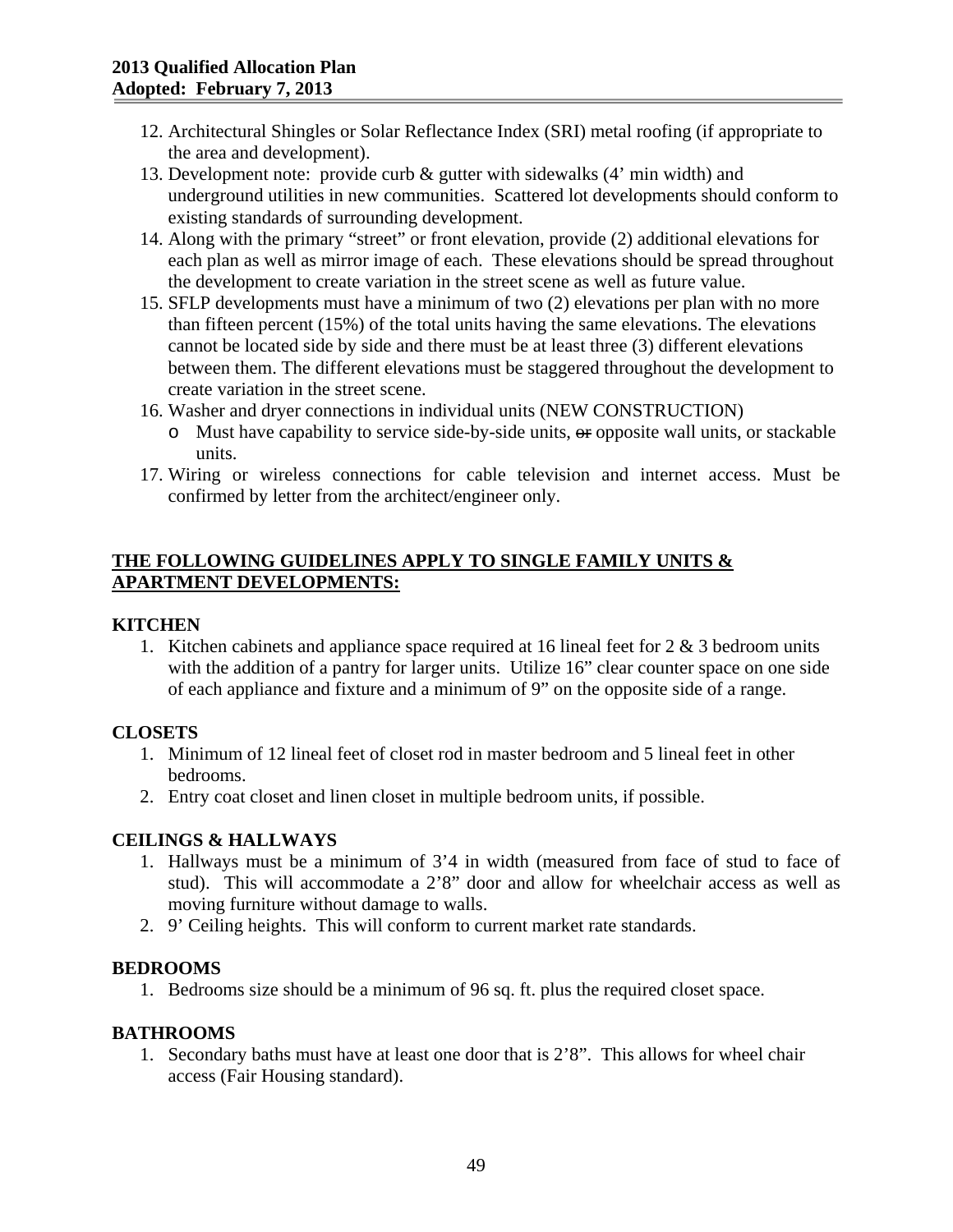## **COMMON AREAS**

- 1. Community/Recreation facility will be a minimum of 1,200 square feet or 20 sq ft per unit for family; whichever is greater. The facility will include a community kitchen, sink, refrigerator and range or microwave. Management office will be no less than 100 sq ft.
- 2. Maintenance workshop and storage room that provides a workbench, sink and shelving area.
- 3. Common area laundry room when washers/dryers are not provided in the units. The common laundry room must provide 1 washer/dryer per 12 family units.
- 4. Elevators are required in developments that provide for senior housing and special needs.
- 5. Exterior trash enclosures should have enclosure protection and a nearby hose bib; for Multi-Family developments or for those developments located in areas where services are not provided by local municipalities.
- 6. Playgrounds, Community Centers and Mail Kiosks should have sufficient separation as to provide safety for the children and minimize traffic congestion for the various functions.

## **EXTERIOR**

- **1.** Structures of two or more stories must be a minimum of sixty percent (60%) brick or cementitious product.
- **2.** If vinyl siding is used, it must be certified through VSI's Program and be installed by a certified installer. Additional information can be obtained at http://www.vinylsiding.org/certifiedinstaller.
- **3.** A color variation throughout the development is encouraged.
- **4.** Housing components delivered to the site must meet MHC's "Site Delivered Housing Component Requirements" available on MHC's website www.mshomecorp.com or by calling 601-718-4642 or 800-544-6960.

## **PARKING**

1. All multifamily developments must have minimum of two (2) parking spaces per unit or 1.5 spaces per unit for elderly properties. MHC will allow a waiver of these parking requirements subject to the local jurisdiction's parking requirements.

## **ENERGY EFFICIENCY / GREEN (SUSTAINABLE) DESIGN**

- 1. Use of all Energy Star rated appliances.
- 2. Use of low or zero V.O.C. (Volatile Organic Compounds) interior paints.
- 3. Use of Formaldehyde-free insulation
- 4. Use of at least of one (1) high efficiency toilet or dual flush per unit.
- 5. Use of double glazed, insulated energy efficient windows, with Low-E glazing and a minimum: U factor of .55, Heat Gain Coefficient of .29 and Visibility Transfer of .52
- 6. Use of alternate, high efficient H.V.A.C. sources and delivery systems (14 SEER).
- 7. Use of water efficient landscape plants
- 8. Use of efficient, compact site design (when local codes allow).
- 9. Use of Gutters and downspouts at eaves less than  $12$ " on 1 story and less than  $24$ " on  $2<sup>nd</sup>$ level. Downspouts to underground drain system or concrete splash blocks or hard surface required.
- 10. Use of PEX Manifold (Mani block) plumbing systems for domestic water.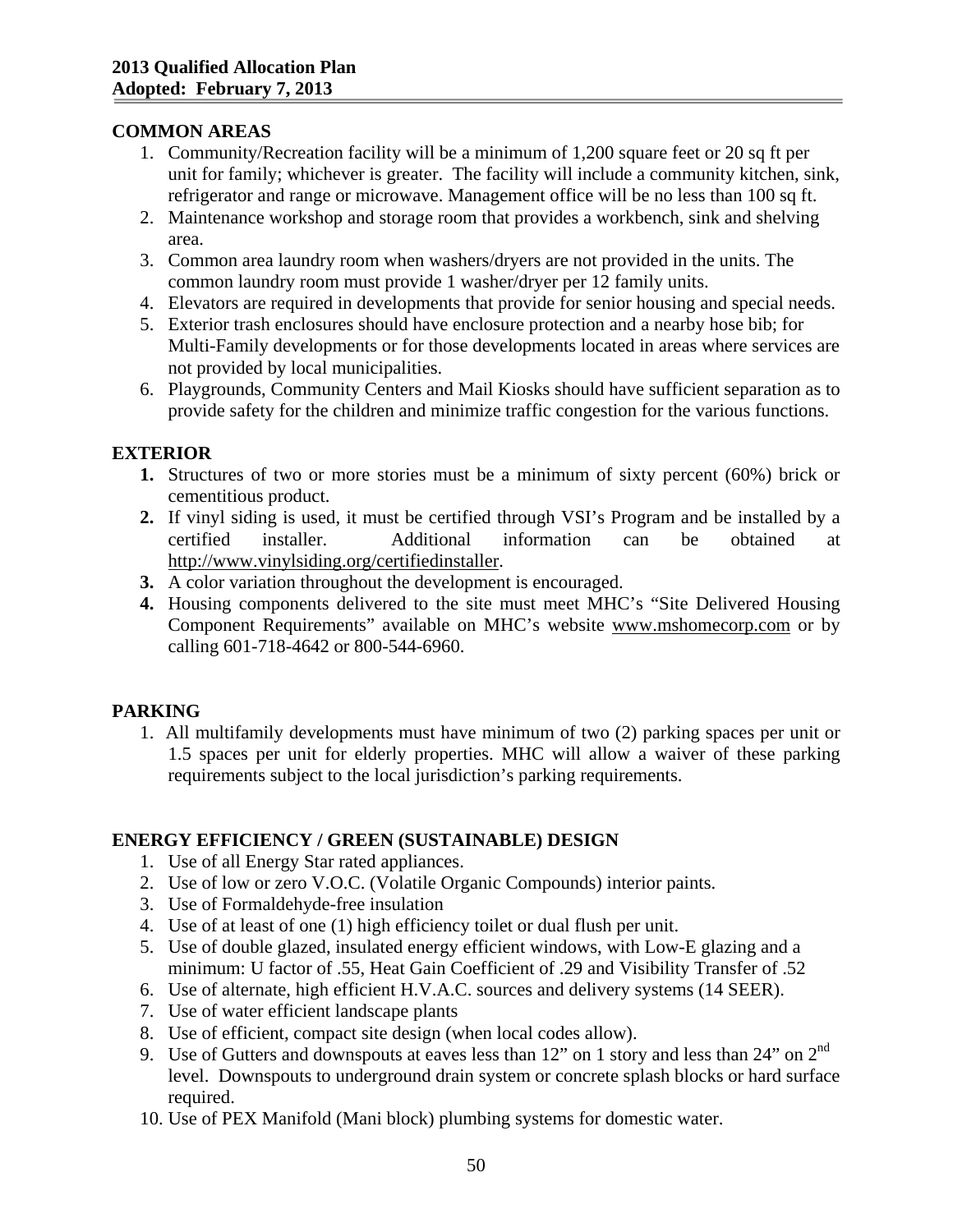11. Use of Day-lighting. Day-lighting includes strategies for increasing the percentage of illumination provided by natural light by optimizing building orientation and room layout.

# **SITE ACCESSIBILITY**

- 1. Accessible path to the primary entry of all ground floor units
- 2. Identify all common area facilities on an accessible path (show walkways slope and landing dimensions at ramps, accessible parking spaces. van stall location, and trash enclosures)

Note: The development must be designed to meet ADA and HUD standards for all applicable handicapped accessibility requirements. See Section 12 of this QAP.

# THE REST OF THIS PAGE LEFT BLANK INTENTIONALLY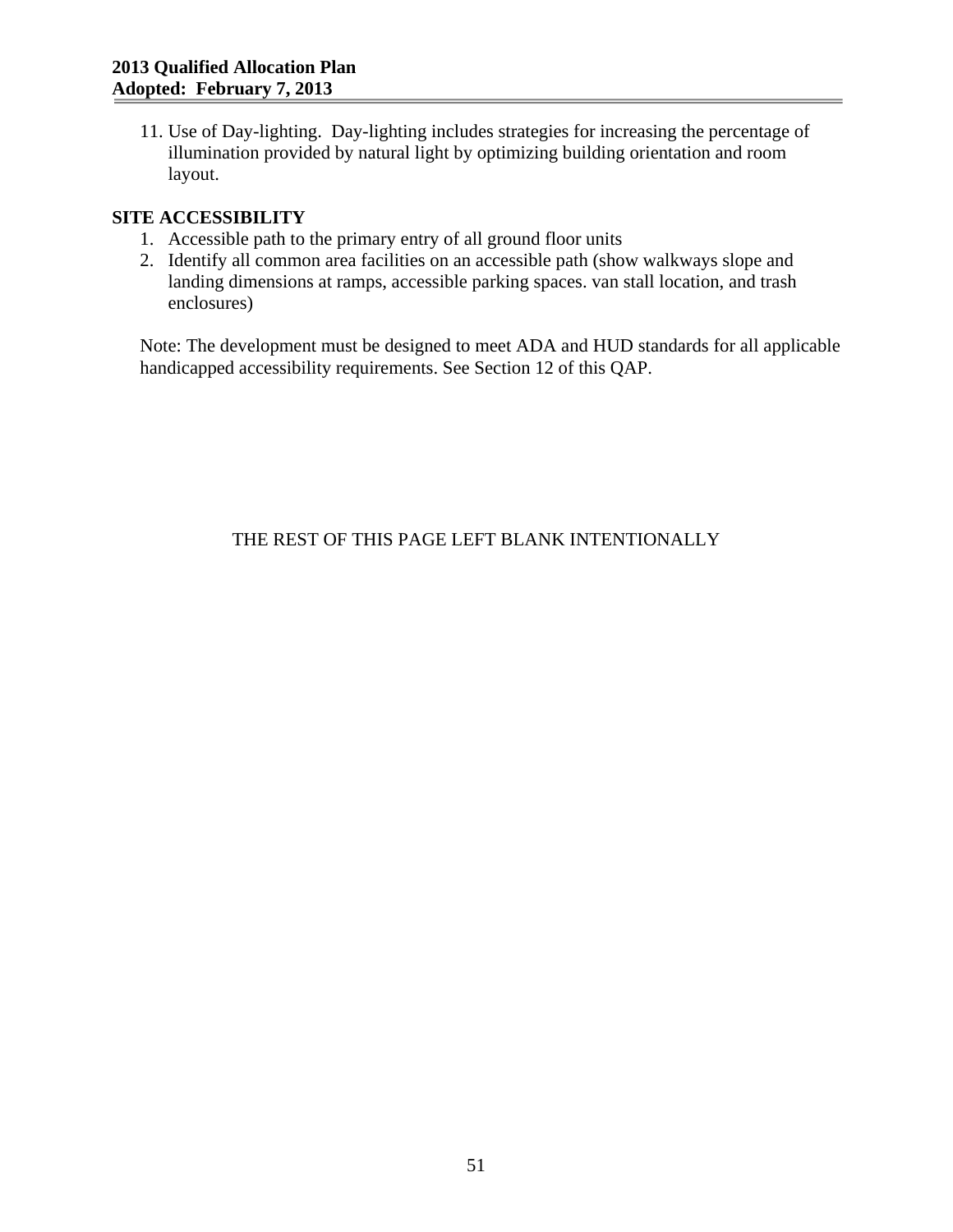#### **STANDARDS DEFINITIONS**

## **Overall Impact**

Avoid letting garages, driveways dominate the streetscape – more specifically in Traditional Neighborhoods or Compact Sites. Consider placing them at the rear or side of the site to allow a majority of dwelling units to "front on" the street. A mix of both front loaded and rear garages provides "character" in the development. Consider planting trees and shrubs to soften the overall impact and provide shade and noise reduction.

#### **Vehicle/Pedestrian Interaction**

Design to minimize conflicts between vehicles and pedestrians. Consider separating bicycle and pedestrian paths from vehicular traffic. Consider linking open spaces so that they form an uninterrupted network of vehicle-free areas. Consider traffic calming strategies to slow down cars within the development.

#### **Adequate Size**

Ensure that private open space is large enough so that it can actually be used. Avoid spaces, particularly balconies, decks and porches that are too narrow to accommodate furniture.

#### **Nighttime Lighting**

Consider a lighting plan for shared open spaces that provides light from a variety of sources. Match lighting intensity and quality to the use for which it is intended; i.e. the lighting required for a pedestrian path is substantially different from that required to illuminate streets. Avoid lighting which shines directly into dwelling units or is overly intense and bright. Consider light fixtures which minimize overall light "pollution;" i.e. fixtures with shields which prevent lighting the nighttime sky. Consider energy efficient lighting whenever possible.

#### **Landscaping is not a Secondary Consideration**

Good landscaping is critical to the quality of any development. Consider how landscaping and planting will be handled from the very beginning of the design process. Avoid considering landscaping as an "extra" that can be added in at the end of the development or, worse, eliminated in the name of cost control.

#### **Building Scale and Massing**

Relate the size and bulk of the new structure to the prevalent scale in other buildings in the immediate neighborhood.

#### **Building Form**

Consider utilizing a variety of building forms and roof shapes rather than box-like forms with large, unvaried roofs. Consider how the building can be efficiently manipulated to create clusters of units, including variations in height, setback and roof shape. Make sure various forms and shapes work together to create a coherent whole.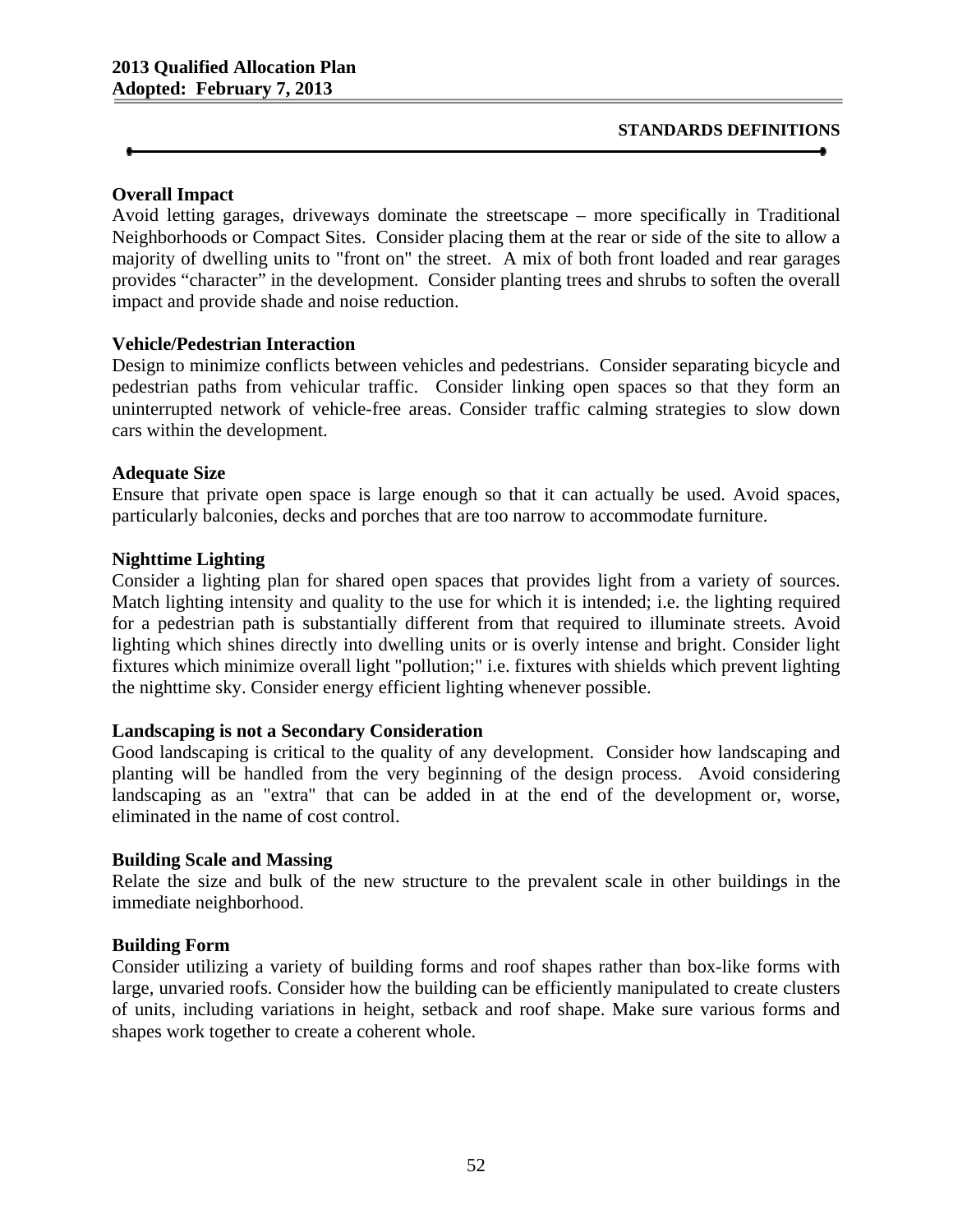#### **Image**

Avoid creating a building that looks strange or out of place in its neighborhood. Consider a building image that fits in with the image of good quality market rate housing in the community where the development is located.

#### **Visual Complexity**

Consider providing as much visual and architectural complexity as possible to the building's appearance while maintaining a hierarchy of scale and a unified overall form. Consider breaking a large building into smaller units or clusters. Consider variations in height, color, setback, materials, texture, trim, and roof shape. Consider variations in the shape and placement of windows and other façade elements. Consider using landscape elements to add variety and differentiate homes from each other; more specifically in Traditional Neighborhoods.

#### **Facade**

Relate the character of the new building façade to the façades of similar, good quality homes in the surrounding neighborhood or region. The minimum roof pitch will not be less than 6/12 (7/12 or greater is preferred). Horizontal buildings can be made to relate to more vertical adjacent structures by breaking the façade into smaller components that individually appear more vertical.

#### **Trim and Details**

Trim and details can provide warmth and character to a building's appearance, particularly on street facades. In general, the complexity, depth and proportion of trim should relate to that used in good quality middle-income housing in surrounding neighborhoods. Carefully consider the design of porch and stair railings, fascia boards, corners, and areas where vertical and horizontal surfaces meet - for example where a wall meets the roof. Generally put trim around windows. Consider adding simple pieces of trim to the top and bottom of porch columns. Vary the dimension from an eve (18' minimum) and a rake (4' minimum) detail.

#### **Materials and Color**

Creative use of materials and color can add variety and visual interest to any façade. In general, consider materials and colors - for the façade (including foundation walls) and for the roof - that are compatible with those in similar, good quality buildings in the surrounding neighborhood or region. Avoid introducing drastically different colors and materials than those of the surrounding area. Consider using materials and construction details that do not require repeated or expensive maintenance. Favor materials that residents can easily maintain themselves after the homes complete the compliance period. Consider using materials with high levels of recycled content or "Green" where possible.

#### **Room Relationships**

Unit layout and room organization will be partly determined by the homes, orientation and location on the site and user profile. Consider activities and behaviors in each space to allow adequate room and durable materials for these activities. Create a clear separation of the private sleeping areas from the less private living areas. Avoid excessive circulation space.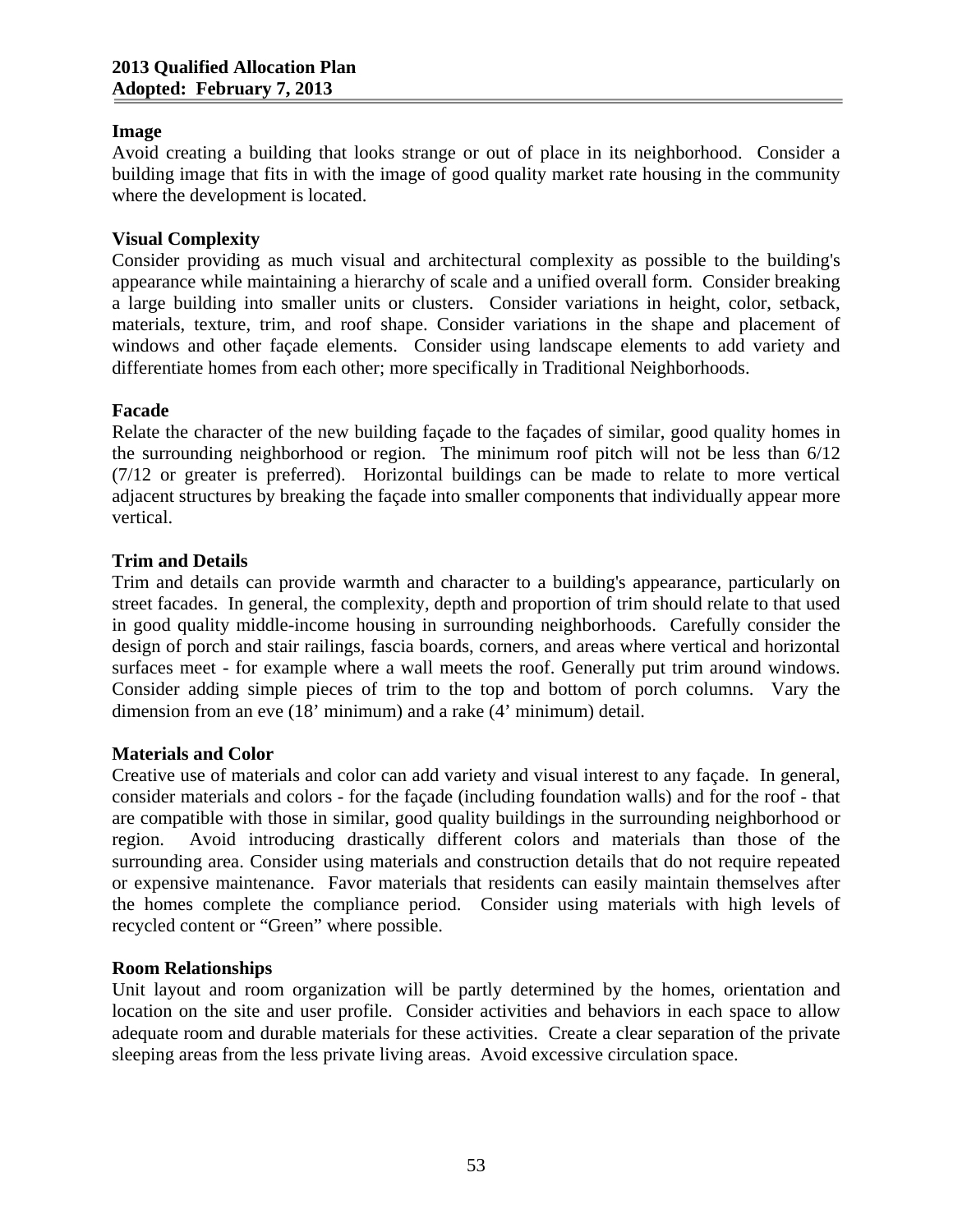#### **Room Design**

Consider how individual rooms will be used. Test furniture arrangements, outlet, telephone, cable jack, and light fixture locations to ensure that all rooms can be reasonably furnished. Consider partly enclosing kitchen to allow flexibility in dining/living room use. At a minimum, the master bedroom should have a private bath in homes with three or more bedrooms; other bedrooms will share bathrooms. Consider how rooms can be arranged to accommodate working at home.

## **Daylight and Ventilation**

Access to natural light in all bedrooms and the living room is essential and cross ventilation throughout the unit is encouraged. Consider layouts that allow natural light to the kitchen and allow the natural ventilation and lighting of bathrooms.

#### **Storage Space**

Provide as much interior storage space as possible (this includes access to attic storage as well). At a minimum provide an amount of bulk storage commensurate with the size of the home and the number and ages of residents it is expected to accommodate, including: coat closets in the entry area, large closets in the bedrooms, linen closets, pantry spaces in or near the kitchen, and exterior storage rooms (see #6 under Room Design). Assume two occupants per bedroom for storage purposes.

#### **Materials**

Avoid materials that require frequent maintenance, especially by specialists. Consider materials that residents can maintain themselves. Provide floor coverings appropriate to use in room generally use resilient flooring in kitchens, bathroom, laundries, dining rooms and entries. Consider "healthy" building materials for interior finishes and materials, and when selecting carpet, resilient flooring, paint, glues, cabinets, etc... Evaluate selection of materials in terms of lifecycle and environmental cost.

#### **Build it to Last**

Inexpensive, low quality, materials can make any development look "cheap." Quality materials and finishes, on the other hand, contribute to the longevity of a development and to its ability to appreciate - not depreciate in value. They also make a development easier to maintain, potentially reducing operating costs.

"Building in" energy and environmental efficiency - through better windows, insulation and equipment - reduces operating costs over the life of the building.

While recommending doing everything possible to include high quality materials and finishes, we also recognize that affordable housing developments usually face severe cost constraints. Not every product or system can be top of the line. In these circumstances, consider favoring exterior materials and finishes over interior ones when making tradeoffs. Likewise, consider favoring products and systems which are permanent and hard to replace over those that the occupant can replace.

Ultimately, the over-riding goal is to construct the dwelling units with methods and materials in order to provide a minimum service life of 50, preferably 75 years.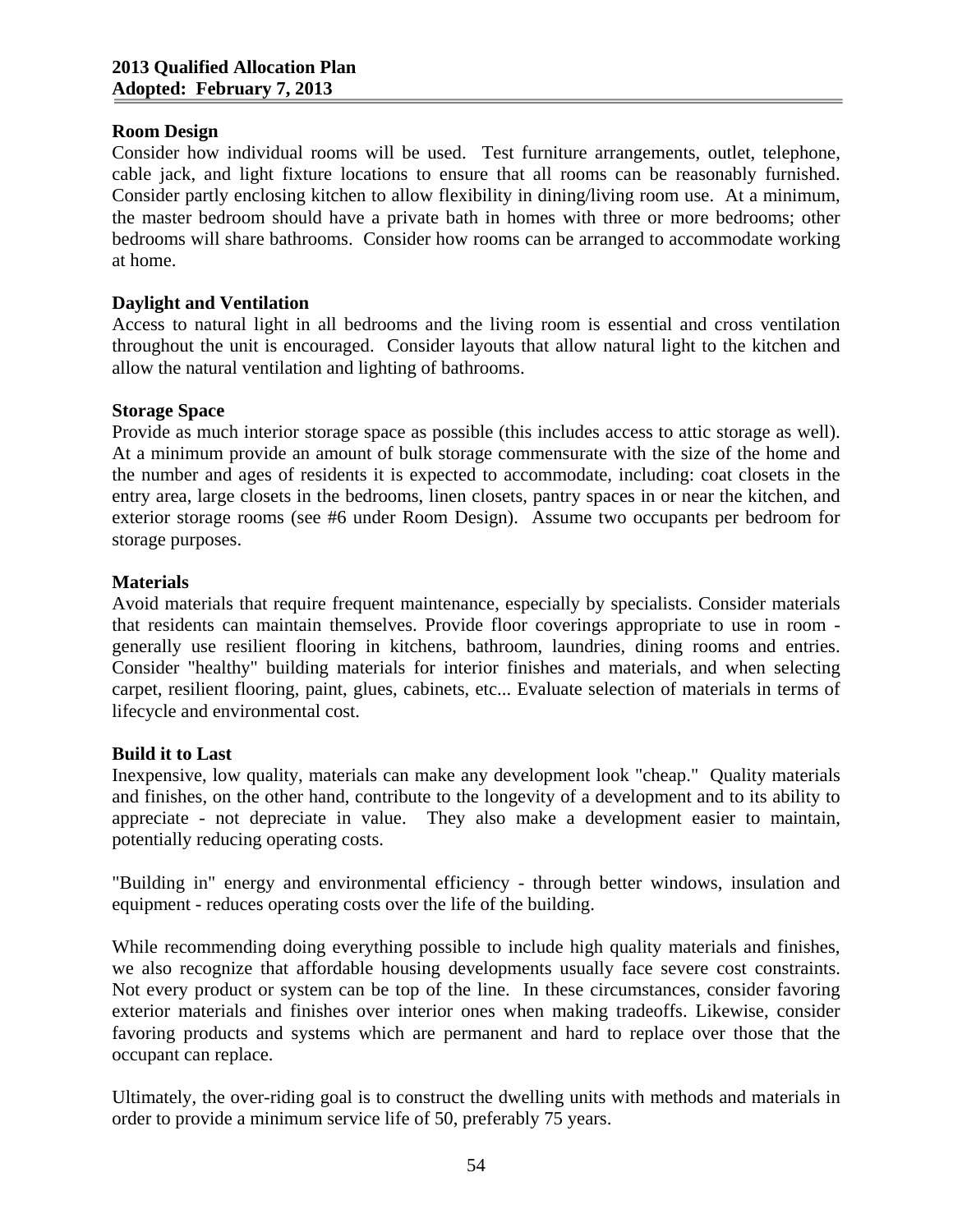## **SECTION 10: COMPLIANCE MONITORING PLAN SUMMARY**

#### **General**

The Income Tax regulations (26 CFR part 1) under Section 42, as amended of the Internal Revenue Code of 1986 which was amended and renumbered by the Revenue Reconciliation Act of 1990, is effective on January 1, 1992, which was amended, effective January 1, 2001, and applies to all buildings placed in service for which the low-income housing credit determined under Section 42, as amended is, or has been, allowable at any time.

Section 42, as amended provides for a housing tax credit that may be claimed as part of the general business credit under Section 38. The credit determined under Section 42, as amended is allowable only to the extent the owner of a qualified low-income building receives a housing credit allocation from a State or local housing credit agency ("Agency"), unless the building is exempt from the allocation requirement by reason of Section 42 (h)(4)(B), as amended. Under Section 42, as amended, the housing credit dollar amount for any building is zero unless the amount was allocated pursuant to a qualified allocation plan of the Agency. Similarly, under Section 42, as amended, the housing credit dollar amount for any development qualifying under Section 42 (h)(4), as amended is zero unless the development satisfies the requirements for allocation of a housing credit dollar amount under the qualified allocation plan of the Agency. Under Section 42, as amended, an allocation plan is not qualified unless it contains a procedure that the Agency (or an agent of, or private contractor hired by, the Agency) will follow in monitoring compliance with the provisions of Section 42, as amended and notifying the Internal Revenue Service of any noncompliance of which the Agency becomes aware.

#### **Monitoring Procedures**

#### Record-keeping and Record Retention

The Owner of a Housing Tax Credit (HTC) development is required to keep records for each building in the development showing:

- a. The total number of residential rental units in the building (including the number of bedrooms and the size in square feet of each residential unit),
- b. The percentage of residential rental units in the building that are low-income units, the rent charged on each residential rental unit in the building (including any utility allowance),
- c. The number of occupants in each low-income unit,
- d. The low-income vacancies in the building and information that shows when, and to whom, the next available units were rented,
- e. The annual income certification and recertification of each low-income tenant per unit,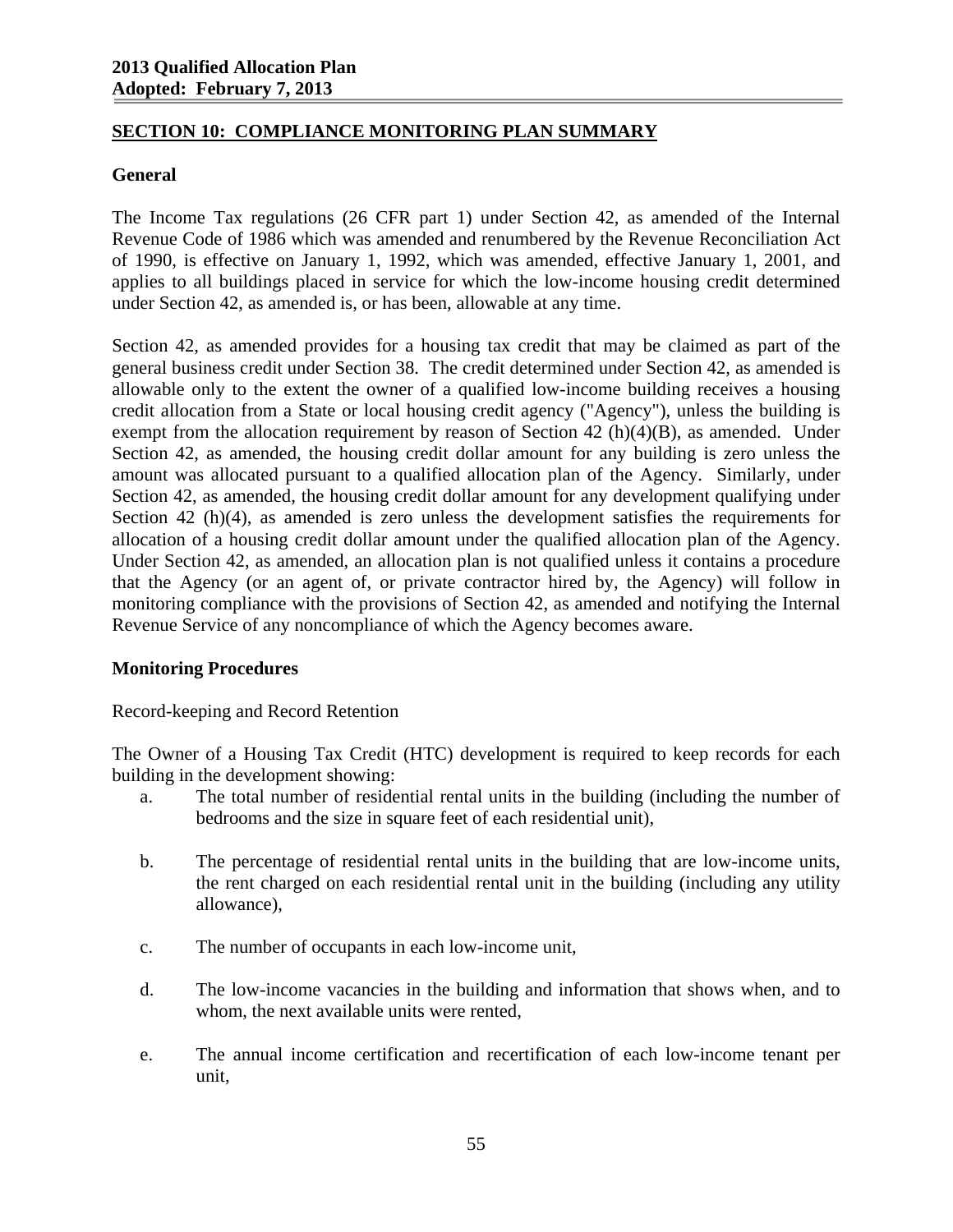- f. Written documentation to support each low-income tenant's income certification,
- g. The applicable fraction, eligible basis and qualified basis of the building at the end of the first year of the credit period , and for each year thereafter of the development's compliance period,
- h. The character and use of the nonresidential portion of the building included in the building's eligible basis under Section 42(d), as amended (e.g., tenant facilities that are available on a comparable basis to all tenants and for which no separate fee is charged for use of the facilities, or facilities reasonably required by the development).

Federal law requires the owner of a Housing Tax Credit (HTC) development to keep written records documenting compliance with the above noted requirements for at least six (6) years after the due date (with extensions) for filing the federal income tax return for that year. The records for the first year of the credit period, however, must be retained for at least six (6) years beyond the due date (with extensions) for filing the federal income tax return for the last year of the compliance period of the building. In addition to the above noted federal requirements, the Corporation requires an owner to maintain written records of current residents for the duration of the resident's tenancy, plus an additional twelve (12) months.

## **Certification and Review**

The owner of a Housing Tax Credit (HTC) development is required to certify annually to the Corporation that, for the preceding 12-month period the development meets either (a) the 20-50 test under Section 42 (g)(1)(A), as amended, OR (b) the 40-60 test under Section 42(g)(1)(B), as amended, or (c) the 25-60 test under Section  $42(g)(4)$  of the Code, whichever minimum set a side test is applicable to the development. Owners of "deep rent skewed developments" must also demonstrate that the development satisfies the minimum requirements of the 15-40 test under Sections  $42(g)(4)$  and  $142(d)(4)(8)$  of the Code.

In addition, the owner is required to certify that:

- a. There was no change in the applicable fraction (as defined in Section 42 (c) (1) (B), as amended of any building in the development, or that there was a change, and a description of the change.
- b. The owner has received an annual income certification from each low-income tenant, and documentation to support that certification.
- c. Each low-income unit in the development was rent-restricted under Section 42 (g)(2), as amended, all units in the development were for use by the general public and used on a non-transient basis (except for transitional housing for the homeless provided under Section 42 (i) (3) (B) (iii), as amended.
- d. Each building in the development was suitable for occupancy, taking into account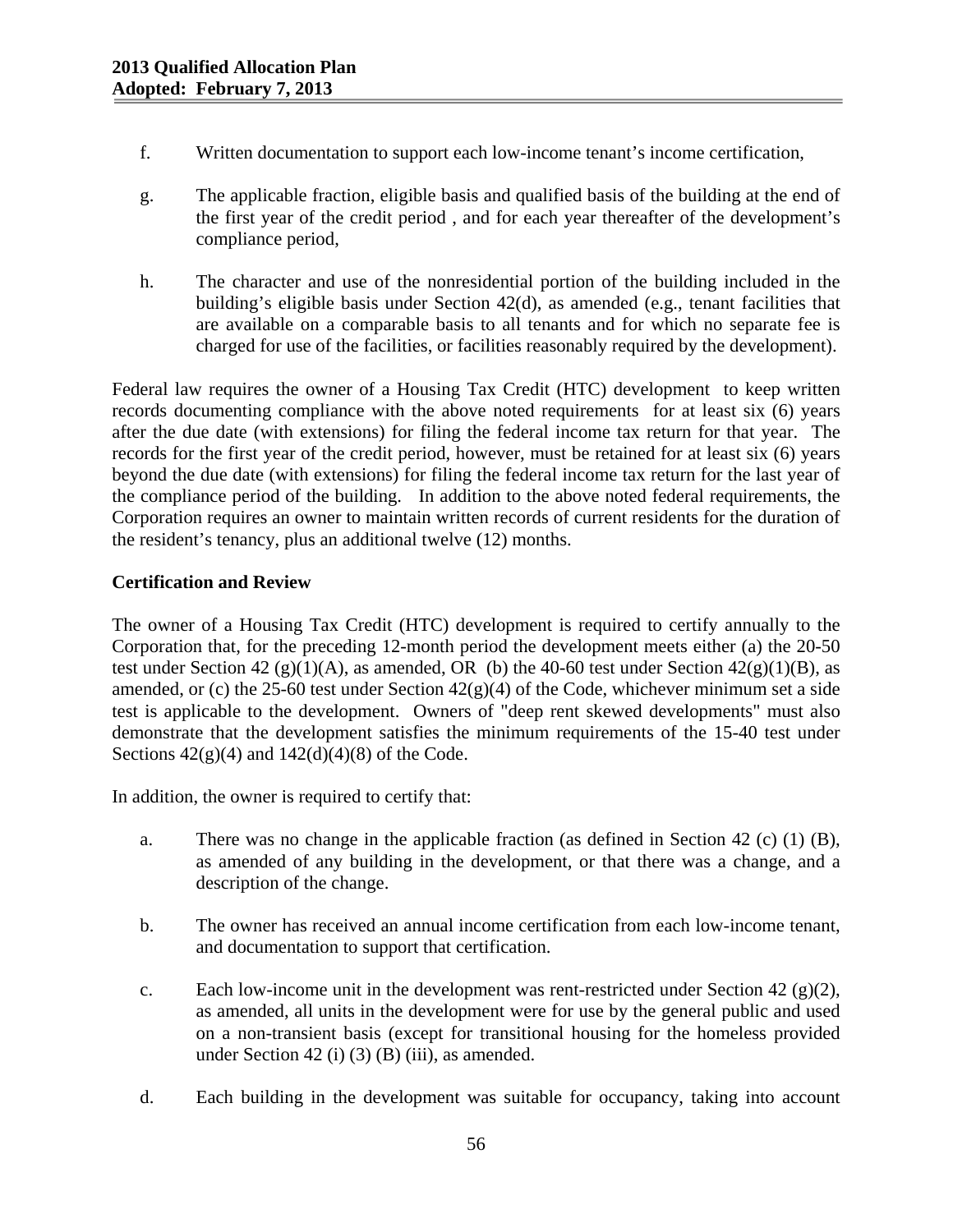local health, safety, and building codes.

- e. There was no change in the eligible basis (as defined in Section 42 (d) of any building in the development, or if there was a change, the nature of the change.
- f. All tenant facilities included in the eligible basis under Section 42 (d), as amended of any building in the development, such as swimming pools, other recreational facilities, and parking areas, were provided on a comparable basis without charge to all tenants in the building.
- g. If a low-income unit in the development became vacant during the year, that reasonable attempts were or are being made to rent that unit or the next available unit of comparable or smaller size to tenants having a qualifying income before any units in the development were or will be rented to tenants not having a qualifying income.
- h. If the income of tenants of a low-income unit in the development increased above the limit allowed in Section 42 (g) (2) (D) (ii), as amended, the next available unit of comparable or smaller size in the development was or will be rented to tenants having a qualifying income, and an extended low-income housing commitment as described in Section 42 (h)(6), as amended was in effect (for buildings subject to section 7108(c)(1) of the Revenue Reconciliation Act of 1989).
- i. For the preceding 12-month period the state or local government unit responsible for making building code inspections did not issue a report of a violation for the property. If the governmental unit issued a report of a violation, the owner is required to attach a copy of the report of the violation to the annual certification submitted to the Corporation. The owner must state on the certification whether the violation has been corrected. Retention of the original violation report is not required once the Corporation reviews the violation and completes its inspection, unless the violation remains uncorrected.
- j. Has not refused to lease a unit in the development to a Section 8 applicant solely because the applicant holds a Section 8 Housing Choice voucher.
- k. No finding of discrimination under the Fair Housing Act has occurred for the development (a finding of discrimination includes adverse final decision by HUD, an adverse final decision by a substantially equivalent state or local fair housing agency, or an adverse judgment from a Federal court).

NOTE: Each of the above noted certifications is required for all developments receiving an allocation of tax credits at least through the end of the building's fifteen (15) year compliance period. Additional certifications may be required of developments during their Extended Use Periods.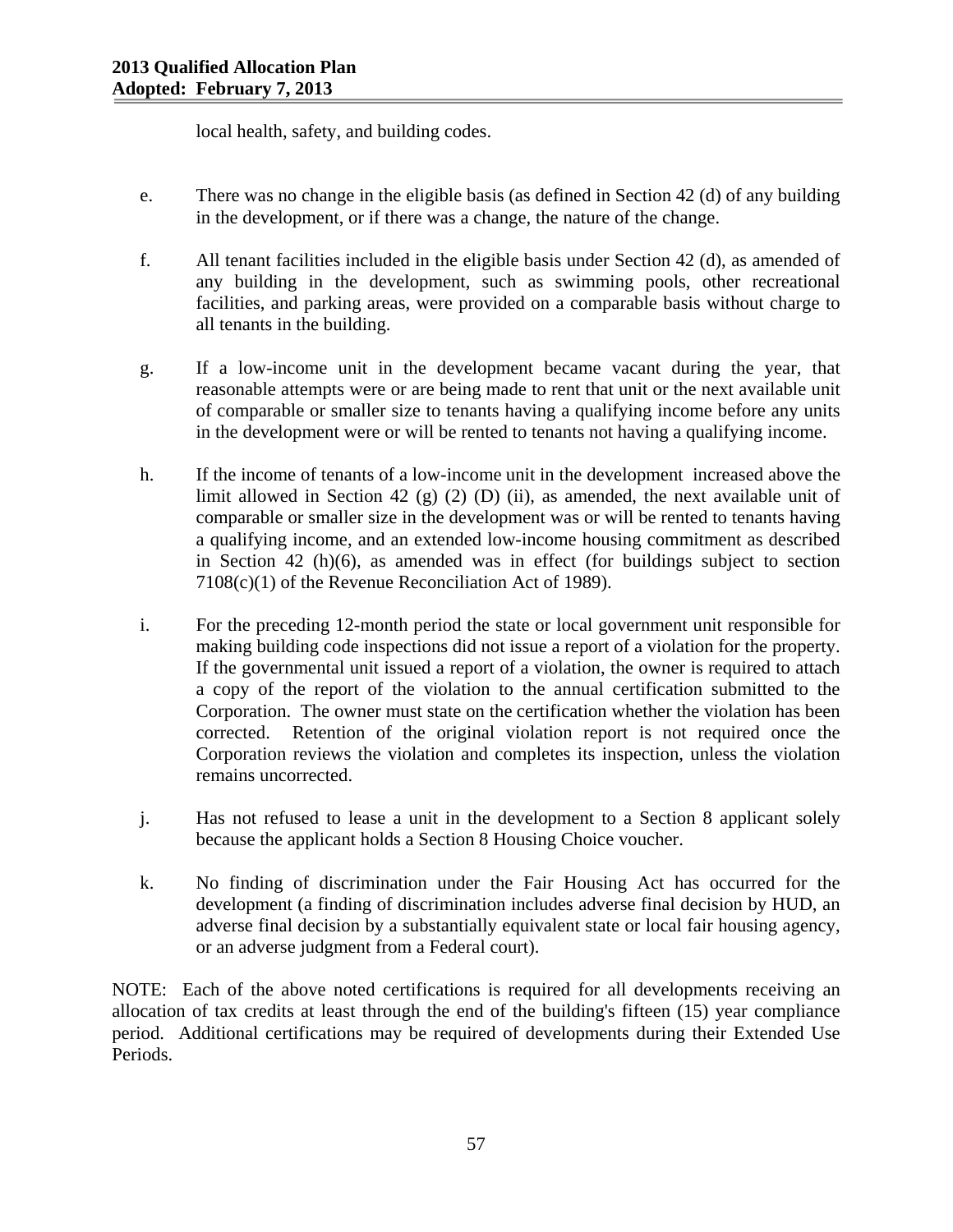In addition to reviewing these certifications, the Corporation will conduct on-site inspections of all buildings in each affordable housing development and, at a minimum, review the tenant income certification, the documentation supporting such certification, and the rent record for these units at least once every three (3) years for at least twenty percent (20%) of a development's affordable units. In addition, the Corporation will conduct an inspection of all buildings placed in service in a development after January 1, 2001 by the end of the second calendar year following the year the last building in the property is placed in service. At its sole option, the Corporation may give an owner reasonable notice that an inspection will occur so that the owner may assemble the appropriate records.

During lease-up, an owner of a development/building(s) receiving an allocation of HTCs will be required to submit to the Corporation for review a Quarterly Status report detailing lease-up activity of a development. This report documents project activity during the lease-up period and commences on the  $15<sup>th</sup>$  day of the month after the quarter in which the first building places in service. An owner is required to submit the Quarterly Status Report until the fifteenth day of the month immediately following the quarter in which the development met its initial targeted applicable fraction (provided the development is in compliance and has resolved all compliance matters during this period). Upon meeting these requirements, the Corporation will convert the development to reporting on an annual basis. See Chapter 7 of the Compliance Monitoring Plan for more details.

# **Inspection**

The Corporation has the right to perform an on-site inspection of all housing developments for which an allocation of housing tax credit is/was awarded at least through the end of the compliance period, including any extended use period. This inspection provision as stated herein is in addition to any review of low-income certifications, supporting documents, and rent records.

At a minimum, the inspection will grant the Corporation the ability to determine if a housing tax credit unit is suitable for occupancy. Inspection standards to be used are intended to ensure that the housing is decent, safe, sanitary, and in good repair. Irrespective of the physical inspection standards selected by the Corporation, an affordable housing development under Section 42 must continue to satisfy local health, safety, and building codes.

A building will be considered exempt from the physical inspection requirement if it is part of a development that is/was financed by Rural Housing Services (RHS) under the Section 515 program, is inspected by RHS (under 7 CFR Part 1930(c), and the Corporation has entered a memorandum of understanding, or other similar agreement, under which RD agrees to notify the Corporation of the inspection results. The Corporation reserves the right to perform physical inspections in lieu of accepting RD inspections results.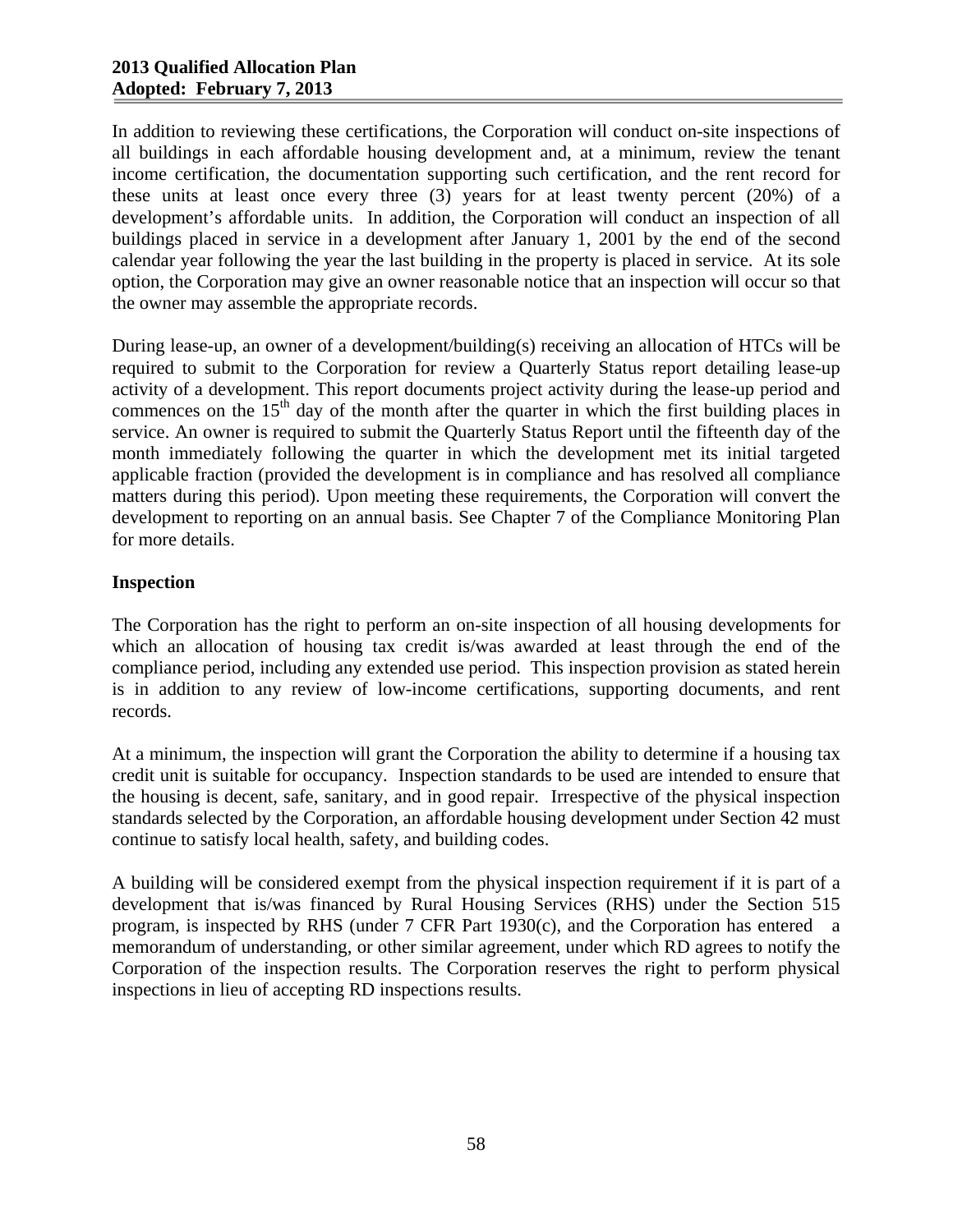## **Notification**

The Corporation will notify the owner of a housing tax credit development in writing as soon as possible, generally within 45 days of the deadline date, if the Corporation does not receive the required certification, or if the Corporation discovers on inspection, or review, or in some other manner, that the development is not in compliance with the provisions of Section 42, as amended, of the Code.

The owner will have an opportunity to supply a missing certification or to correct noncompliance within the correction period as defined by the Corporation, beginning on the date of the Corporation's notice. The Corporation may grant extensions of up to six (6) months, if the extension is based on a determination by the Corporation that there is good cause for granting the extension.

The Corporation will notify the Internal Revenue Service of an owner's noncompliance or failure to certify no later than forty-five (45) days after the end of the time allotted for correction, whether or not the noncompliance or failure to certify is corrected. The Corporation will notify the Internal Revenue Service by filing Form 8823, Housing Credit Agencies Report of Noncompliance. The Corporation will explain on Form 8823 the nature of the noncompliance or failure to certify and state whether the owner has corrected the noncompliance or failure to certify.

In the event the Corporation reports on Form 8823 that a building is entirely out t of compliance and will not be in compliance at any time in the future, the Corporation will not file Form 8823 in subsequent years to report that building's noncompliance because the original citation notes the development is no longer in compliance nor participating in the Section 42 program.

## **Post Year 15 Compliance Monitoring Plan**

Developments entering into an extended low-income use period after the completion of the initial fifteen (15) year compliance period will be monitored in accordance with the post year fifteen (15) monitoring procedures as outlined herein and in the Compliance Monitoring Plan. A development's extended use period will be evidenced by an executed Declaration of Land Use Restrictive Covenant agreement between the Corporation and the owner.

Additionally, the Compliance Monitoring division of the Corporation will assess an annual servicing/monitoring fee of twenty (\$20.00) Dollars per low-income unit to cover staff costs to monitor tax credit developments during the extended use period. This fee is applicable only for developments that have executed a Declaration of Land Use Restrictive Covenant with the Corporation. On an annual basis, the servicing fee will be due to the Corporation on the same date as the Annual Owner Certification (AOC) report, as prescribed by the Compliance Monitoring division.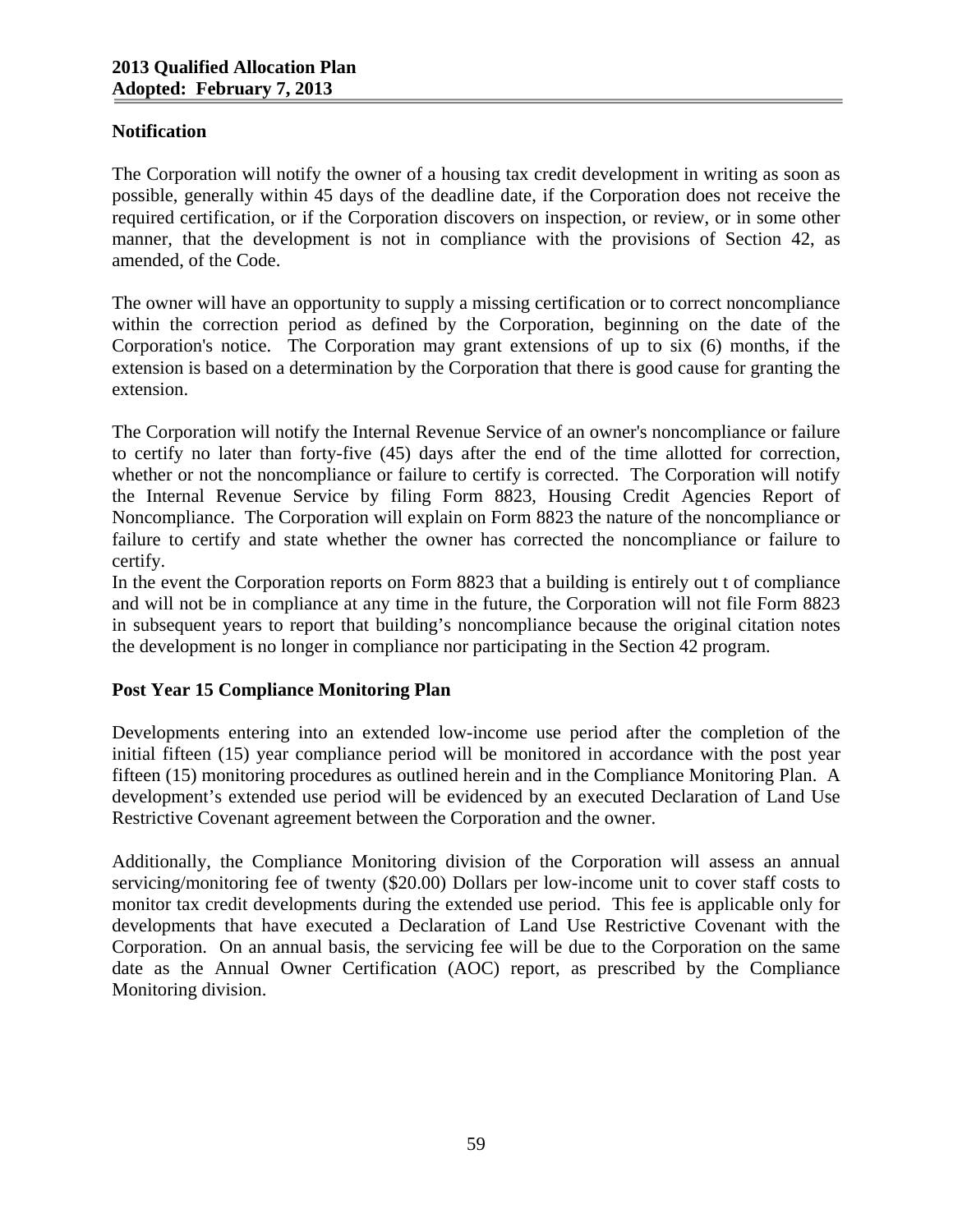## **Corporation Delegation of Monitoring Functions**

The Corporation may retain an agent or other private contractor to perform compliance monitoring. In this event, the agent or other private contractor may be delegated the functions of the Corporation to monitor compliance, except for the responsibility of filing Form 8823.

## **Monitoring Fees**

Under current monitoring regulations and guidance, the Corporation will charge monitoring fees to all developments at the award of an allocation of housing tax credits. The Corporation may require additional monitoring charges if subsequent guidance or regulations warrant changes to the Corporation's monitoring procedures. Beginning with the first year of the Extended Use Period, an owner of a tax credit development operating solely under his Land Use Restriction Agreement will be assessed monitoring fees on an annual basis to cover staff monitoring costs. Monitoring fees are non-refundable and must be provided to the Corporation in the form of certified funds or a cashier's check.

The owner of a development in noncompliance will be responsible for reimbursing the Corporation for all expenses incurred. Expenses for conducting additional on-site inspections will include but are not limited to:

- a. The standard mileage rate in effect at the time of the re-inspection,
- b. Any overnight expenses,
- c. A meal allowance of \$25.00 per day, and
- d. A charge of \$55.00 per hour to review tenant files and/or to perform a re-inspection of the development's physical condition.
- e. The Corporation will also charge fifty-five dollars (\$55.00) per hour with a fifty-five dollar (\$55.00) minimum to review documents forwarded to the Corporation to correct noncompliance. Any additional expenses incurred by the Corporation as it relates to an owner's noncompliance shall be the responsibility of the owner.
- f. The Corporation will also assess a late fee of \$100.00 per day per development for every day an owner's report (i.e. Annual Owner Certification or Development Financial Analysis Report) is past due beyond the deadline date prescribed by the Compliance Monitoring division.

#### **Mandatory Tax Credit Compliance Training**

Fundamental Compliance Monitoring training is mandatory for owners and/or managing agents of "NEW" tax credit developments within forty-five (45) days of the placed in service date of the first building or no later than the date of the next scheduled MHC compliance monitoring training. The training may be administered by the Corporation or by an approved organization.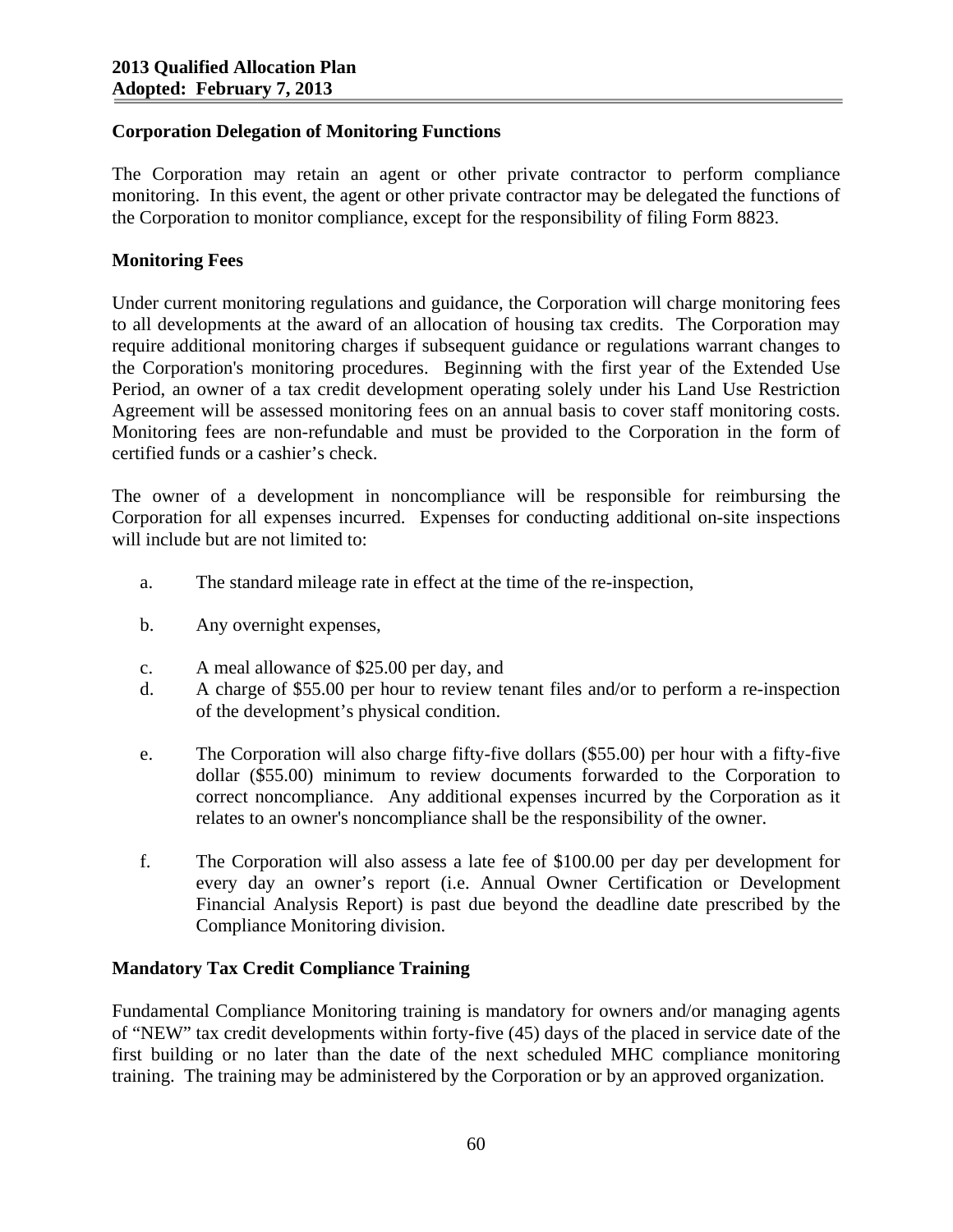## **Liability**

Compliance with the requirements of Section 42, as amended, of the Code is the responsibility of the owner of the building for which the credit is allowable. The Corporation's obligation to monitor for compliance with the requirements of Section 42, as amended, of the Code does not make the Corporation liable for an owner's noncompliance.

## **Effective Date**

The requirement of Section  $42(m)$  (1) (B)(iii) mandating that allocation plans contain a procedure for monitoring for non-compliance effective on January 1, 1992, applies to buildings for which a low-income housing credit is, or has been allowable at any time. (The Corporation is required to notify the IRS of ALL instances of noncompliance, including noncompliance that commenced on or before the January 1, 1992 effective date of compliance monitoring requirements.)

## **Qualified Contract Provisions**

Development owners who want to terminate low-income use after 15 years (and before expiration of the extended use agreement), and convert the development to market rate housing or other uses can only do so after first making the development available for purchase by parties who want to maintain low-income use at a price determined by a formula set forth in section  $42(h)(6)(E)(i)(II).$ 

Development owners must first provide the Corporation with a one year period to find a buyer willing to purchase the development for continued low-income use at a specified formula price. A preliminary application can be submitted anytime after the end of the  $14<sup>th</sup>$  year of the compliance period unless the owner agreed to extend the rental restrictions as specified in the development's extended use agreement.

For low-income residents who continue to reside in the tax credit development, the low-income use period is extended an additional three (3) years even if the owner is able to avoid the extended use period because there is no buyer willing to purchase the development at the formula price. An owner is prohibited from evicting residents for other than good cause, and from raising their rents beyond the tax credit maximum rents. This three-year period begins after the end of the one-year period when the housing credit agency seeks buyers to maintain the extended low-income use of the development.

These provisions apply to developments receiving an allocation of credits after 1989 or automatically receiving credits as a result of tax exempt financing issued after 1989.

For more information, please refer to Chapter 9 of the Corporation's Housing Tax Credit Compliance Monitoring Plan.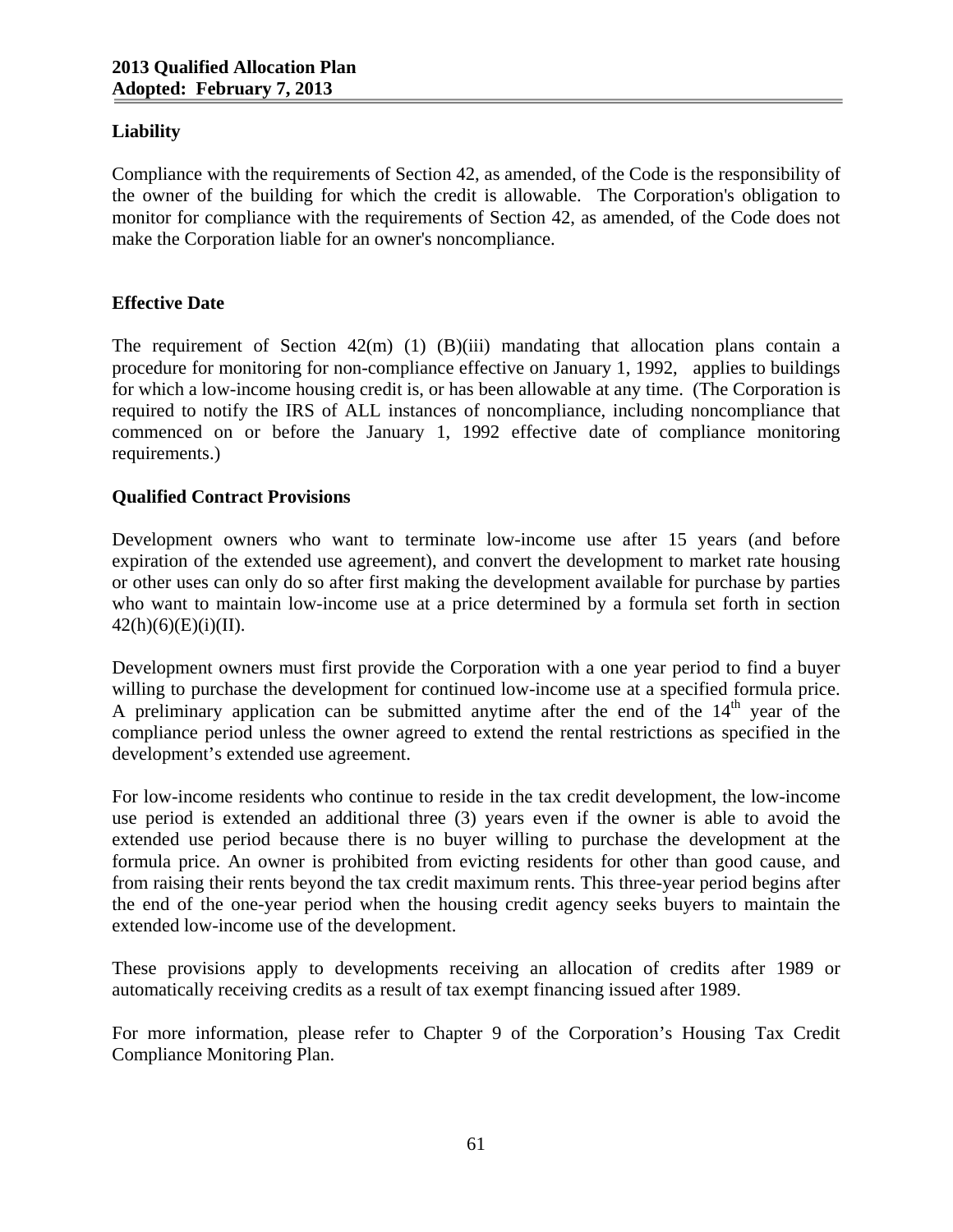## **SECTION 11: FAIR HOUSING ACCESSIBILITY REQUIREMENTS**

#### **Purpose**

In 1988, Congress passed the Fair Housing Amendments Act as a supplement to Title VIII of the Civil Rights Act of 1968, commonly known as the Fair Housing Act. The Amendments expand coverage of Title VIII to prohibit discriminatory housing practices based on disability and familial status. The Fair Housing Act establishes design and construction requirements for multifamily housing built for first occupancy after March 13, 1991. The law provides that failure to design and construct certain multifamily dwellings to include certain features of accessible design will be regarded as unlawful discrimination.

The design and construction requirements of the Fair Housing Act apply to all new multifamily housing consisting of four or more dwelling units. Such buildings must meet specific design requirements so public and common use spaces and facilities are accessible to people with disabilities. In addition, the interior of dwelling units covered by the Fair Housing Act must be designed so they too meet certain accessibility requirements.

The Fair Housing Act's purpose is to place modest accessibility requirements on covered multifamily dwellings incorporated into the design of new buildings, resulting in features, which do not look unusual and will not add significant additional costs. Housing designed in accordance with the Fair Housing Act will have accessible entrances, wider doors and provisions to allow for easy installation of grab bars around toilets and bathtubs.

#### **Enforcement Agency**

The U.S. Department of Housing and Urban Development (HUD) is the federal enforcement agency for compliance with the Fair Housing Act. Designers and builders were guided by the requirements of the ANSI A117.1-1986 American National Standard for Buildings and Facilities - Providing Accessibility and Usability for Physically Handicapped People until March 6, 1991. The Fair Housing Accessibility Guidelines were published on this date (56 Federal Register 9472-9515, 24 CFR Chapter I, Subchapter A, Appendix II and III). The Guidelines provide technical guidance on designing dwelling units as required by the Fair Housing Act. These Guidelines are not mandatory, but are intended to provide a safe harbor for compliance with the accessibility requirements of the Fair Housing Act.

The Guidelines published on March 6, 1991, remain unchanged. However, on June 28, 1994, HUD published a supplemental notice to the Guidelines, "Supplement to Notice of Fair Housing Accessibility Guidelines: Questions and Answers About the Guidelines." This supplemental notice reproduces questions that have been most frequently asked by members of the public, and HUD's answers to those questions.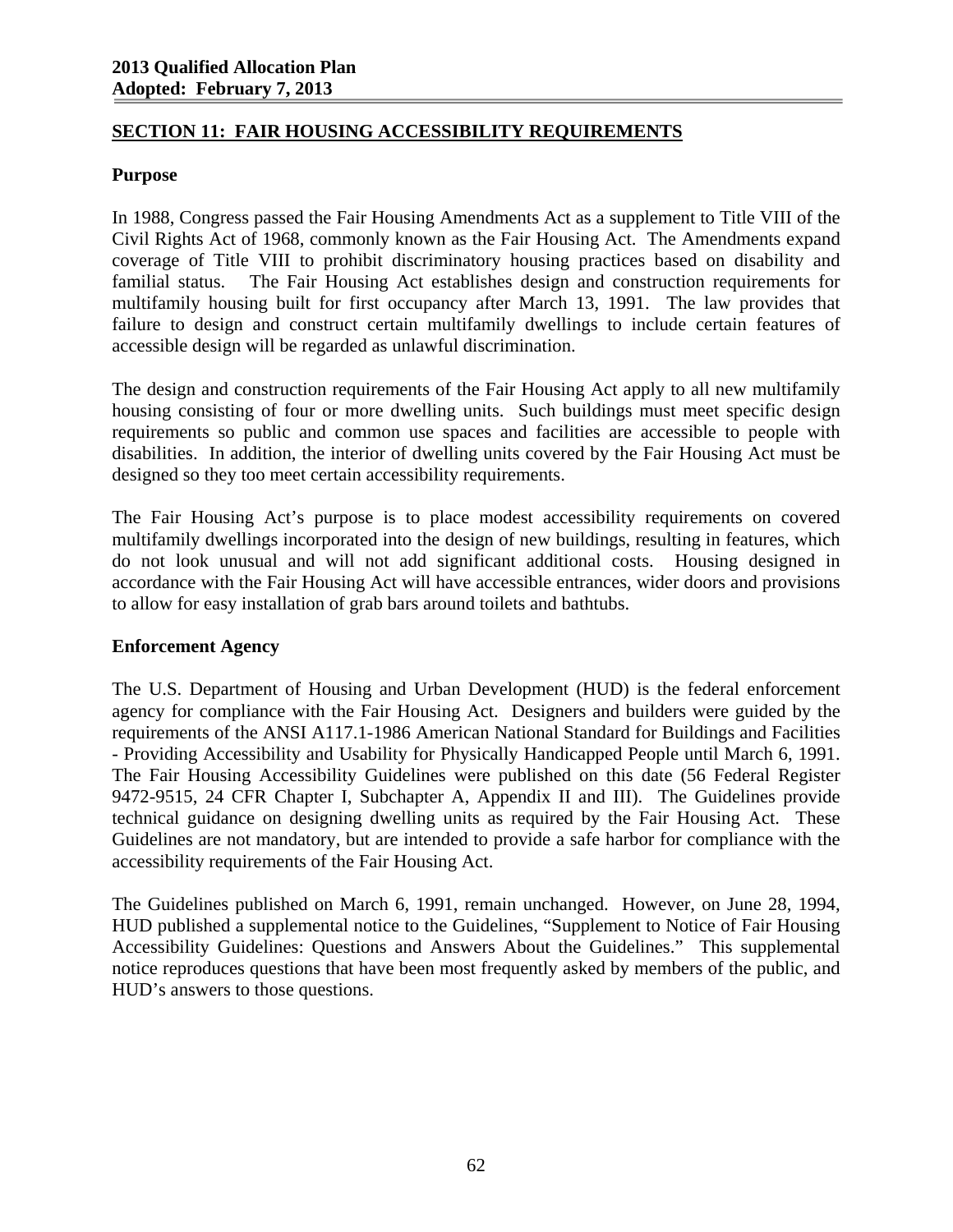Under the Fair Housing Act, HUD is not required to review builders' plans or issue a certification of compliance with the Fair Housing Act. The burden of compliance rests with the persons or persons who design and construct covered multifamily dwellings. HUD or an individual who thinks he or she may have been discriminated against may file a complaint against the building owner, the architect, the contractor, and any other persons involved in the design and construction of the building.

## **Laws and Codes That Mandate Accessibility**

Over the past two and a half decades, several statutes have been enacted at various levels of government that ensure nondiscrimination against people with disabilities, both in the design of the built environment and in the manner that programs are conducted. Certain dwellings as well as certain public and common use areas may be covered by several of the laws listed below. A brief synopsis of the landmark legislation follows to show where the Fair Housing Act fits into the overall history of accessibility legislation.

#### *The Architectural Barriers Act (1968)*

This Acts stipulates that all buildings, other than privately owned residential facilities, constructed by or on behalf of, or leased by the United States must be physically accessible for people with disabilities. The Uniform Federal Accessibility Standards (UFAS) is the applicable standard.

## *Section 504 of The Rehabilitation Act (1973)*

Under Section 504 of the Rehabilitation Act of 1973 as amended, no otherwise qualified individual with a disability may be discriminated against in any program or activity receiving federal financial assistance. The purpose of Section 504 is to eliminate discriminatory behavior toward people with disabilities and to provide physical accessibility, thus ensuring that people with disabilities will have the same opportunities in federally funded programs as do people without disabilities.

Program accessibility may be achieved by modifying an existing facility or by moving the program to an accessible location, or by making other accommodations, including construction of new buildings. HUD's final regulation for Section 504 may be found at 24 CFR Part 8. Generally, the UFAS is the design standard for providing physical accessibility, although other standards which provide equivalent or greater accessibility may be used.

#### *The Fair Housing Act of 1968, as Amended*

The Fair Housing Act provides equal opportunities for people in the housing market regardless of disability, race, color, sex, religion, familial status or national origin, regardless or whether the housing is publicly funded or not. This includes the sale, rental, and financing of housing, as well as the physical design of newly constructed multifamily housing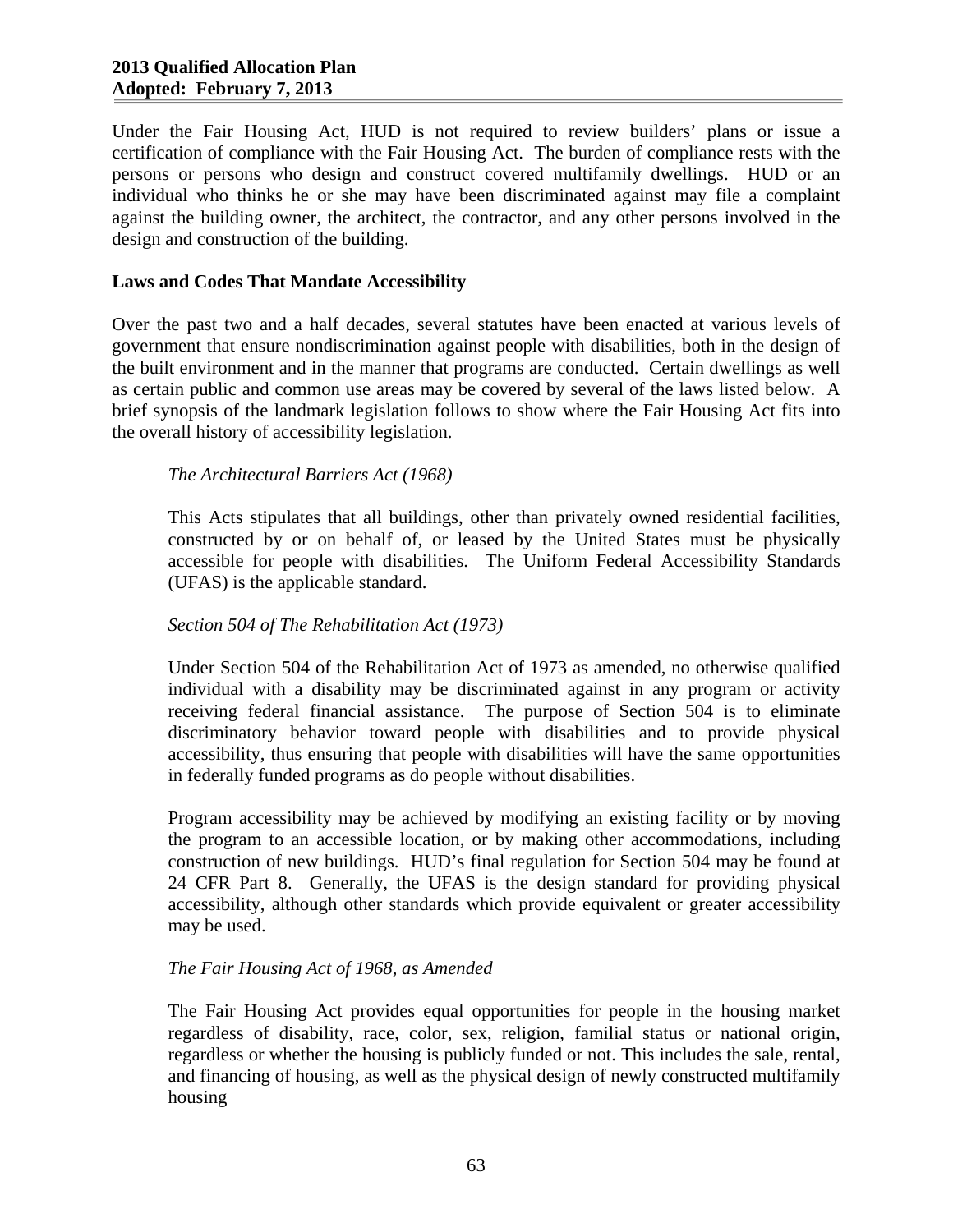# *The Americans With Disabilities Act (1990)*

The Americans with Disabilities Act (ADA) is a broad civil rights law guaranteeing equal opportunity for individuals with disabilities in employment, public accommodations, transportation, state and local government services, and telecommunications. Title II of the ADA applies to all programs, services, and activities provided or made available by public entities. With respect to housing, this includes, for example, public housing and housing provided for state colleges and universities.

# *State and Local Codes*

All states and many cities and counties have developed their own building codes for accessibility, usually based in whole or in part on the specifications contained in the major national standards such as ANSI and UFAS. Many states also have nondiscrimination and fair housing laws similar to the Fair Housing Act and the Americans with Disabilities Act.

When local codes differ from the national standard, either in scope or technical specification, the general rule is that the more stringent requirement should be followed. Many states also have provisions that a certain percentage (often 5%) of new multifamily housing must meet more stringent physical accessibility requirements than required under the Fair Housing Act. In such cases, both the state mandated percentage of accessible units must be provided and all dwellings covered by the Fair Housing Act must meet the Guidelines.

# **General Provisions of The Fair Housing Act**

The Fair Housing Act covers most types of housing. In some circumstances it exempts owneroccupied buildings with no more than four units, single-family housing sold or rented without the use of a broker, and housing operated by organizations and private clubs that limit occupancy to members.

The broad objective of the Fair Housing Act is to prohibit discrimination in housing because of a person's race, color, national origin, religion, sex, familial status, or disability. The Fair Housing Act includes two important provisions: one, a provision making it unlawful to refuse to make reasonable accommodations in rules, policies, practices, and services when necessary to allow the resident with a disability equal opportunity to use the property and its amenities; and two, a provision making it unlawful to refuse to permit residents with disabilities to make reasonable modifications to either their dwelling unit or to the public and common use areas, at the residents' cost.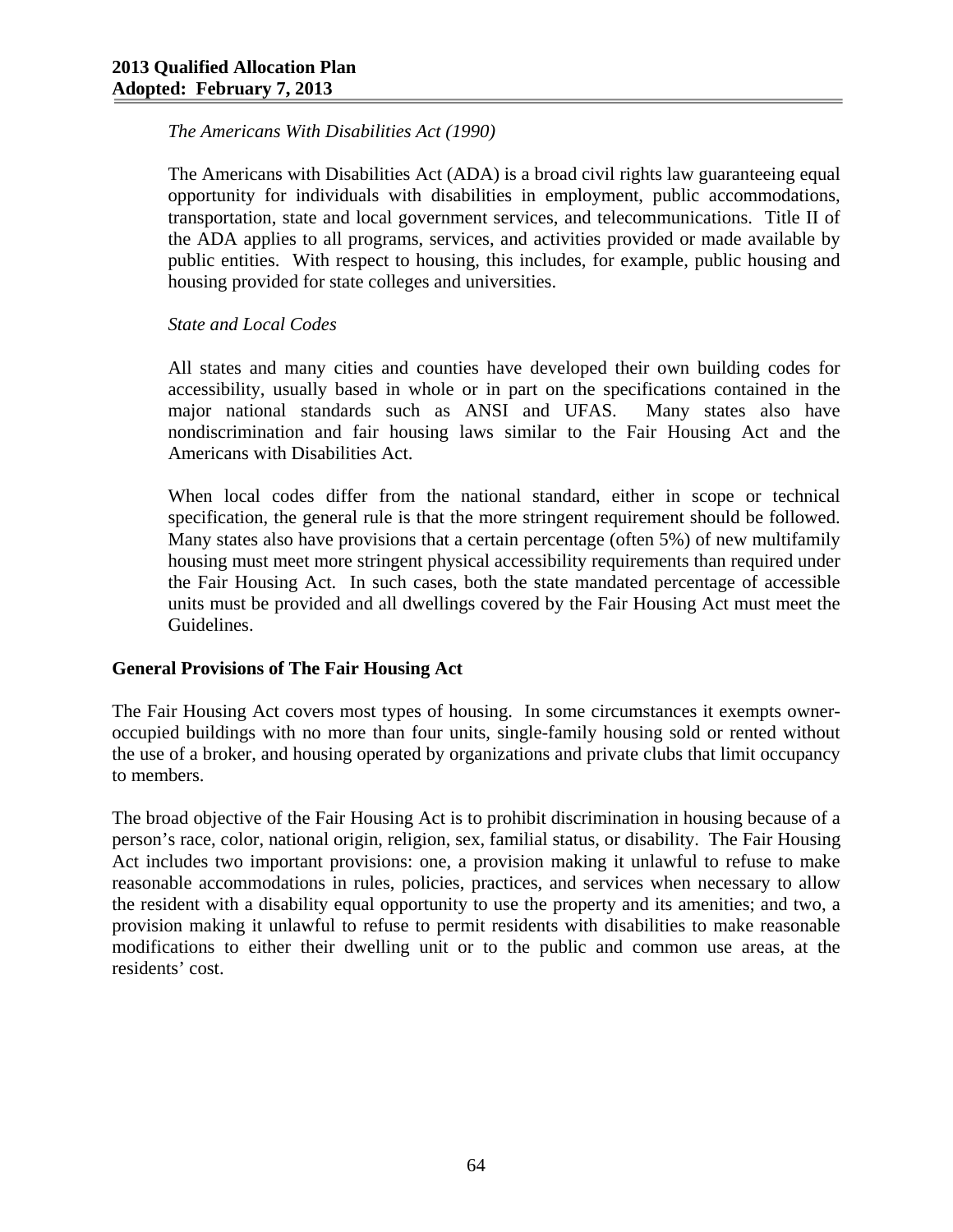### *Reasonable Accommodations*

In buildings with a "no pets" rule, that rule must be waived for a person with a visual impairment who uses a service dog, or for other persons who uses a service dog, or for other persons who use service animals. In buildings that provide parking spaces for residents on a "first come, first served" basis, reserved parking spaces must be provided if requested by a resident with a disability who may need them.

# *Reasonable Modifications*

When a resident wishes to modify a dwelling unit under the reasonable modification provisions of the Fair Housing Act, the resident may do so. The landlord/manager may require that the modifications be completed in a professional manner under the applicable building codes, and may also require that the resident agree to restore the interior of the dwelling to the condition that existed before the modification, reasonable wear and tear excepted.

Landlords may not require that modifications be restored that would be unreasonable, i.e., modifications that no way affect the next resident's enjoyment of the premises. For example, if a resident who uses a wheelchair finds that the bathroom door in the dwelling unit is too narrow to allow his or her wheelchair to pass, the landlord must give permission for the door to be widened, at the resident's expense. The landlord may not require the doorway be narrowed at the end of the resident's tenancy because the wider doorway will not interfere with the next resident's use of the dwelling.

Residents also may make modifications to the public and common use spaces. For instance, in an existing development it would be considered reasonable for a resident who uses a wheelchair to have a ramp built to gain access to an on-site laundry facility. If a resident cannot afford such a modification, the resident may ask a friend to do his or her laundry in the laundry room, and the landlord must waive any rule that prohibits nonresidents from gaining access to the laundry room.

# **The Scope of the Design and Construction Requirements of the Fair Housing Act**

The accessibility requirements of the Fair Housing Act are intended to provide usable housing for persons with disabilities without necessarily being significantly different from conventional housing. The Fair Housing Act specifies certain features of accessible design and certain features of adaptable design.

# *Adaptable Dwelling Units*

Covered dwelling units that meet the design requirements of the Guidelines are sometimes referred to as "adaptable dwelling units" or units that meet "certain features of accessible design." The Guidelines incorporate accessibility features that are both accessible and adaptable. Accessible elements and spaces are those whose design allows them to be used by the greatest numbers of users without being modified. For example, the requirement within the covered dwelling unit for "usable" doors, with a nominal clear